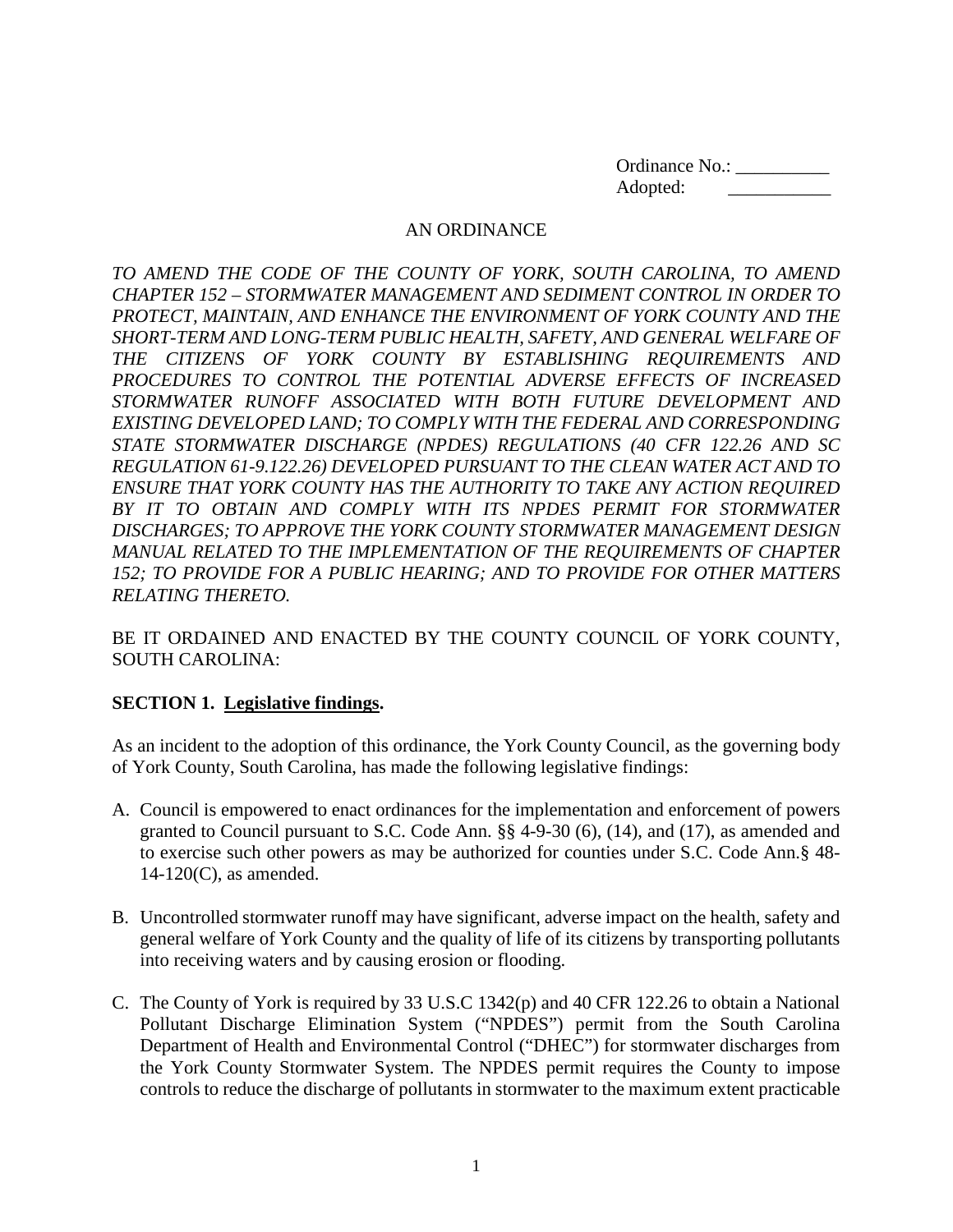using management practices, control techniques, system design and engineering methods, and such other provisions which are determined to be appropriate for the control of such pollutants.

- D. Additionally, certain facilities that discharge stormwater associated with and including land disturbing activities are required to obtain NPDES permits. Also, the South Carolina Storm Water Management and Sediment Reduction Act, S.C. Code Ann. § 48-14-10, et. seq., requires a state permit for certain land disturbing activities.
- E. The regulatory provisions set forth herein are enacted in order to protect, maintain, and enhance the environment of York County and the short-term and long-term public health, safety, and general welfare of the citizens of York County.

### **SECTION 2. Code of York County Amended.**

**Chapter 152, Stormwater Management and Sediment Control, is being amended in its entirety to read, as follows:**

### **"Chapter 152: STORMWATER MANAGEMENT AND SEDIMENT CONTROL**

# **DIVISION 1 – GENERAL PROVISIONS**

#### **§ 152.001. Title.**

This Ordinance shall be known as the Stormwater Management and Sediment Control Ordinance of York County, South Carolina.

#### **§ 152.002. Authority.**

The provisions herein are adopted pursuant to the authority conferred upon York County (the "County") by the South Carolina Constitution, the South Carolina General Assembly including, S. C. Code Ann §48-1-10, et seq. (the "South Carolina Pollution Control Act"), and § 48-14-10, et. seq. (the "South Carolina Stormwater Management and Sediment Reduction Act"), and the regulations promulgated thereunder; and, in compliance with the requirements imposed upon the County by the National Pollutant Discharge Elimination System (NPDES) General Permit for Storm Water Discharges from Regulated Small Municipal Separate Storm Sewer Systems (SMS4s), issued in accordance with the federal Clean Water Act, the South Carolina Pollution Control Act and regulations promulgated thereunder.

#### **§ 152.003. Jurisdiction.**

The provisions herein shall apply to all lands within the unincorporated area of York County, and those municipalities which, by approval of SCDHEC and by written agreement executed with York County, contract to have this Chapter administered by York County within their corporate limits. All lands under the jurisdiction of another entity with the power of eminent domain are exempt from the provisions of this Ordinance.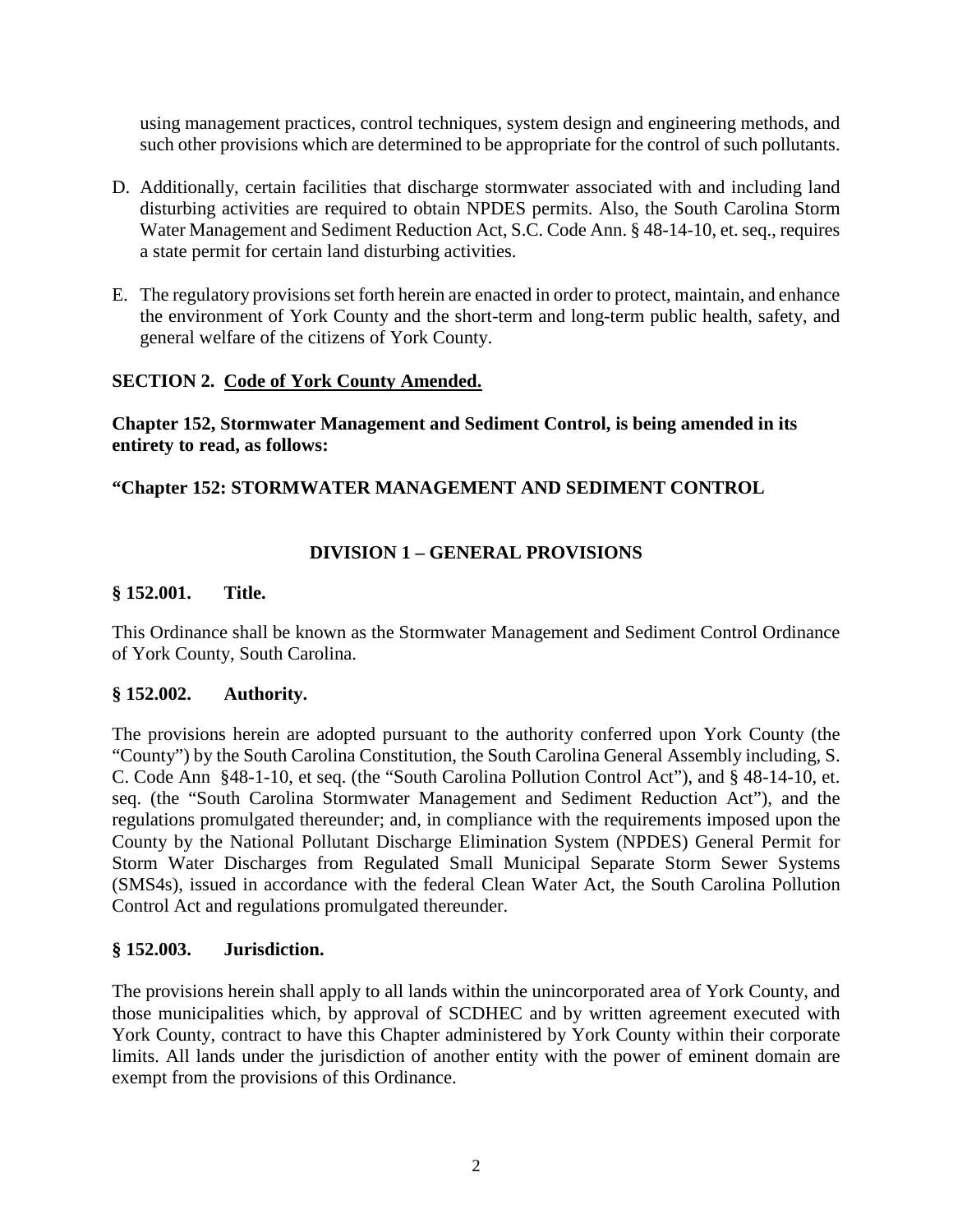#### **§ 152.004. Purpose.**

- A. It is the purpose of this Chapter to protect, maintain, and enhance the environment of York County and the short-term and long-term public health, safety, and general welfare of the citizens of York County by establishing requirements and procedures to control the potential adverse effects of increased stormwater runoff associated with both future development and existing developed land. Proper management of stormwater runoff will help to minimize damage to public and private property, ensure a functional drainage system, reduce the effects of development on land and stream channel erosion, attain and maintain water quality standards, enhance the local environment associated with the drainage system, reduce localized flooding, reduce pollutant loading to the maximum extent practicable, maintain to the extent practicable the pre-developed runoff characteristics of the area, and facilitate economic development while mitigating associated pollutant, flooding and drainage impacts.
- B. It is further the purpose of this Chapter to comply with the Federal and corresponding state stormwater discharge (NPDES) regulations (40 CFR 122.26 and SC Regulation 61-9.122.26) developed pursuant to the Clean Water Act and to ensure that York County has the authority to take any action required to obtain and comply with its NPDES permit for stormwater discharges. Among other things, these regulations require York County to establish legal authority which authorizes or enables York County at a minimum to:
	- 1. Control the contribution of pollutants to the York County MS4 and receiving waters by stormwater discharges associated with residential, commercial, industrial, and related facilities activity and the quality of stormwater discharged from sites of residential, commercial, industrial, and related facilities activity;
	- 2. Prohibit illicit discharges to the York County MS4 and receiving waters;
	- 3. Control the discharge to the York County MS4 and receiving waters of spills, dumping or disposal of materials other than stormwater;
	- 4. Control, through intergovernmental agreements, contribution of pollutants from one municipal stormwater system to another;
	- 5. Require compliance with conditions in ordinances, permits, contracts or orders;
	- 6. Carry out all inspection, surveillance and monitoring procedures necessary to determine compliance and noncompliance with permit conditions including the prohibition on illicit discharges to York County MS4 and therefore to the receiving waters of the MS4 system.
- C. The application of this Chapter and the provisions expressed herein shall be the minimum stormwater management requirements and shall not be deemed a limitation or repeal of any other powers granted by statute. In addition, if site characteristics indicate that complying with these minimum requirements will not provide adequate designs or protection for local property or residents, it is the responsibility of the Owner and the Operator to provide appropriate management practices, control techniques, system design, engineering methods and such other programs and controls as are required by York County's NPDES permit.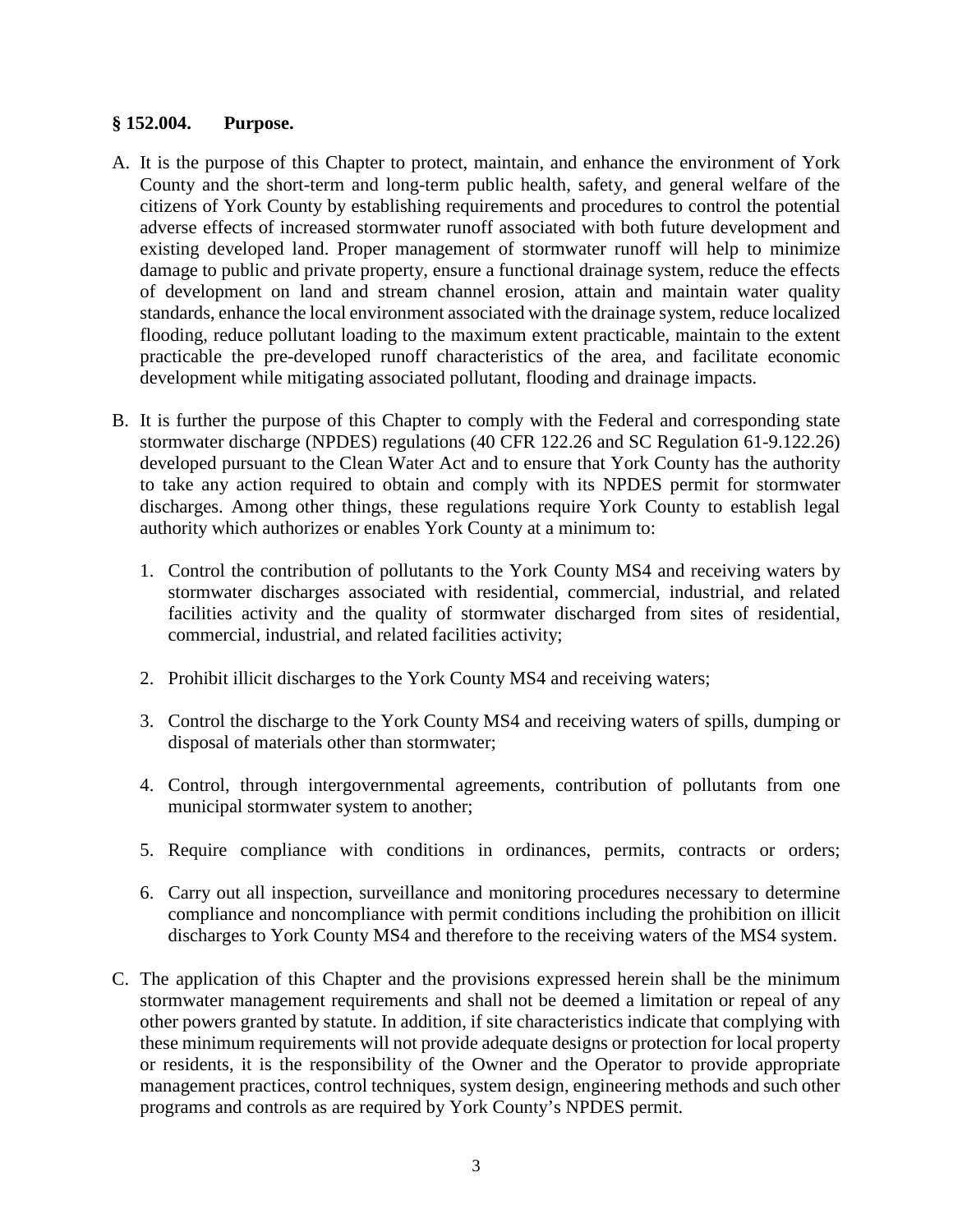D. This Chapter is to be construed to further the purpose of controlling and reducing pollutant discharges to the York County MS4 and thus to the Waters of the State in order to assure the obligations of York County under its NPDES permit issued by DHEC as required by 33 USC 1342 and 40 CFR 122.26.

# **§ 152.005. Construction and Scope.**

- A. It is the goal of the York County Council that the provisions of this Chapter will result in reduction of the discharge of pollutants within the York County MS4, those areas of the unincorporated county currently outside of the MS4, and the County's receiving waters to the maximum extent practicable using management practices, control techniques, system design, engineering methods and such other programs and controls as are required by York County's NPDES permit.
- B. The application of this Chapter, the provisions expressed herein, and the Federal and State stormwater regulations, shall provide the minimum stormwater management requirements and shall not be deemed a limitation or repeal of any other ordinances of York County or powers granted to York County by the State of South Carolina statues. The York County Stormwater Management Design Manual contains additional specific stormwater management requirements.
- C. This Ordinance is also construed to further its purpose of controlling stormwater runoff in York County to reduce flooding using best management practices, control techniques, system design, engineering methods and such other programs and controls as necessary to achieve this goal.
- D. The Planning and Development Services Director or designee shall be primarily responsible for the coordination and enforcement of the provisions of this Ordinance, the York Stormwater Management Program, and York County's NPDES permit.

# **§ 152.006. Severability.**

The provisions of this Chapter (152) are hereby declared to be severable, and if any provision or section of this ordinance is declared to be unconstitutional or unenforceable by the final order of a court of competent jurisdiction, such declaration shall not affect the constitutionality, legality, or enforceability of any other section or provision of this Chapter, which shall be deemed severable, valid, enforceable, and effective.

# **§ 152.007. Prohibitions and Exemptions.**

- A. No person shall, without having first provided for compliance with this Ordinance and with any program, plan, permit, or regulation of the York County Stormwater Management Program (SWMP) adopted in accordance with this Chapter, conduct the following:
	- 1. Develop any land;
	- 2. Engage in any industry or enterprise;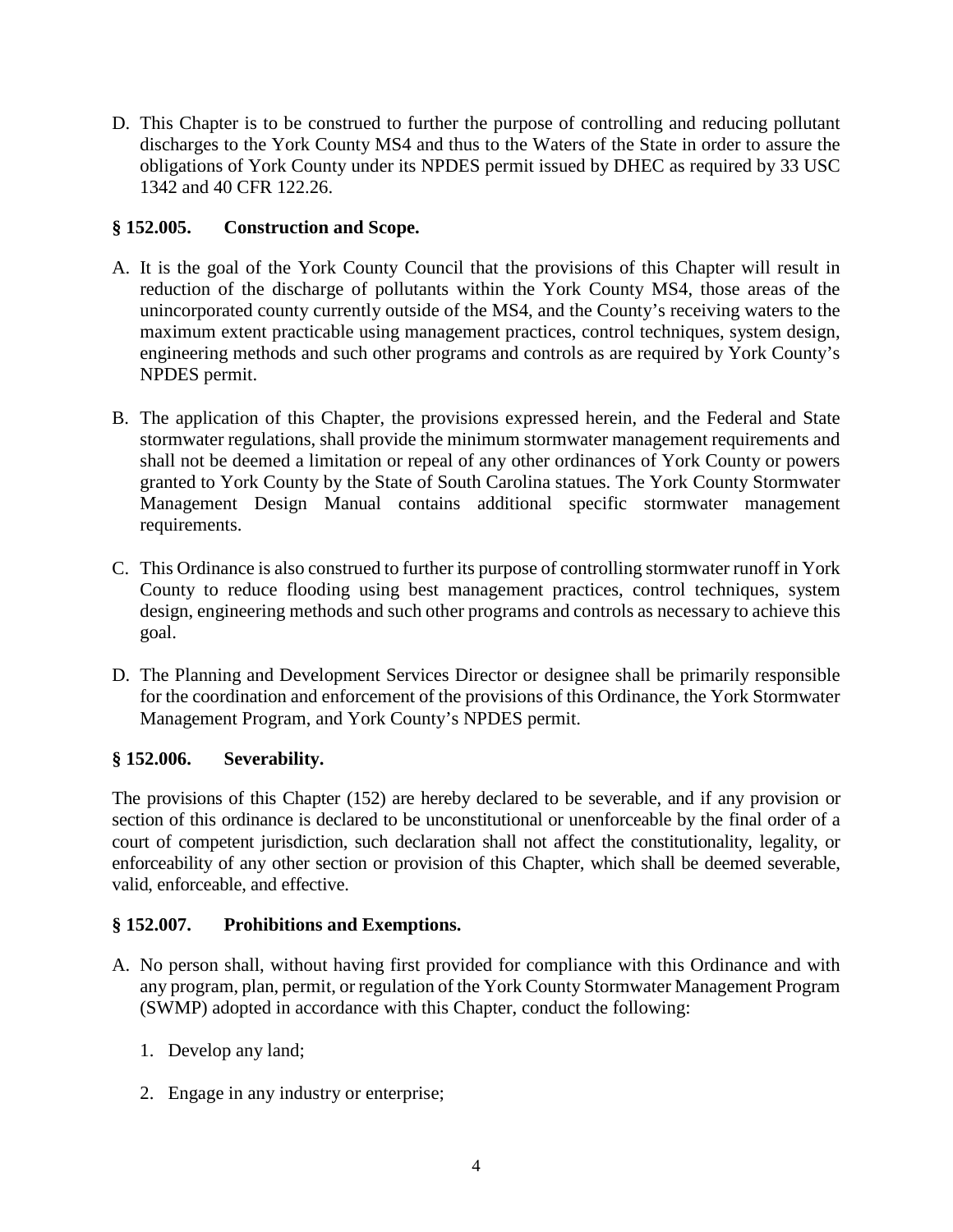- 3. Construct, operate or maintain any landfill, hazardous waste treatment, disposal or recovery facility, solar farm, or any other industrial or related facility; or
- 4. Dispose of any hazardous or toxic substance or other pollutant.
- B. The following development activities are exempt from the provisions of this Chapter:
	- 1. Construction or improvement of single family residences or their accessory buildings which are separately built and not part of a larger common plan of development or sale and which are anticipated to disturb an area of less than 10,000 square feet.
	- 2. Land disturbing activities on agricultural land for production of plants and animals useful to man, including but not limited to: forages and sod crops, grains and feed crops, cotton, and peanuts; dairy animals and dairy products; poultry and poultry products; livestock, including beef cattle, sheep, swine, horses, ponies, mules, or goats, including the breeding and grazing of these animals; bees; fur animals and aquaculture, except that the construction of an agricultural structure resulting in the disturbance of one (1.0) or more acres of land are not exempt from the provisions of this Chapter.
	- 3. Land disturbing activities undertaken on forestland for the production and harvesting of timber and timber products. For sites that are substantially cleared of trees, pursuant to legitimate forestry activities, no land development applications that would result in a change from forestland to non-forest or non-agricultural use shall be approved for one (1) year after the date the clearing is completed, in accordance with S.C. Code Ann. § 48-23-  $205$  (C)(1)(a), or five (5) years after the date the clearing is completed if the harvest was a willful violation of regulations, in accordance with S.C. Code Ann. § 48-23-205 (C)(1)(b).
	- 4. Activities undertaken by persons who are otherwise regulated by the provisions of Chapter 20 of Title 48, the South Carolina Mining Act.
	- 5. Certain land disturbing activities undertaken by persons who are exempt from the provisions of the Stormwater Management and Sediment Reduction Act as set forth in SC Code of Laws Section 48-14-40.
	- 6. Linear highway projects designed by the County or its agents shall be permitted based on SCDOT criteria as set forth in S.C. Regulation 72-400 and SCDOT's *Requirements for Hydraulic Design Studies* (2009) as approved by SCDOT.

#### **§ 152.008. Contiguous Property.**

In order to preclude inappropriate phasing of developments to circumvent the intent of this Chapter, when a proposed development activity will occur on a lot or parcel that has contiguous lots or parcels of lands owned in whole, or in part, by the same property owner, the criteria defined in § 152.018 of the York County Code of Ordinances will be applied to the total land area comprising the contiguous lots or parcels of lands. The criteria defined in § 152.018 also applies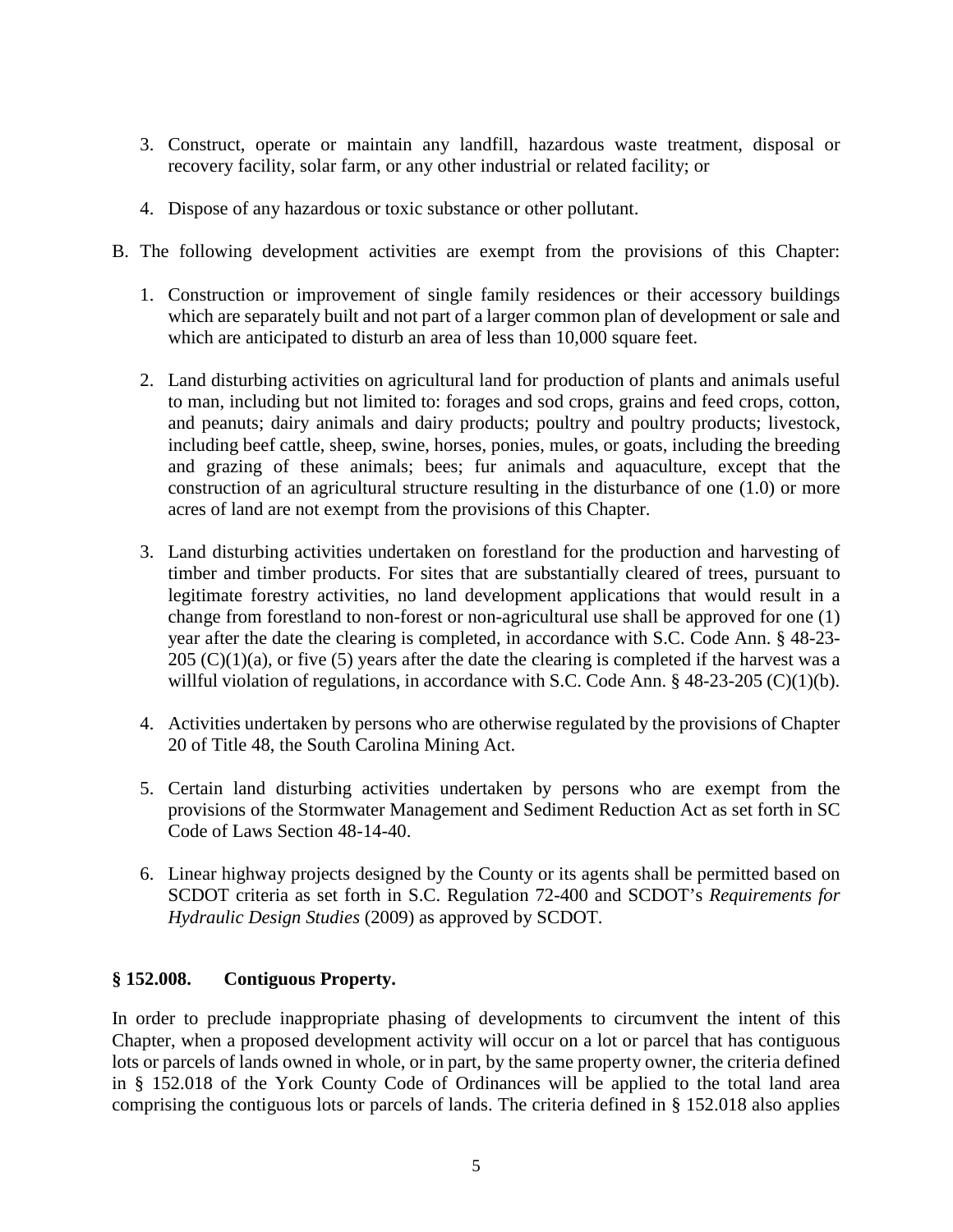to any development regardless of size or disturbed area that is part of a larger common plan of development or sale.

# **§ 152.009. Design Standards.**

The Stormwater Administrator shall develop, maintain, implement, and enforce such design or engineering standards, as may be required, that is consistent with the Stormwater Management Program and provides a sound technical basis for the achievement of stormwater management and water quality objectives.

- A. The Stormwater Administrator shall develop and maintain a Stormwater Management Design Manual (Design Manual), approved and adopted by County Council in conjunction with the adoption of the York County Stormwater Management and Sediment Control Ordinance, the terms and provisions of which may be amended from time to time in accordance with the approved Stormwater Management Program, and thereafter amendments thereto independently approved by County Council. The Design Manual shall serve as guidance for the design, construction, and maintenance of facilities which discharge stormwater. The Design Manual shall be used to assist in the design and evaluation of stormwater management facilities in York County. The Design Manual will include, but not be limited to, guidance in selecting environmentally sound practices for managing stormwater. Description of specific techniques and practices shall be included directly or by reference. Use of techniques emphasizing use of natural systems shall be encouraged.
- B. Best Management Practices (BMPs) can be either structural or non-structural and may be enforced by specific prescription in zoning requirements, subdivision regulations, or on a sitespecific basis as may be prescribed to meet Stormwater Management Program objectives. The Design Manual shall be updated periodically to reflect the most current and effective practices and shall be made available to the public.
- C. Although the intention of the Design Manual is to establish uniform design practices, it neither replaces the need for engineering judgment nor precludes the use of information not presented. Other accepted engineering procedures may be used to conduct hydrologic and hydraulic studies or provide for other accepted BMPs if approved by the Stormwater Administrator. The Design Manual will include, but not be limited to:
	- 1. Guidance and specifications for the preparation of comprehensive stormwater pollution prevention plans (C-SWPPP). Acceptable techniques for obtaining, calculating and presenting the information required in the plans shall be described, as will design conditions which must be accounted for;
	- 2. Minimum specifications for designing, constructing, and maintaining stormwater management facilities. These specifications shall be established in accordance with current good engineering practices; and
	- 3. Post-development performance standards for stormwater management facilities and practices. Methodology/criteria for evaluation will include: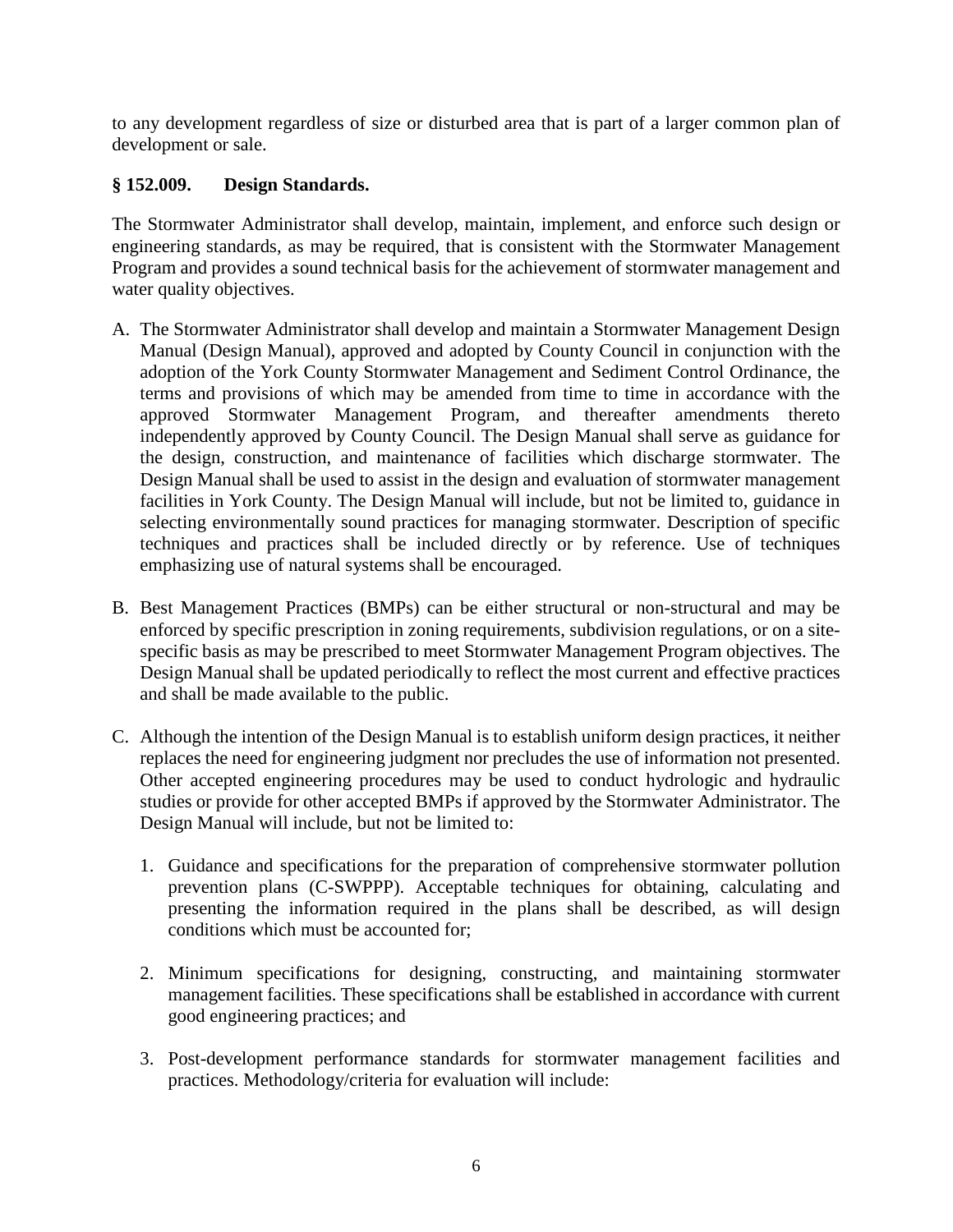- a. Hydrologic and hydraulic evaluations;
- b. Evaluation of best management practices (BMPs); and
- c. Evaluation of downstream impacts.

#### **§ 152.010. Definitions.**

For the purpose of this Chapter, the following definitions, as may be amended from time to time, shall apply unless the context clearly indicates or requires a different meaning:

- 1. "Adverse Impact" means a significant negative impact to land, water and associated resources resulting from a land disturbing activity. The negative impact includes increased risk of flooding, degradation of water quantity, increased sedimentation, reduced groundwater recharge, negative impacts on aquatic organisms, negative impacts on wildlife and other resources, and threatened public health.
- 2. "Accidental Discharge" means a prohibited discharge into the York County Stormwater System or receiving waters, which occurs by chance and without planning or consideration prior to occurrence.
- 3. "Applicant" means a person, firm, or governmental agency who applying to York County to obtain approval of a permit for a land disturbing activity and to obtain approval to discharge (including stormwater) into the Waters of the State.
- 4. "As-Built or Record Document Plans" means a set of engineering or site drawings that delineate the specific permitted stormwater management facility as actually constructed.
- 5. "Best Management Practices" (BMPs) means a wide range of management procedures, schedules of activities, prohibitions on practices and other management practices to prevent or reduce the discharge of pollutants to Surface Waters of the State. BMP's also include treatment requirements, operating procedures, and practices to control site runoff, spillage or leaks, sludge or waste disposal or drainage from raw materials storage in order to effectively reduce erosion and sedimentation impacts. Best Management Practices (BMPs) must be designed, installed and maintained during land disturbing activities.
- 6. "Buffer Zone" means an area, strip, or plot of dense undisturbed perennial native vegetation, either original or reestablished, surrounding streams and rivers, ponds and lakes, wetlands, seeps, or other surface waters that borders Jurisdictional Surface Waters of the United States within which construction activities are restricted. Buffer zones are established for the primary purposes of protecting water quality and maintaining a healthy aquatic ecosystem in the runoff, enhancing water infiltration, and minimizing the discharge of potential sediment, nutrients or pollutants to receiving surface waters.
- 7. "Certified Stormwater Plan Reviewer" means a person with the responsibility for reviewing stormwater management and sediment control plans for an appropriate plan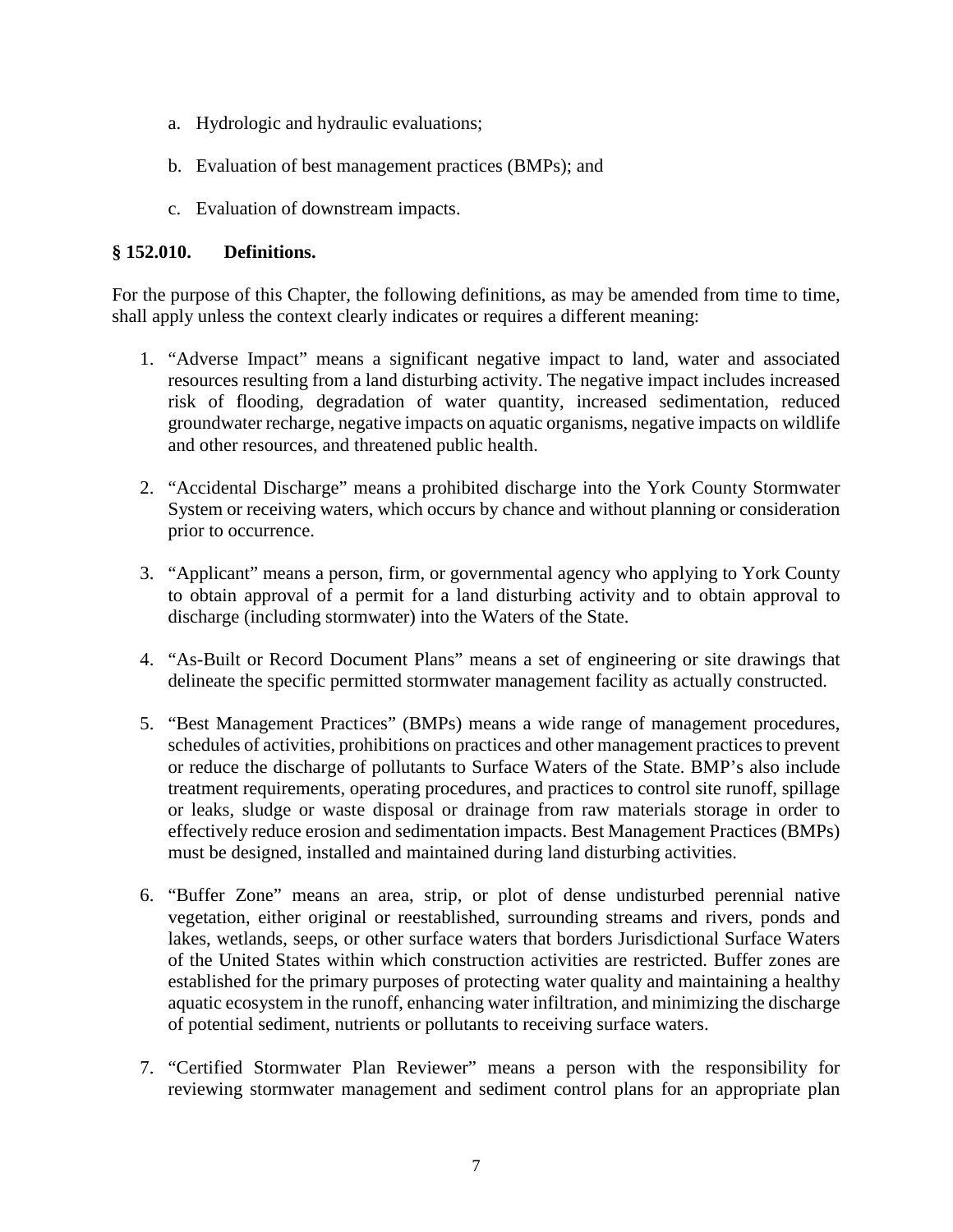approval agency as certified by the South Carolina Land Resources Conservation Commission or SCDHEC through a Certified Stormwater Plan Reviewer Course approved by SCDHEC.

- 8. "Certified Erosion Prevention and Sediment Control Inspector" or "CEPSCI" or "Certified Construction Inspector" means a person certified by the South Carolina Land Resources Conservation Commission or SCDHEC through a Construction Site Inspectors Certification Course approved by SCDHEC. Performs and documents required inspections of stormwater management construction activities paying particular attention to timesensitive permit requirements such as stabilization and maintenance activities. May also be referred to as Inspector.
- 9. "Channel" means a natural water-carrying trough cut vertically into low areas of the land surface by erosive action of concentrated flow water or a ditch or canal excavated for the flow of water.
- 10. "Clean Water Act" means the Federal Water Pollution Control Act, as amended, codified at 33 U.S.C §1251 et. seq.
- 11. "Clearing" means the removal and disposing of all unwanted surface material, such as trees, brush, grass, weeds, downed trees, and other material which may precede the disturbance of soil by grubbing, grading or exaction in anticipation of construction activities and/or non-construction activities. (For instance, clearing forested land in order to convert forestland to pasture for wildlife management purposes would be considered clearing in anticipation of non-construction activities.)
- 12. "Comprehensive Stormwater Pollution Prevention Plan" (C-SWPPP) as used in this Ordinance means the Stormwater Pollution Prevention Plan (SWPPP) prepared according to requirements outlined in this Ordinance and SCDHEC's General Construction Permit Requirements. The C-SWPPP must be submitted with the Notice of Intent (NOI) and must include the Engineering Report (project design calculations). This document must be submitted and approved by SCDHEC and the County prior to obtaining NOI coverage.
- 13. "Construction General Permit" (GCP) as defined at § 122.2 of SC Regulation 61-9 means an NPDES Permit issued under Section 122.28 authorizing a category of discharges or activities under the PCA and CWA within a geographical area.
- 14. "Contractor" means a person, group, company, etc. hired by the Developer to commence and complete construction activities cover by this Ordinance.
- 15. "County" means York County, South Carolina.
- 16. "County Council" means the governing body of York County, South Carolina.
- 17. "Design Storm" means a NOAA Atlas 14, 24 hour duration storm with a specified return interval or as otherwise specified by the Stormwater Administrator.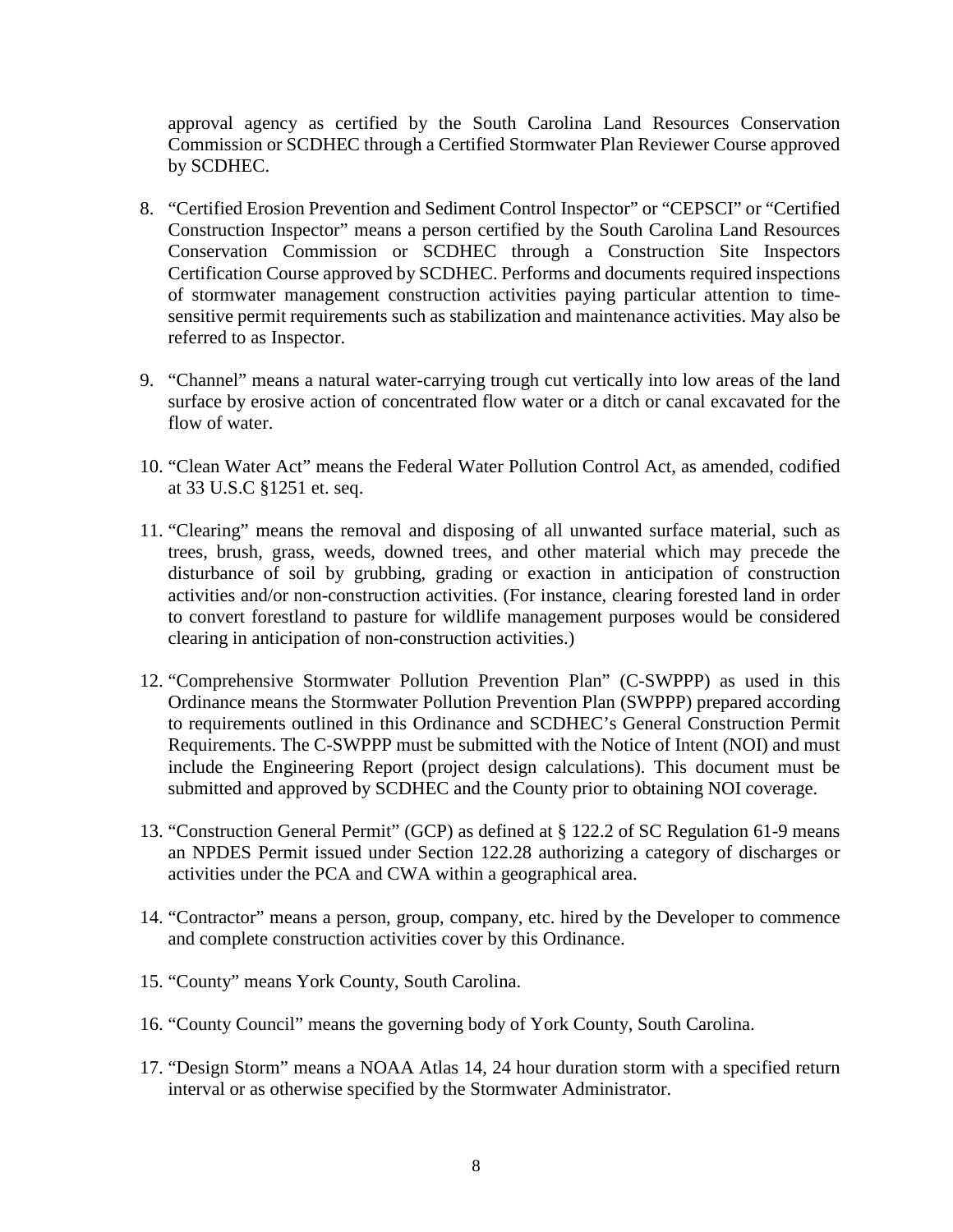- 18. "Detention Structure" means a permanent stormwater management structure whose primary purpose is to temporarily store stormwater runoff and release the stored runoff at controlled rates.
- 19. "Development" or "Developed Land" means any of the following actions undertaken by any person, including, without limitation, any public or private individual or entity:
	- A. Division of a lot, tract, or parcels or other divisions by plat or deed;
	- B. The construction, installation, or alteration of a structure, impervious surface or drainage facility;
	- C. Clearing, scraping, grubbing or otherwise significantly disturbing the soil, vegetation, mud, sand or rock of a site; or
	- D. Adding, removing, exposing, excavating, leveling, grading, digging, burrowing, dumping, piling, dredging, or otherwise disturbing the soil, vegetation, mud, sand or rock of a site.
- 20. "Discharge" means any discharge or discharge of any sewage, industrial wastes or other waste into the York County MS4 and thus its receiving waters of the State, whether treated or not. When used without qualification, means the "discharge of a pollutant."
- 21. "Discharge of a Pollutant" as defined at *§122.2 of SC Regulation 61-9:*
	- A. Means:
		- 1. Any addition of any pollutant or combination of pollutants to Waters of the State from any point source; or
		- 2. Any addition of any pollutant or combination of pollutants to the Waters of the contiguous zone or the ocean from any point source other than a vessel or other floating craft which is being used as a means of transportation.
	- B. Includes additions of pollutants into Waters of the State from: surface runoff which is collected or channeled by man; discharges through pipes, sewers, or other conveyances owned by a State, municipality, or other person which do not lead to a treatment works; and discharges through pipes, sewers, or other conveyances, leading into privately owned treatment works. This term does not include an addition of pollutants by any indirect discharger.
- 22. "Discharge of Pollutants During Construction Activity" means a discharge of pollutants in stormwater from areas where land disturbing activities (e.g., clearing, grading, or excavation), construction materials or equipment storage or maintenance (e.g., fill piles,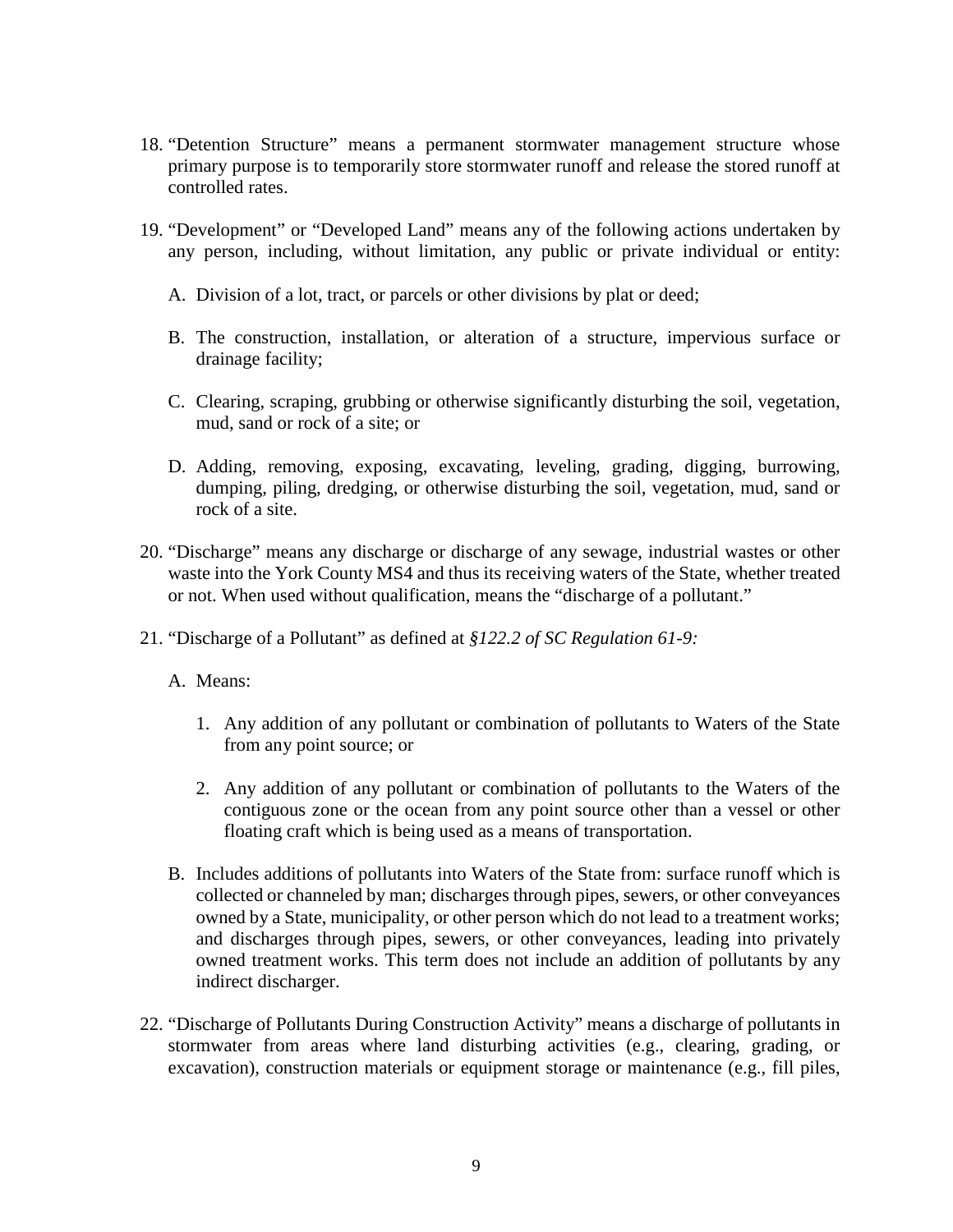borrow areas, concrete truck washout, fueling), or other industrial stormwater directly related to the construction process (e.g., concrete or asphalt batch plants) are located.

- 23. "Ditch" is a man-made channel other than a modified natural stream. They are constructed for drainage purposes and typically dug through inter-stream divide areas. They may exhibit characteristics similar to streams.
- 24. "Drainage Area" means that area contributing runoff to a single point.
- 25. "Easement" means a grant or reservation by the owner of land for the use of such land by others for a specific purpose, and which must be included in the conveyance of land affected by such easement.
- 26. "Environmental Compliance Manager" is the person responsible for the coordination and enforcement of the York County Environmental Compliance Division and compliance with York County's NPDES MS4 permit.
- 27. "Erosion" means the wearing away of land surface by the action of wind, water, gravity, ice, or any combination of those forces.
- 28. "Final Stabilization" means that all land disturbing activities at the construction site have been completed and that on all areas not covered by permanent structures, either of the following two criteria is met:
	- A. A uniform (e.g., evenly distributed, without large bare areas) perennial vegetative cover with a density of 70 percent of the native background vegetative cover has been established excluding areas where no natural background vegetation cover is possible (e.g. on a beach); or
	- B. Equivalent permanent stabilization measures (such as the use of landscape mulch, riprap, pavement or gravel) have been implemented to provide effective cover for exposed portions of the construction site not stabilized with vegetation.
	- C. For individual lots in residential construction, final stabilization means that either:
		- 1. The homebuilder has achieved final stabilization on all portions of the lot; or
		- 2. The homebuilder has established temporary stabilization, including perimeter controls for a residential lot, and has been achieved prior to occupation of the home by the homeowner and that the homeowner has been informed by the Primary/Secondary Permittee about the need for, and benefits of, final stabilization.
	- D. For construction Projects on land used for agricultural purposes (e.g., pipelines across crop or range land, staging areas for highway construction, etc.), either: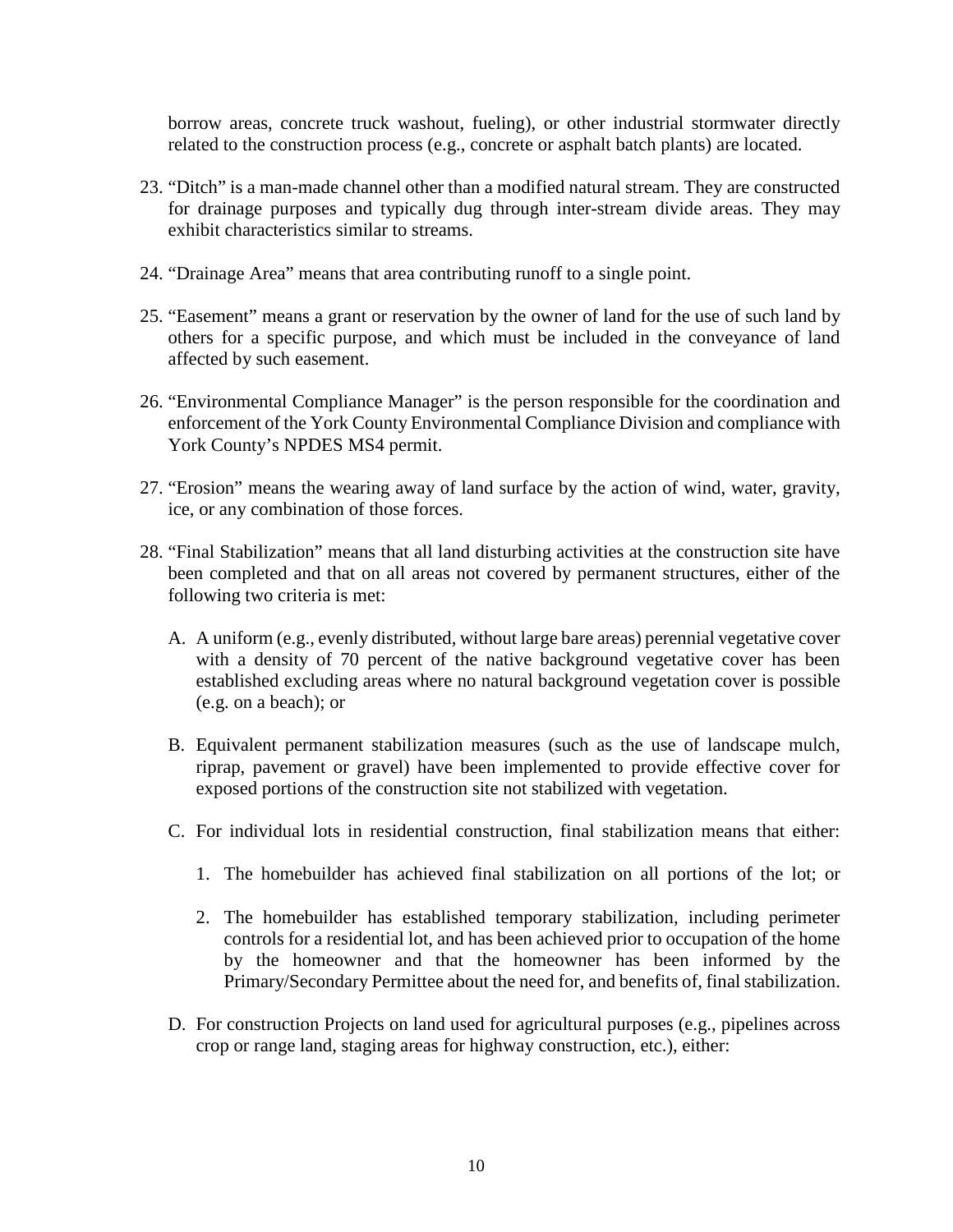- 1. Final stabilization has been accomplished by returning the disturbed land to its preconstruction agricultural use; and
- 2. For any areas disturbed that were not previously used for agricultural activities, such as buffer strips immediately adjacent to ''Surface Waters of the State,'' and areas which are not being returned to their preconstruction agricultural use must meet the final stabilization criteria (A) or (B) or (C) above.
- E. Land disturbance activities were never initiated on the construction site and the construction site remains permanently stabilized.
- 29. "Grading" means excavating, filling (including hydraulic fill) or stockpiling of earth material, or any combination thereof, including the land in its excavated or filled condition.
- 30. "Illicit connection" means a connection to the York County Storm Water System which results in a discharge that is not composed entirely of storm water runoff except discharges pursuant to an NPDES permit (other than the NPDES permit for the York County Storm Water System).
- 31. "Illicit discharge" means any activity which results in a discharge to the York County Storm Water System or receiving waters that is not composed entirely of storm water with the exception of permitted discharges as noted in § 152.041(D) of the York County Stormwater Management and Sediment Control Ordinance.
- 32. "Impaired Waters" means waters identified by a State, Tribe or EPA pursuant to Section 303(d) of the Clean Water Act as not meeting applicable State water quality standards to support classified used as promulgated in Regulations  $61 - 68$ . Water Classifications and Standards and Regulations  $61 - 69$  Classified Waters impaired waters include both waters with approved or established TMDLs and those for which a TMDL has not yet been approved or established. A list of the streams and lakes not meeting water quality standards can be found on SCDHEC's website at [https://www.scdhec.gov/.](https://www.scdhec.gov/)
- 33. "Impervious Surface" or "Impervious Area" means any land surfaces with a low or no capacity for stormwater infiltration, including but not limited to, building rooftops, sidewalks, impervious pavement, impervious parking areas and driveways and packed gravel and soil.
- 34. "Infiltration" means the passage or movement of water through the soil or media profile.
- 35. "Inspector" means refer to definition of "Certified Erosion Prevention and Sediment Control Inspector" or "CEPSCI" or "Certified Construction Inspector".
- 36. **"**Jurisdictional" in reference to wetland or stream features means that the US Army Corp of Engineers determined the water body to fall under their definition of Waters of the United State. SCDHEC has determined the presence and location of water bodies that falls under their definition of Waters of the State or the United States. Jurisdiction may overlap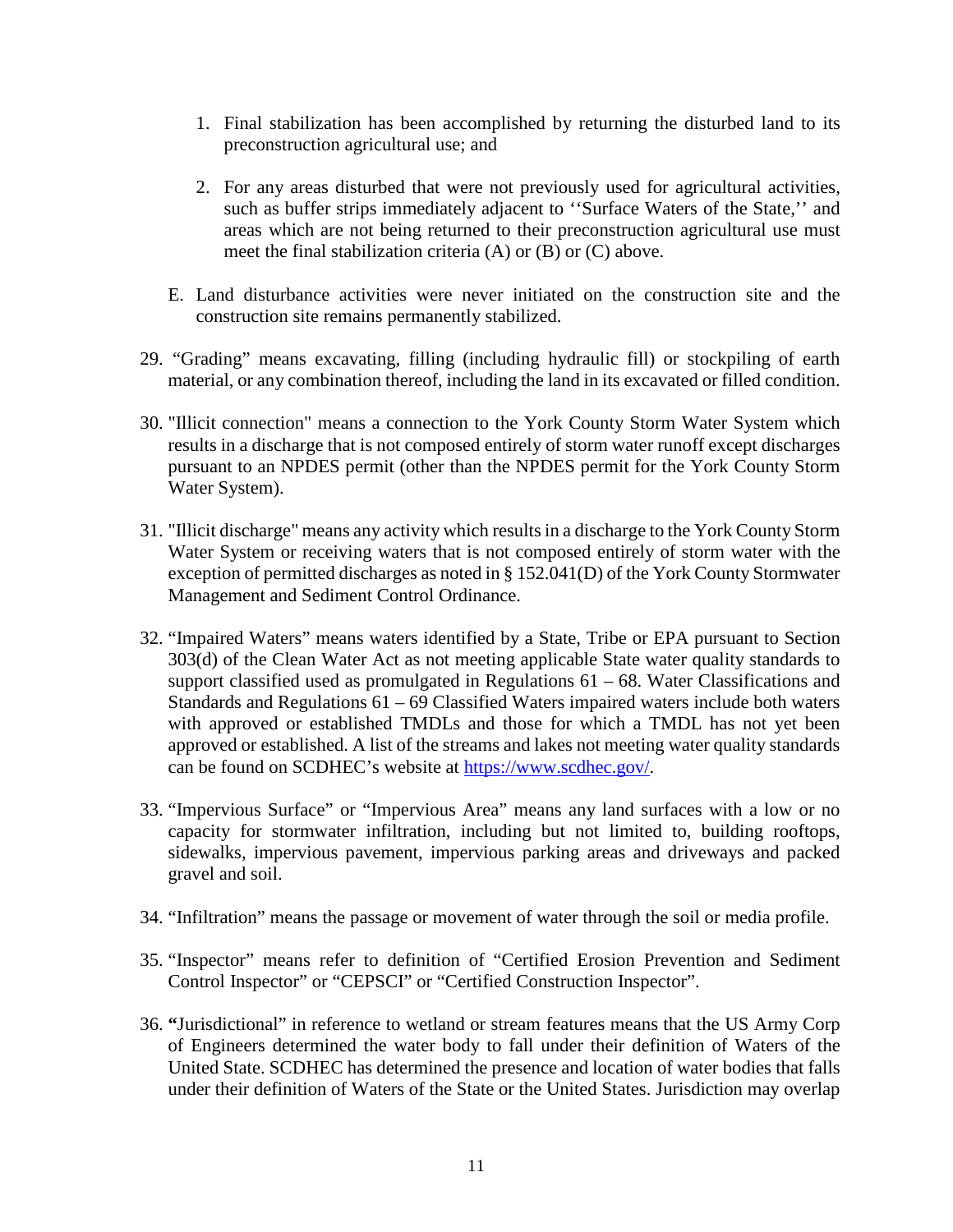and be concurrent with both levels of government or it may be reposed only to the state. Typically only perennial, intermittent and modified natural streams and wetlands are regulated by SCDHEC and the US Army Corp of Engineers.

- 37. "Land Disturbing Activity" means any use of the land by any person that results in a change in the natural cover or topography that may cause erosion and contribute sediment and alter the quality and quantity of stormwater runoff. Such activities include but are not limited to clearing, removal of vegetation that disturbs the soil, stripping, grading, grubbing, excavation, filling, logging and storing of materials. Clearing of areas where soils are not exposed and an adequate vegetative structure is left in place is not considered land disturbance, provided that the clearing is not in anticipation of other construction activities such as grubbing and grading.
- 38. "Land Disturbance Permit" means the instrument issued by York County that grants an Operator the right to perform land disturbance activities once York County has reviewed the applicant's submitted SWPPP to ensure that it complies with federal, state and county requirements.
- 39. "Larger Common Plan" or "Larger Common Plan for Development or Sale" (LCP) is broadly defined as any announcement or piece of documentation, including a sign, public notice or hearing, sales pitch, advertisement, drawing, permit application, zoning request, computer design, etc., or physical demarcation including boundary signs, lot stakes, surveyor markings, etc., indicating construction activities which may occur on a specific plot. [*63 Federal Register No. 128, July 6, 1998, p. 36491*]

A common plan for development or sale identifies a site where multiple separate and distinct construction activities (i.e. areas of disturbance) are occurring on contiguous areas. Such site may have one Operator or Owner or several Operators and Owners. Construction activities may take place at different times on different schedules, in separate stages, and/or in separate phases, and/or in combination with other construction activities. Each Developer, Operator or Owner for each Site or Project determined to be a part of a LCP are subject to permitting requirements as defined by this Ordinance.

Projects and sites identified as part of a larger common plan for development or sale are linked through permitting by York County as part of one plan, referred to as the Larger Common Plan. LCP projects must ensure that adequate stormwater management facilities are designed into the Project(s) or Site(s) to control pollution and protect water quality during all stages or phases of development. Project or sites added as part of a LCP may be required to expand existing or provide additional stormwater management facilities to control pollution from land disturbance activities from other contiguous areas or proposed additional phases as required by this Ordinance.

LCP projects are typically identified by the documentation that identifies the scope of the project including such things as plats, blueprints, marking plans, contracts, building permits, public notice or hearing, and zoning requests. If master calculations have been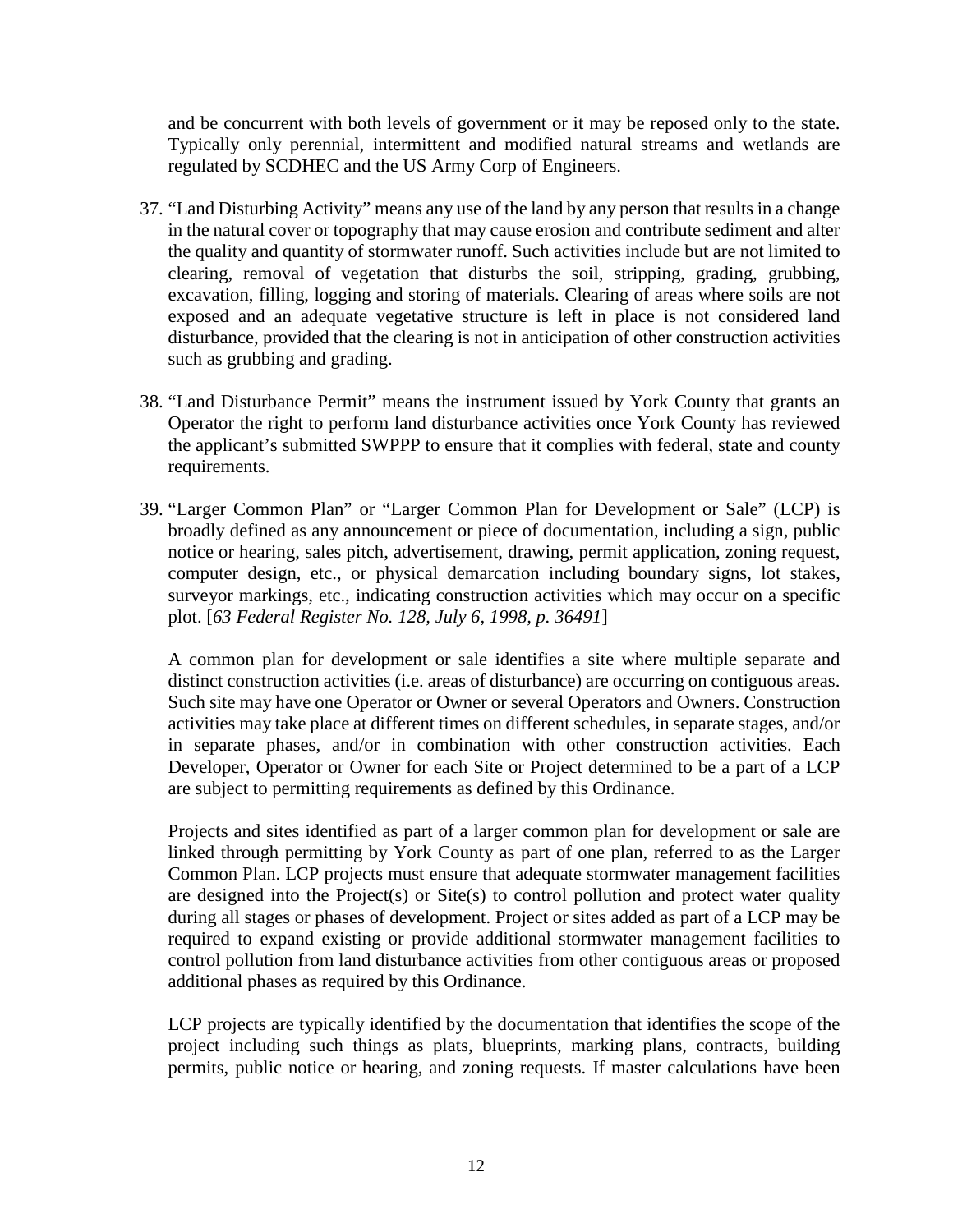prepared and/or submitted for an entire site, then all phases and parcels at that site would be considered part of a LCP.

- 40. "Landowner" means an owner of real property.
- 41. "Low Impact Development" (LID) means an approach to land development (or redevelopment) that works with nature to manage stormwater as close to its source as possible, the LID employs principles such as preserving and recreating natural landscape features, minimizing effective imperviousness to create functional and appealing site drainage that treat stormwater as a resource rather than a waste product. There are many practices that have been used to adhere to these principles such as bioretention facilities, rain gardens, vegetated rooftops, rain barrels, and permeable pavements. By implementing LID principles and practices, water can be managed in a way that reduces the impact of built areas and promotes the natural movement of water within an ecosystem or watershed. Applied on a broad scale, LID can maintain or restore a watershed's hydrologic and ecological functions.
- 42. "Mass Clearing" is the movement of earth as a part of construction activities altering the topographic features of a site, including elevation and slope, in order to prepare the site to be pad ready and prepared for fine grading/construction activities. Soils are heavily disturbed and compacted in this process.
- 43. "Maintenance" means any action necessary to preserve stormwater management facilities in proper working condition, in order to serve the intended purposes set forth in this Manual and to prevent structural failure of such facilities.
- 44. "Maintenance Agreement" means a written contract between the Responsible Party and the County to perform any action necessary to maintain stormwater management facilities and/or Best Management Practices in proper working condition as described in the Manual, in order to serve the intended purposes as originally designed, and as set forth in this Manual and also the York County Stormwater Management and Sediment Control Ordinance.
- 45. "Minimize" means to reduce and/or eliminate to the extent achievable using stormwater controls (including best management practices) that are technologically available and economically practicable and achievable in light of best industry practices.
- 46. "Municipal Separate Storm Sewer System" or "MS4" as defined at § 122.26(b)(8) of SC Regulation 61-9 means a conveyance or system of conveyances (including roads with drainage systems, streets, catch basins, curbs, gutters, ditches, manmade channels, or storm drains):
	- A. Owned and/or operated by a State, city, town, borough, county, parish, district, association or other public body (created by or pursuant to State law) having jurisdiction over disposal of sewage, industrial wastes, stormwater, or other wastes, including special districts under State law such as a sewer district, flood control district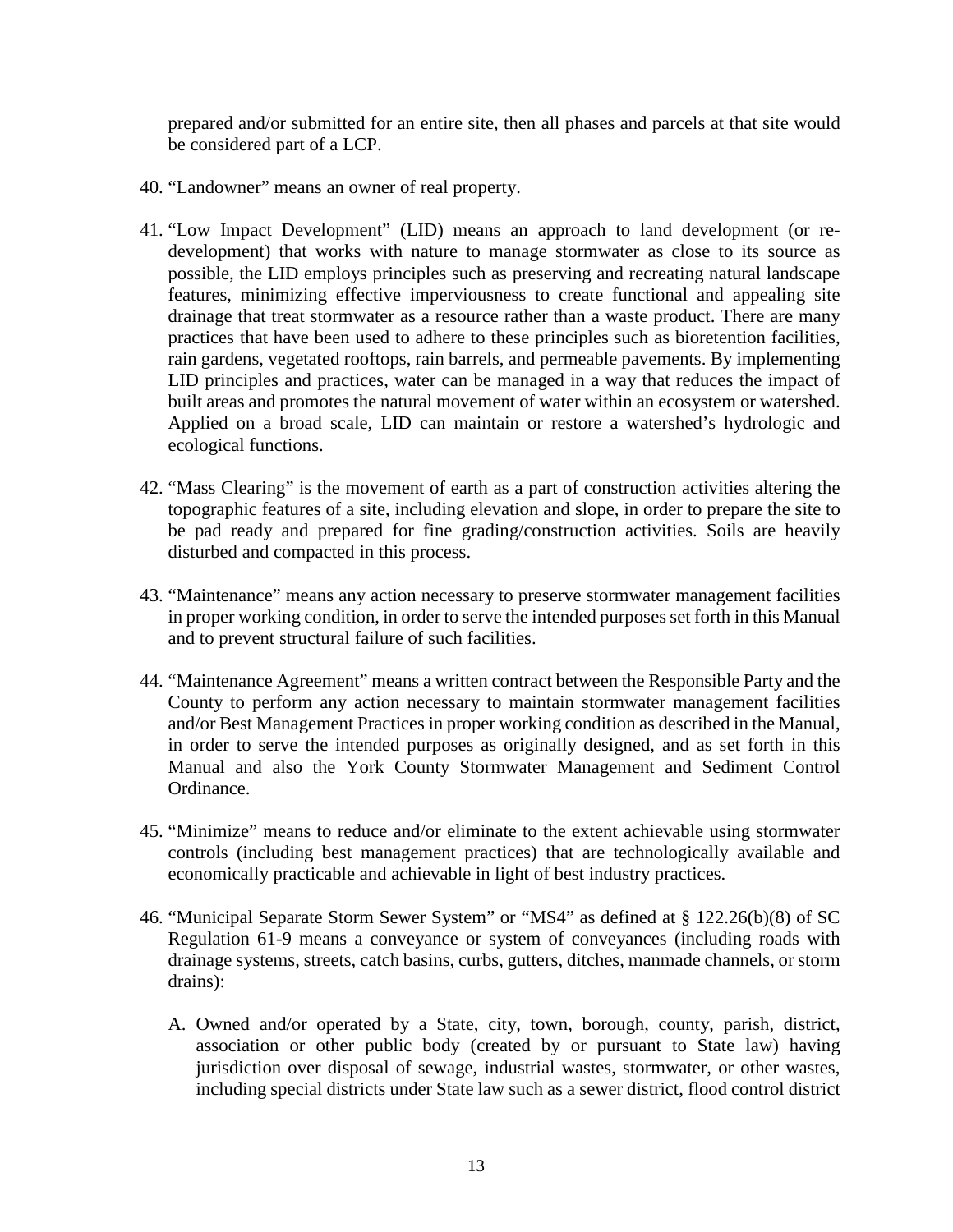or drainage district, or similar entity, or an Indian tribe or an authorized Indian tribal organization, or disposal of stormwater or other wastes as designated under section 208 of the CWA that discharges to Surface Waters of the United States;

- B. Designed or used for collecting or conveying stormwater;
- C. Which is not a combined sewer; and
- D. Which is not part of a Publicly Owned Treatment Works (POTW) as defined at § 122.2 of SC Regulation 61-9.
- 47. "National Pollutant Discharge Elimination System" (NPDES") as defined at § 122.2 of SC Regulation 61-9 means the national program for issuing, modifying, revoking and reissuing, terminating, monitoring and enforcing permits, and imposing and enforcing pretreatment requirements, under sections 307,402,318, and 405 of National Pollutant Discharge Elimination System. See "Clean Water Act." The term includes an "approved program."
- 48. "Natural Waterways" means waterways that are part of the natural topography. They usually maintain a continuous or seasonal flow during the year and are characterized as being irregular in cross-section with a meandering course. Construction channels such as drainage ditches shall not be considered natural waterways.
- 49. "New Owner or New Operator" means an Operator or Owner that replaces an existing Operator or Owner on a construction project through transfer of ownership and/or operation.
- 50. "Nonerodible" means a material, e.g., natural rock, riprap, concrete, plastic, etc., that will not experience surface wear due to natural forces of wind, water, ice, gravity or a combination of those forces.
- 51. "Nonpoint Source Pollution" means pollution contained in stormwater runoff from illdefined, diffuse sources.
- 52. "NPDES Permit" means the NPDES permit for stormwater discharges issued to York County by SCDHEC pursuant to the Clean Water Act and the federal stormwater discharge regulations (40 CFR 122.26) for all point source discharges into surface waters, and shall constitute a final determination of SCDHEC.
- 32. "One Hundred Year Frequency Storm" or "100-Year, 24-Hour Storm" means the maximum 24-hour precipitation event with a probable recurrence interval of once in one hundred years. It also may be expressed as an exceedance probability with a 1 percent chance of being equaled or exceeded in any given year.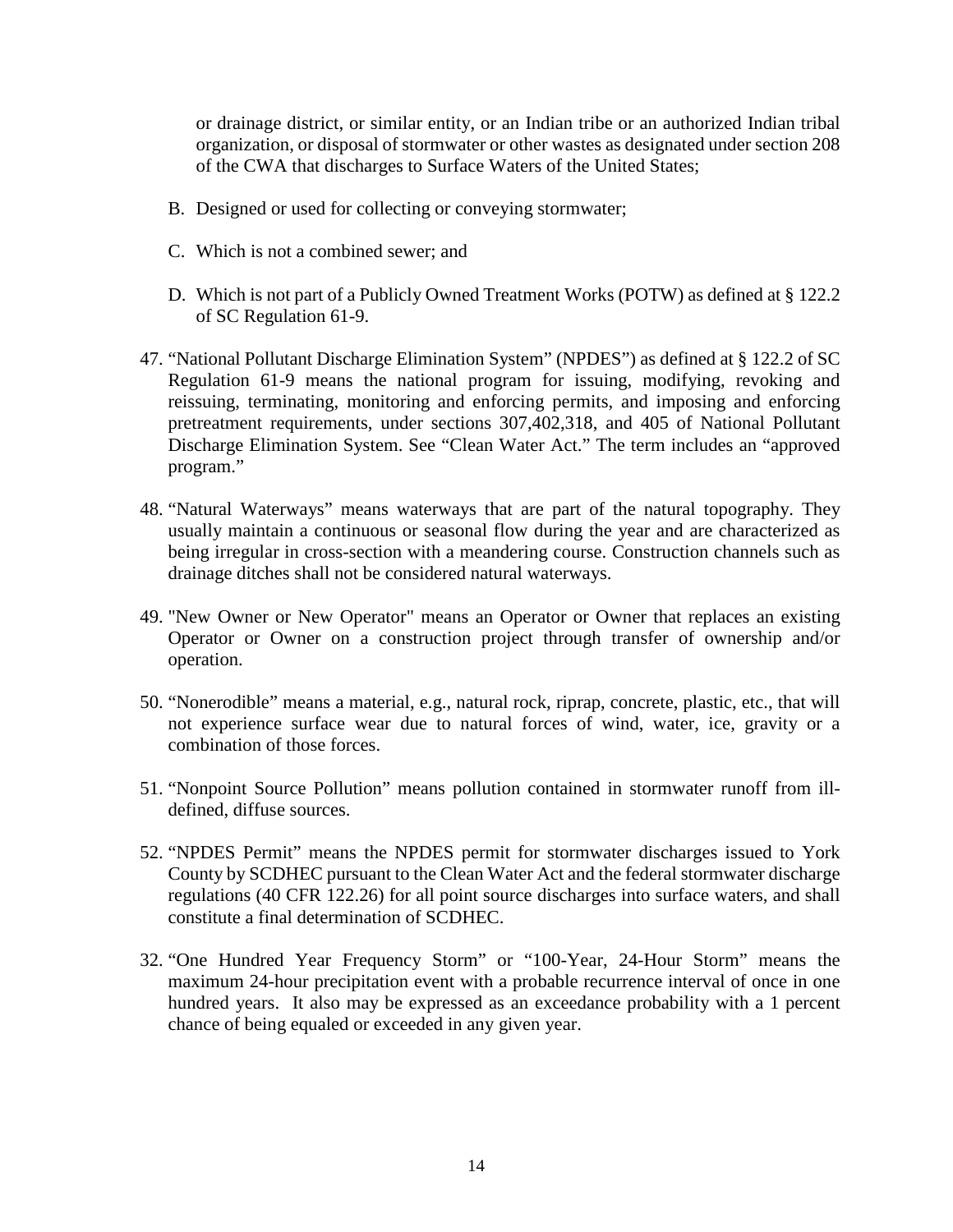- 33. "Operator" in context of Stormwater associated with construction activity, means any party associated with a construction project that meets one of the following two criteria:
	- A. The person has operational or design control over construction plans, SWPPPs, and specifications, including the ability to request modifications to those plans, SWPPPs and specifications by a qualified individual. This person is typically the Owner or Developer of the project or a portion of the project (subsequent builders), and is considered the Primary Permittee; or
	- B. The person has day-to-day operational control of those activities at a construction site which are necessary to ensure compliance with a SWPPP for the site or other permitted conditions. This person is often referred to as the Operator of Day-to-Day Site Activities and is typically a contractor or a commercial builder who is hired by the Primary Permittee. This person is considered a Secondary Permittee.
- 34. "Outfall" means a point source where York County Stormwater System discharges into a receiving body of water. For the purpose of construction activities outfall means a point source at the discharge point of a waste stream, sewer, or drain into a receiving body of water.
- 35. "Perennial Stream" is a stream or river channel that has continuous flow in parts of its bed all year round during years of normal rainfall. Base flow is maintained by ground water discharge, as the stream channel is usually below the water table.
- 36. "Person" means any and all persons, natural or artificial and includes any individual, association, firm, public or private corporation, business trust, estate, trust, partnership, industry, two or more persons having a joint or common interest, political subdivision, municipality, state or federal or an agent or employee thereof, or any other legal entity whatsoever.
- 37. "Pollutant" as defined at § 122.2 of SC Regulation 61-9 means dredged spoil, solid waste, incinerator residue, filter backwash, sewage, garbage, sewage sludge, munitions, chemical wastes, biological materials, radioactive materials, heat, wrecked or discarded equipment, rock, sand, cellar dirt and industrial, municipal, and agricultural waste discharged into water. Typical construction site pollutants include sediment, oil and grease, pesticides and fertilizers, pollutants from construction wastes, and pollutants from construction materials.
- 38. "Post-Development" means the conditions which exist following the completion of the land disturbing activity in terms of topography, vegetation, land use and rate, volume or direction of stormwater runoff.
- 39. "Pre-Development" means the conditions which existed prior to the initiation of the land disturbing activity in terms of topography, vegetation, land use and rate, volume or direction of stormwater runoff.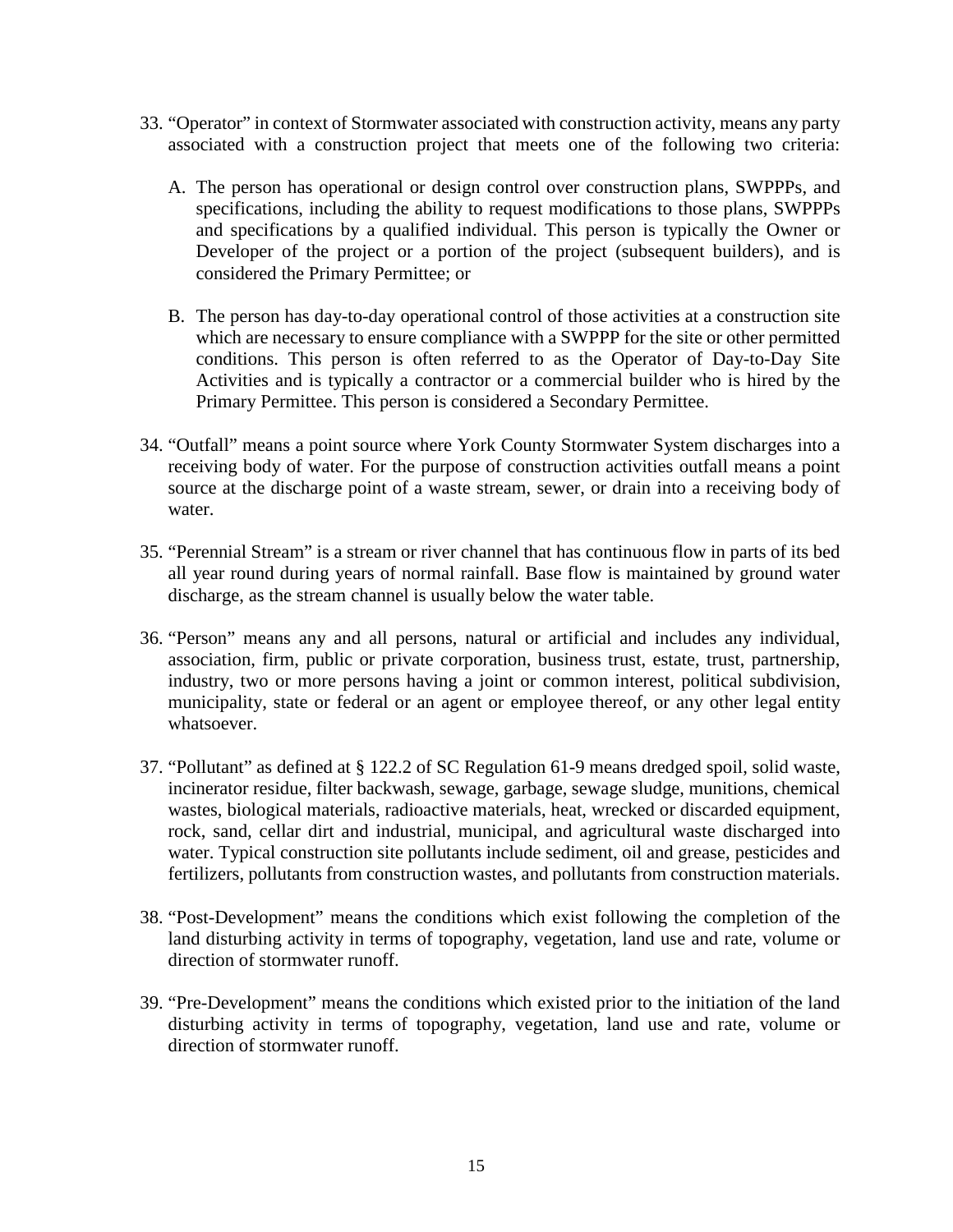- 40. "Primary Permittee" means the person that has operational control over construction plans, SWPPPs and specifications, including the ability to request modifications to those plans, SWPPPS and specifications, by a qualified individual. This person is typically the Owner or Developer of the project or a portion of the project (subsequent builders).
- 41. "Receiving waters" means the waters into which the York County Stormwater System outfalls flow and which are located within the jurisdictional boundaries of unincorporated York County and include, without limitation, the lakes, rivers, streams, ponds, wetlands, and groundwater of York County.
- 42. "Redevelopment" means a land disturbance activity that alters the current use of the land but does not necessarily alter the pre-development runoff characteristics.
- 43. "Regulation" means any regulation, rule or requirement prepared by County, and adopted by the York County Council pursuant to this Manual.
- 44. "Responsible Party and/or Responsible Parties" means any Property (lot) Owner of a development, as defined in the original approved Stormwater Management Plan, Stormwater Pollution Prevention Plan, Maintenance Agreement, restrictive covenant, final plat, or are part of a larger common plan of development, and any Property Owner Association (POA), Home Owner Association (HOA), landowner, individual, partnership, firm, company, corporation, association, joint stock company, trust, estate, governmental entity, or any other legal entity; or their legal representatives, agents, or assigns or successors in interest, who has stormwater responsibilities and/or requirements under the York County Stormwater Management and Sediment Control Ordinance.
- 45. "Responsible Personnel" means any foreman, superintendent, or similar individual who is the on-site person in charge of land disturbing activities and has signed the contractor certification form.
- 46. "Retention Basin" or "Retention Pond" means a permanent structure whose primary purpose is to permanently store a given volume of stormwater runoff. Release of the given volume is by infiltration and/or evaporation.
- 47. "Riparian Buffer" is a vegetated area boarding a body of water, such as a stream, lake or pond.
- 48. "Secondary Permittee" means the person who has day-to-day operational control of those activities at a residential development that are necessary to ensure compliance with a SWPPP for the site or other permit conditions. The person is typically an individual lot owner or residential builder.
- 49. "Sediment" means solid particulate matter, both mineral and organic, that has been or is being transported by water, air, ice, or gravity from its site of origin.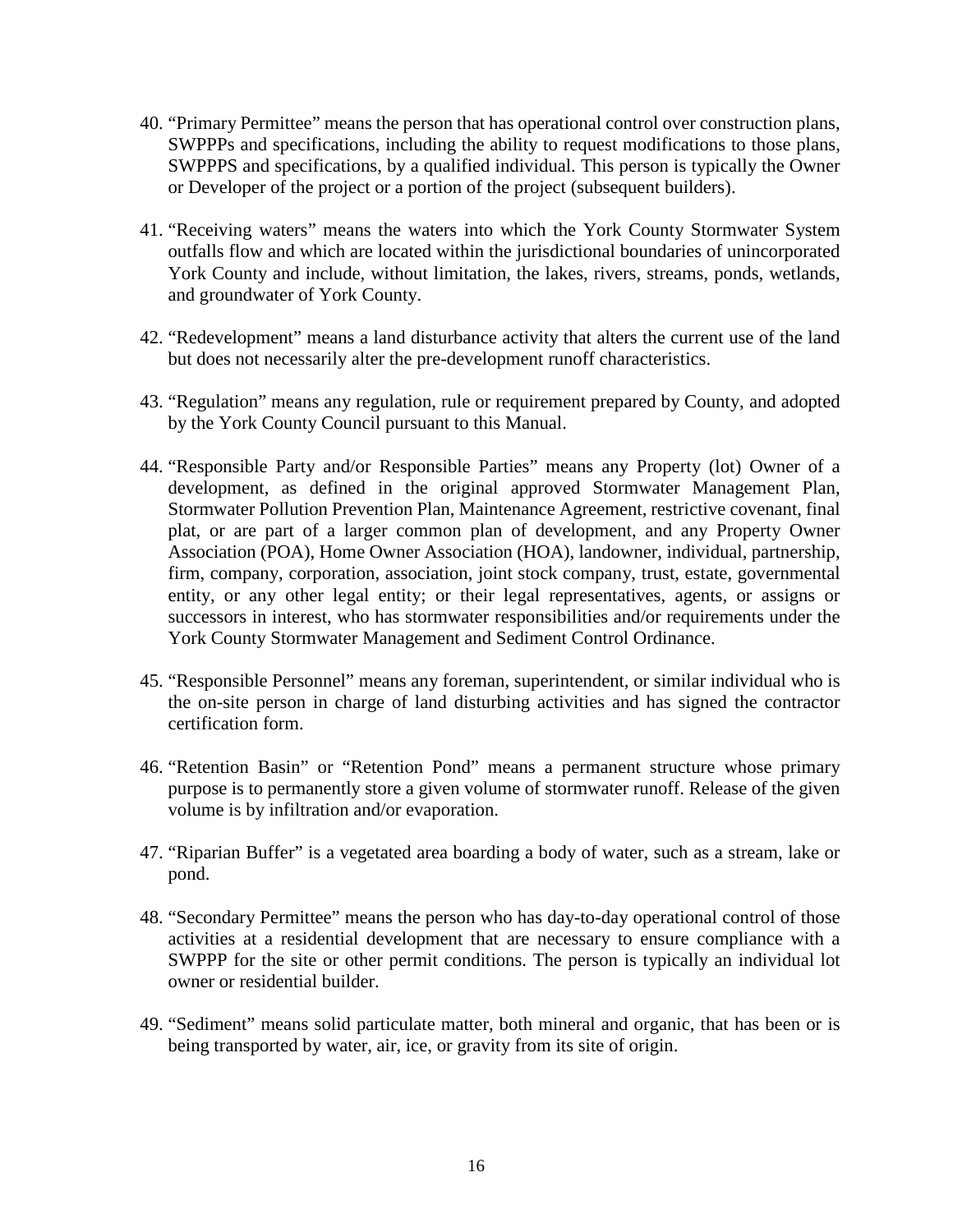- 50. "Sensitive Waters" means any waters with approved or established TMDLs, any waters included in the most recent SCDHEC Bureau of Water Clean Water Act (CWA) Section 303(d) list, and/or any waters pursuant to South Carolina's Classification and Standards (R.61-68) and Classified Waters (R.61-69) regulations that are classified as either Outstanding National Resource Waters, Outstanding Resource Waters, Trout Waters, or Shellfish Harvesting Waters.
- 51. "Simplified Stormwater Management and Sediment Control Plan" (Simplified SMSCP) means a submittal meeting the requirements in § 152.017(C) of the York County Stormwater Management and Sediment Control Ordinance by the Operator for land disturbing activities.
- 52. "Soil" means the unconsolidated mineral and organic material on the immediate surface of the earth that serves as a natural medium for the growth of plants.
- 53. "Stabilization" means the installation of vegetative or non-vegetative (structural measures) to establish a soil cover to prevent and/or reduce soil erosion and sediment loss in areas exposed during the construction process.
- 54. "Stop Work Order" means an order directing the Operator to cease and desist all or any portion of the work which violates the provisions of Chapter 152 – Stormwater Management and Sediment Control Ordinance of the York County Code of Ordinances.
- 55. "Stormwater" means rainfall, stormwater runoff, snow melt runoff, and surface runoff and drainage.
- 56. "Stormwater Administrator" means the York County staff employee or designee, as appointed by the York County Manager, which administers and enforces Chapter 152 - Stormwater Management and Sediment Control Ordinance of the York County Code of Ordinances and this Manual.
- 57. "Stormwater Management" for:
	- A. Quantitative control, means a system of vegetative or structural measures, or both the collection, conveyance, storage, treatment and disposal of stormwater runoff in a manner to meet the objectives of this Ordinance and its terms, including, but not limited to measures that control the increased volume and rate of stormwater runoff and water quality impacts caused by manmade changes to the land, that control the increased volume and rate of stormwater runoff caused by manmade changes to the land;
	- B. Qualities control, means a system of vegetative, structural, or other measures that reduce or eliminate pollutants that might otherwise be carried by stormwater runoff.
- 58. "Stormwater Management and Sediment Control Plan or "SMSCP" means the set of drawings and other documents and supporting calculations submitted as a prerequisite to obtaining a permit to undertake a land disturbance activity. SMSCP must contain all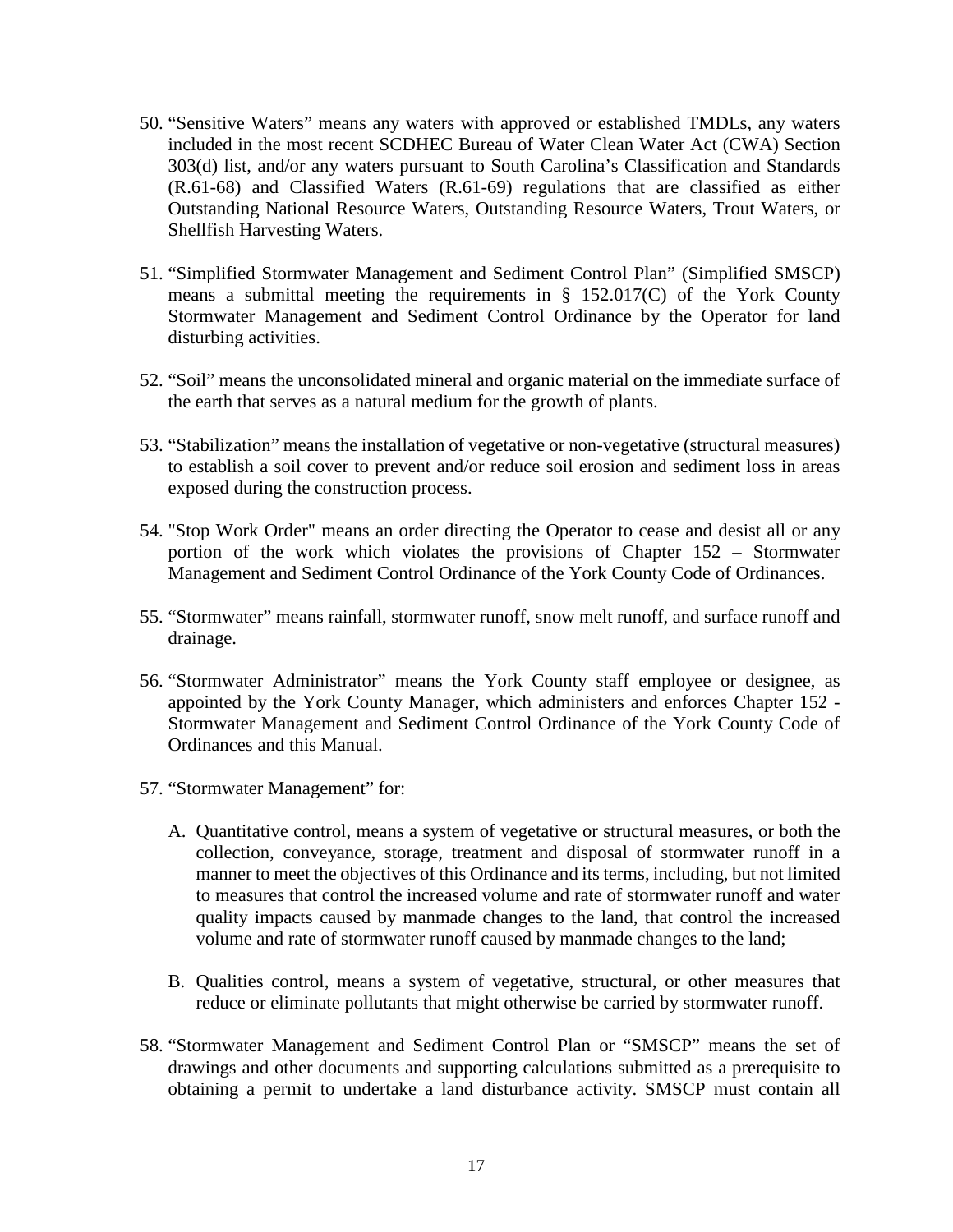information and specifications identified in the Design Manual. In general the SMSCP is considered to be a part of the Stormwater Pollution Prevention Plan (SWPPP).

- 59. "Stormwater Management Design Manual" or "Manual" means the most recent edition of the York County manual for design, performance, and review criteria for stormwater management and best management practices.
- 60. "Stormwater Management Facility" means any structural stormwater management measure used to convey and treat stormwater runoff including, but not limited to basins, ponds, proprietary devices, low impact development features, water quality buffers, filtration and/or other treatment devices, ditches, swales, culverts, pipes and manholes.
- 61. "Stormwater Pollution Prevention Plan" (SWPPP) generally means a site-specific written document that (1) identifies potential sources of stormwater pollution at the construction site; (2) describes stormwater control measures to reduce or eliminate pollutants in stormwater discharges from the construction site; and (3) identifies procedures that Operator will implement to comply with the terms and conditions of this Ordinance. The SWPPP includes site map(s), drawings and plans, other documents, and supporting calculations, and identifications of construction/contractor activities that could cause pollutants in the stormwater, and a description of measures or practices to control these pollutants. "SWPPP" generally means Comprehensive Stormwater Pollution Prevention Plan, unless specific reference is given to the On-Site SWPPP.
- 62. "Stormwater Runoff" means direct response of a watershed to precipitation and includes the surface and subsurface runoff that enters a ditch, stream, storm sewer or other concentrated flow during and following the precipitation.
- 63. "Stream" is a body of concentrated flowing water in a natural low area or natural channel on the lad surface. There are three stream types; perennial, intermittent and ephemeral.
- 64. "Subdivision" means all divisions of a tract or parcel of land into two or more lots, building sites, or other divisions for the purpose, whether immediate or future, of sale, lease, or building development, and includes all division of land involving a new street or change in existing streets, and includes re-subdivision which would involve the further division or relocation of lot lines of any lot or lots within a subdivision previously made and approved or recorded according to law; or, the alteration of any streets or the establishment of any new streets within any subdivision previously made and approved or recorded according to law, and includes combinations of lots of record.
- 65. "Ten-Year Frequency Storm" or "Ten Year Storm Event" means a storm that is capable of producing rainfall expected to be equaled or exceeded on the average of once in 10 years. It may also be expressed as an exceedance probability with a 10 percent chance of being equaled or exceeded in any given year.
- 66. "Total Maximum Daily Load" or "TMDL" is a calculation of the maximum amount of a specific pollutant(s) that a water body can receive and still meet water quality standards. It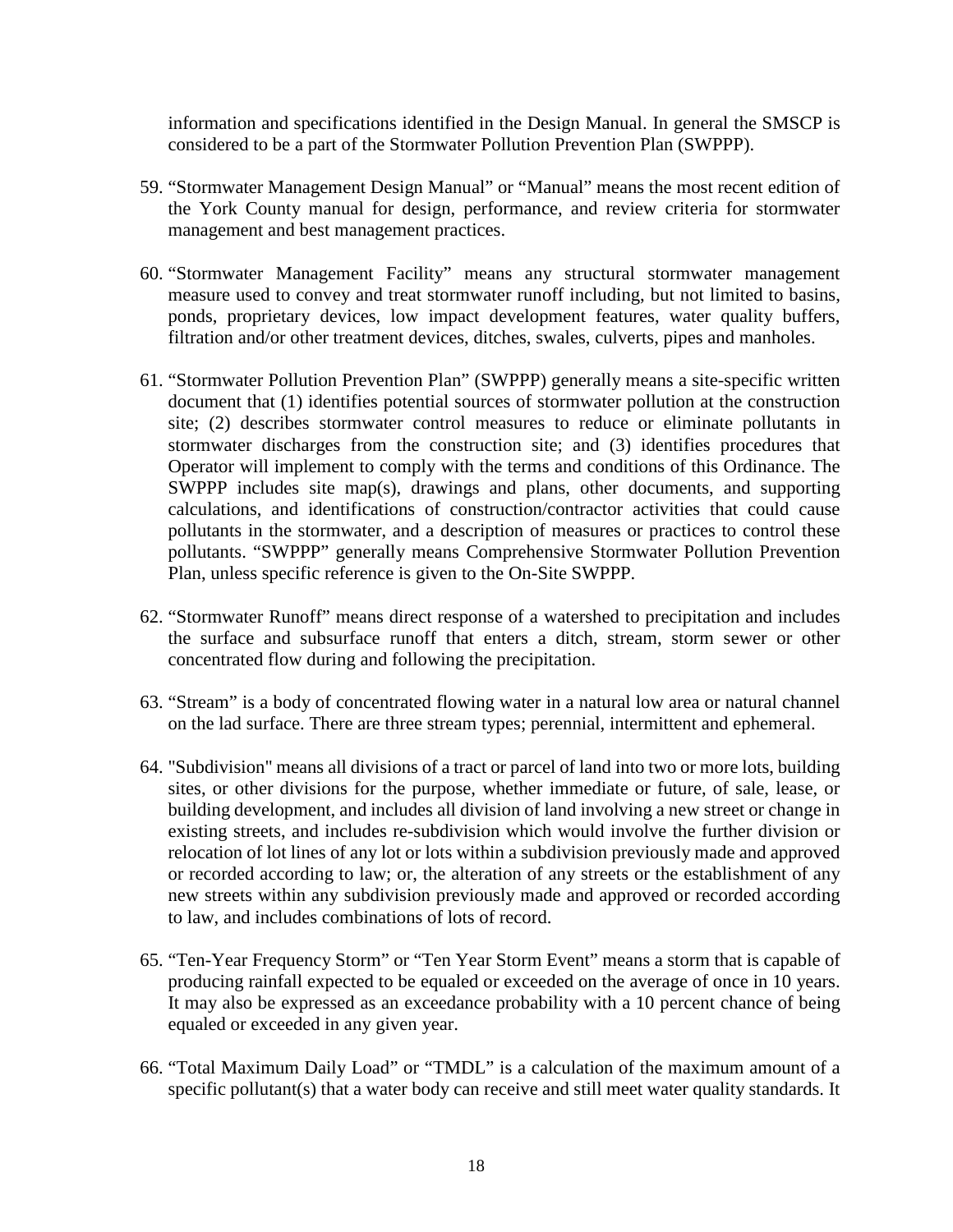is the sum of the allowable loads or allocations of a given pollutant from all contributing points (waste load allocations (WLA)) and nonpoint (load allocation (LA)) sources. It also incorporates a margin of safety and consideration of seasonal variation. For an impaired water body, the TMDL document Specifies the level of pollutant reduction needed for water body use attainment. TMDLs can be expressed in terms of either mass per time, toxicity, or other appropriate measure.

- 67. "Twenty-Five Year Frequency Storm" or "Twenty-Five Year Storm Event" means a storm that is capable of producing rainfall expected to be equaled or exceeded on the average of once in 25 years. It also may be expressed as an exceedance probability with a 4 percent chance of being equaled or exceeded in any given year.
- 68. "Two-Year Frequency Storm" or "Two Year Storm Event" means a storm that is capable of producing rainfall expected to be equaled or exceeded on the average of once in two years. It may also be expressed as an exceedance probability with a 50 percent chance of being equaled or exceeded in any given year.
- 69. "Variance" means the modification of the minimum sediment and stormwater management requirements for specific circumstances where strict adherence of the requirements would result in unnecessary hardship and not fulfill the intent of these regulations.
- 70. "Waiver" means the relinquishment from sediment and stormwater management requirements by the appropriate plan approval authority for a specific land disturbing activity on a case-by- case review basis.
- 71. "Water Quality" means those characteristics of stormwater runoff from a land disturbing activity that relate to the physical, chemical, biological, or radiological integrity of water.
- 72. "Water Quantity" means those characteristics of stormwater runoff that relate to the rate and volume of the stormwater runoff to downstream areas resulting from land disturbing activities.
- 73. "Watershed" means the drainage area contributing stormwater runoff to a single point.
- 74. "Watershed Master Plan" means a plan for a designated watershed that analyzes the impact of existing and future land uses and land disturbing activities in the entire watershed and includes strategies to reduce nonpoint source pollution, to manage stormwater runoff and control flooding. The plan must be developed for the entire watershed, regardless of political boundaries, and must include appropriate physical, institutional, economic and administrative data needed to justify the plan.
- 75. "Waters of the State" as defined in § 122.2 of S.C. Regulation 61-9 means lakes, bays, sounds, ponds, impounding reservoirs, springs, wells, rivers, streams, creeks, estuaries, marshes, inlets, canals, the Atlantic Ocean within the territorial limits of the State, and all other bodies of surface or underground water, natural or artificial, public or private, inland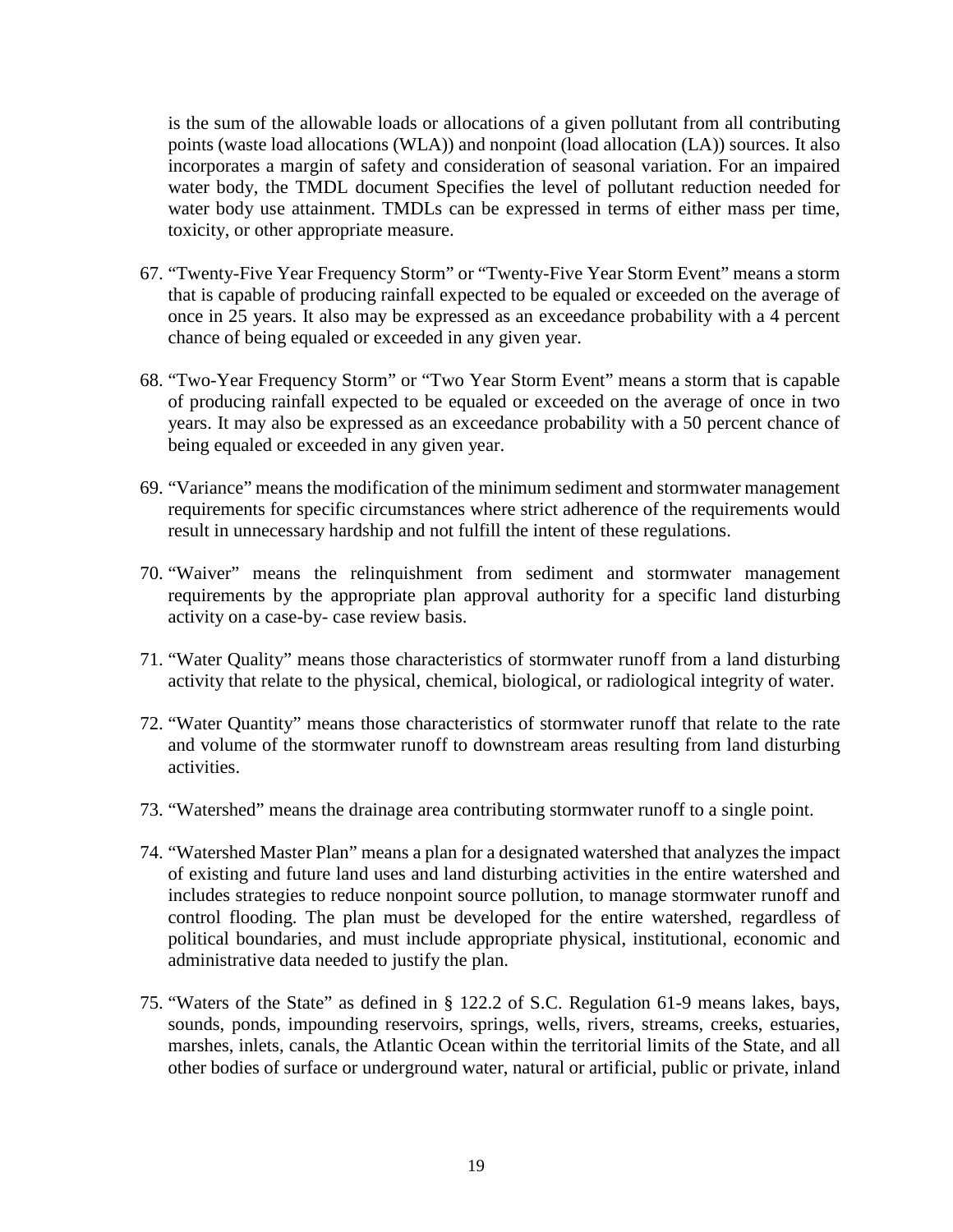or coastal, fresh or salt, which are wholly or partially within or bordering the State or within its jurisdiction.

- 76. "Waters of the United States" or "Waters of the U.S." as defined in § 122.2 of S.C. Regulation 61-9 means:
	- A. All waters which are currently used, were used in the past, or may be susceptible to use in interstate or foreign commerce;
	- B. All interstate waters, including interstate "wetlands;"
	- C. All other waters such as intrastate lakes, rivers, streams (including intermittent streams), mudflats, sand flats, "wetlands," sloughs, prairie potholes, wet meadows, playa lakes, or natural ponds the use, degradation, or destruction of which would affect or could affect interstate or foreign commerce including any such waters:
		- 1. Which are or could be used by interstate or foreign travelers for recreational or other purposes;
		- 2. From which fish or shellfish are or could be taken and sold in interstate or foreign commerce; or
		- 3. Which are used or could be used for industrial purposes by industries in interstate commerce.
	- D. All impoundments of waters otherwise defined as waters of the United States under this definition;
	- E. Tributaries of waters identified in paragraphs (A) through (D) of this definition;
	- F. The territorial sea;
	- G. Wetlands adjacent to waters (other than waters that are themselves wetlands) identified in paragraphs (A) through (F) of this definition; and
	- H. Waste treatment systems, including treatment ponds or lagoons designed to meet the requirements of CWA are not waters of the United States.
- 98 "Wetlands" means those areas that are inundated or saturated by surface or groundwater at a frequency and duration sufficient to support, and that under normal circumstances do support, a prevalence of vegetation typically adapted for life in saturated soil conditions. Wetlands generally include swamps, marshes, bogs, and similar areas.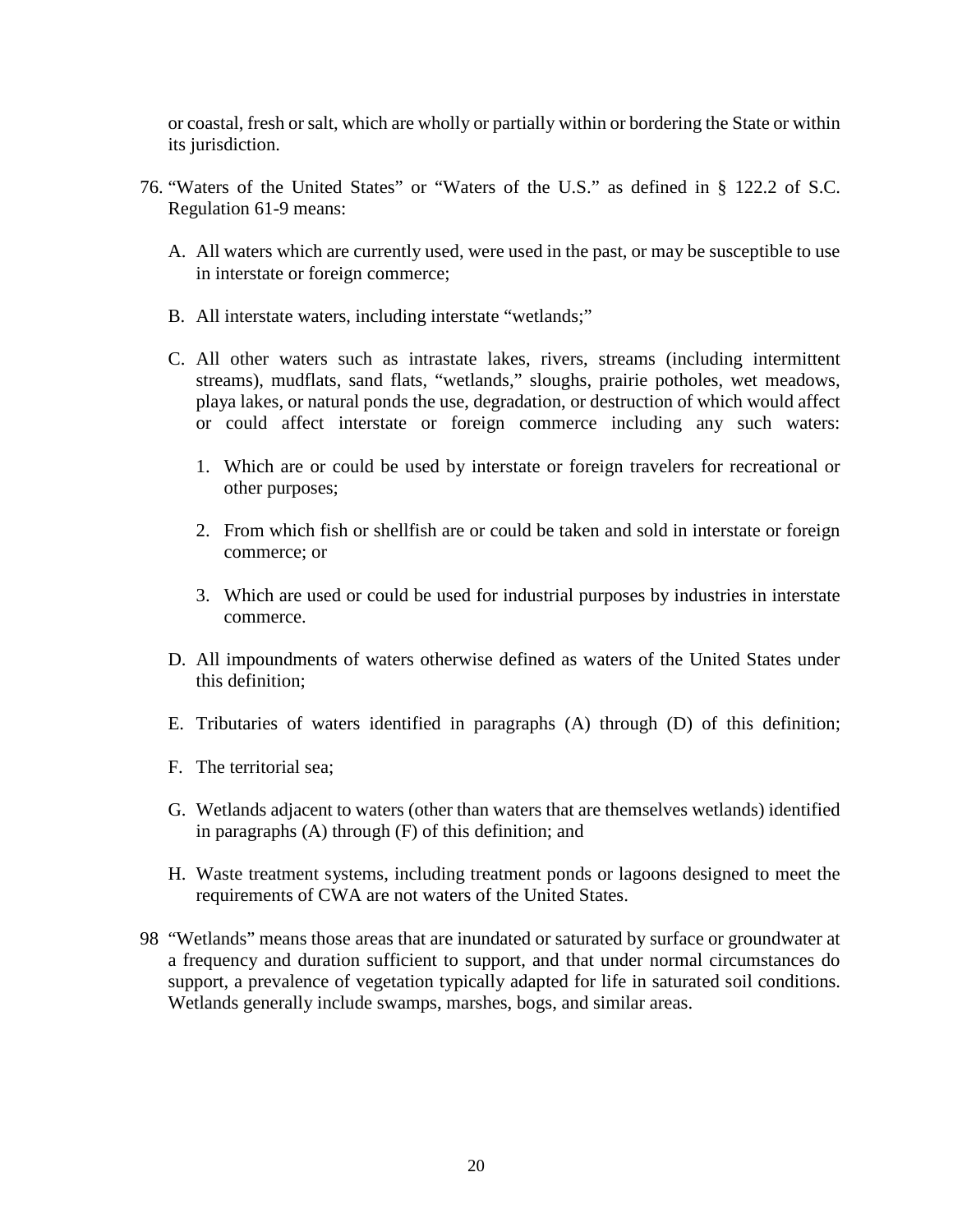# **DIVISION 2 – ORGANIZATION AND ADMINISTRATION**

### **§ 152.011. Regulations.**

York County may amend or change this Chapter or adopt additional regulations or resolutions to implement this Chapter, to comply with the NPDES permit, to implement the Stormwater Management Program (SWMP), to further the goal of protecting the quality of the waters into which the York County MS4 outfalls flow, or to reduce the impact of flooding in the County.

# **§ 152.012. York County Stormwater Management Program.**

- A. The SWMP developed by the County to comply with the NPDES Stormwater Permit serves as the basis for the County's program implementation and administration. The SWMP, as amended from time to time by the County, is hereby adopted for the life of York County's Stormwater System NPDES permit as the official operational SWMP. The mapping and geographic information system developed as part of the SWMP shall serve as the official authoritative information source for program administration.
- B. The Stormwater Administrator shall implement and conduct the County's operations according to the SWMP. The SWMP serves as the basis for compliance with the NPDES Stormwater Permit granted to York County under the provisions of the Water Quality Act of 1987 and 40 C.F.R. 122.26. This SWMP is more fully described in the NPDES Stormwater Permit which defines the terms and conditions of York County's authority to operate its stormwater system. By way of summary only, the SWMP includes the following mandated elements:
	- 1. A description of structural and source control measures to reduce pollutants from runoff from commercial and residential areas, the "Post-Construction Stormwater Management for New Development and Redevelopment Minimum Measure";
	- 2. A description of a program, including a schedule, to detect and remove illicit discharges and improper disposal into the stormwater system or to require the discharger to the stormwater system to obtain a separate NPDES permit, the "Illicit Discharges and Improper Disposal Program";
	- 3. A description of a program to implement and maintain structural and non-structural best management practices to reduce pollutants in stormwater runoff from construction sites to the stormwater system, the "Construction Site Stormwater Runoff Control Minimum Measure."
- C. The Stormwater Administrator shall implement and conduct the County's flood control and drainage programs according to the SWMP.

# **§ 152.013. Duties of Stormwater Administrator.**

The Stormwater Administrator shall be responsible for day to day coordination, implementation and enforcement of this Chapter and the SWMP. This includes but is not limited to, the SWMP's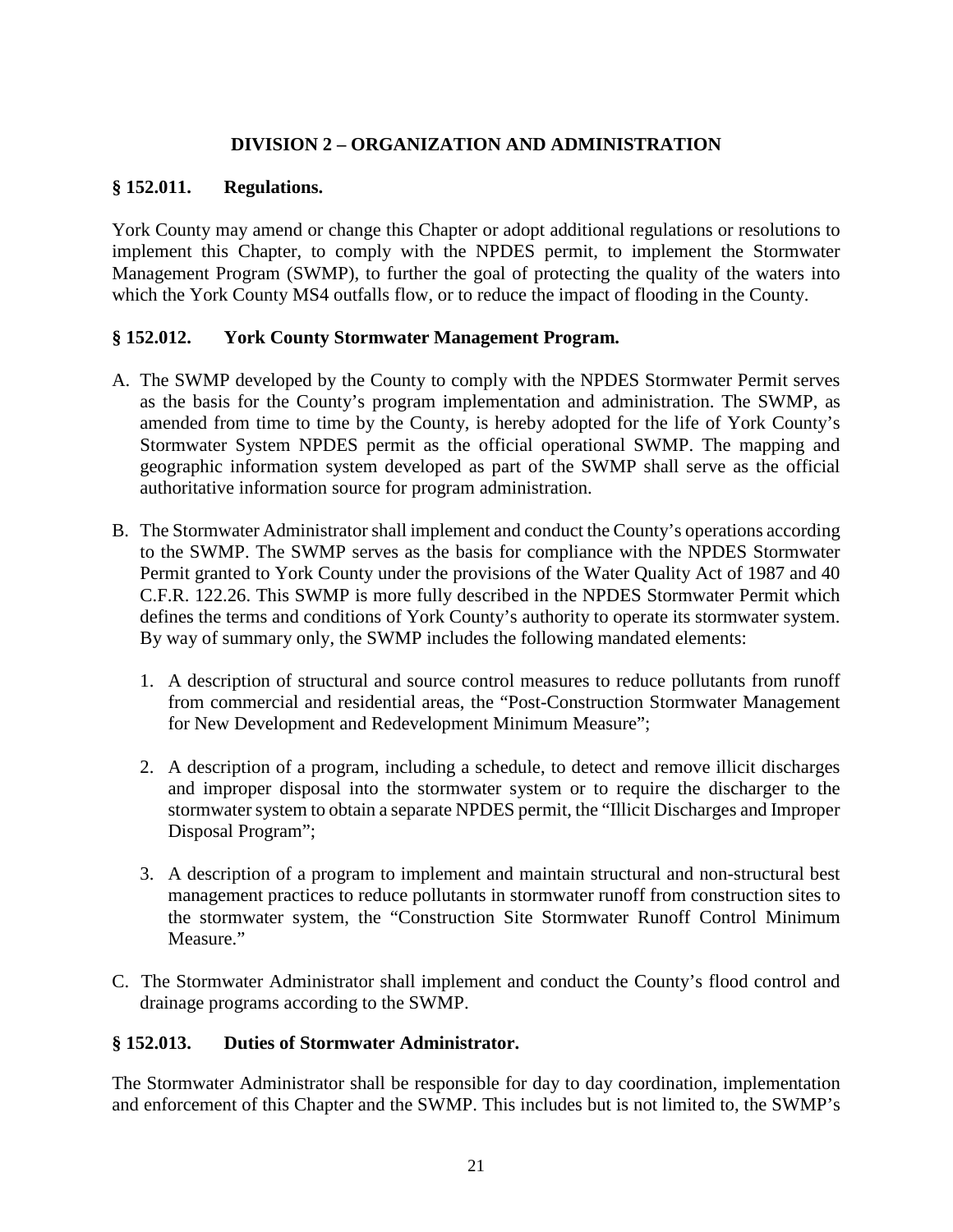monitoring program and the SWMP's stormwater management programs for commercial and residential activities, construction site runoff, industrial and related facilities, illicit discharges and improper disposal, and the flood and drainage programs. Without limitation of the foregoing, the Stormwater Administrator shall have the following specific powers and duties:

- A. To issue any permit, certification or license that may be required by the SWMP.
- B. To deny a facility connection to the MS4 or discharge into Waters of the State if State, Federal, or County Stormwater Ordinances and Regulations are not met.
- C. To approve C-SWPPP BMP plans, and to require as a condition of such approvals structural or non-structural controls, practices, devices, or operating procedures, required under the SWMP.
- D. To require performance security in the form of Remediation Fees, Letters of Credit, or other forms of performance security acceptable to the County, of any applicant or responsible party to secure that person's or party's compliance with any BMP Plan, permit, certificate, license or authorization issued or approved by the Stormwater Administrator pursuant to the SWMP.
- E. To comply with all Federal and State regulatory requirements, promulgated or imposed pursuant to the Clean Water Act, South Carolina Water Pollution Control Act, the South Carolina Stormwater Management and Sediment Reduction Act, and any South Carolina NPDES General Permit that is applicable to the management of stormwater discharges to or from the County MS4.
- F. To conduct all activities necessary to carry out the stormwater management program and other requirements included in the York County NPDES permit, the SWMP and this Chapter, and to pursue the necessary means and resources required to properly fulfill this responsibility.
- G. To develop and implement programs to reduce the impacts of flooding and drainage on the citizens and property of York County.
- H. To direct, review and recommend for approval by County Council the SWMP operating budget.
- I. To direct, review and recommend for approval by County Council necessary changes to the existing County SWMP.
- J. To determine appropriate fees, to impose penalties, and to take necessary and appropriate actions to collect any fee or enforce any penalty assessed pursuant to this Chapter.
- K. Any and all duties and powers delegated or granted to it as a local government implementing agency under the laws and regulations of the State of South Carolina, and the ordinances of this County.

#### **§ 152.014. Coordination with Other Agencies.**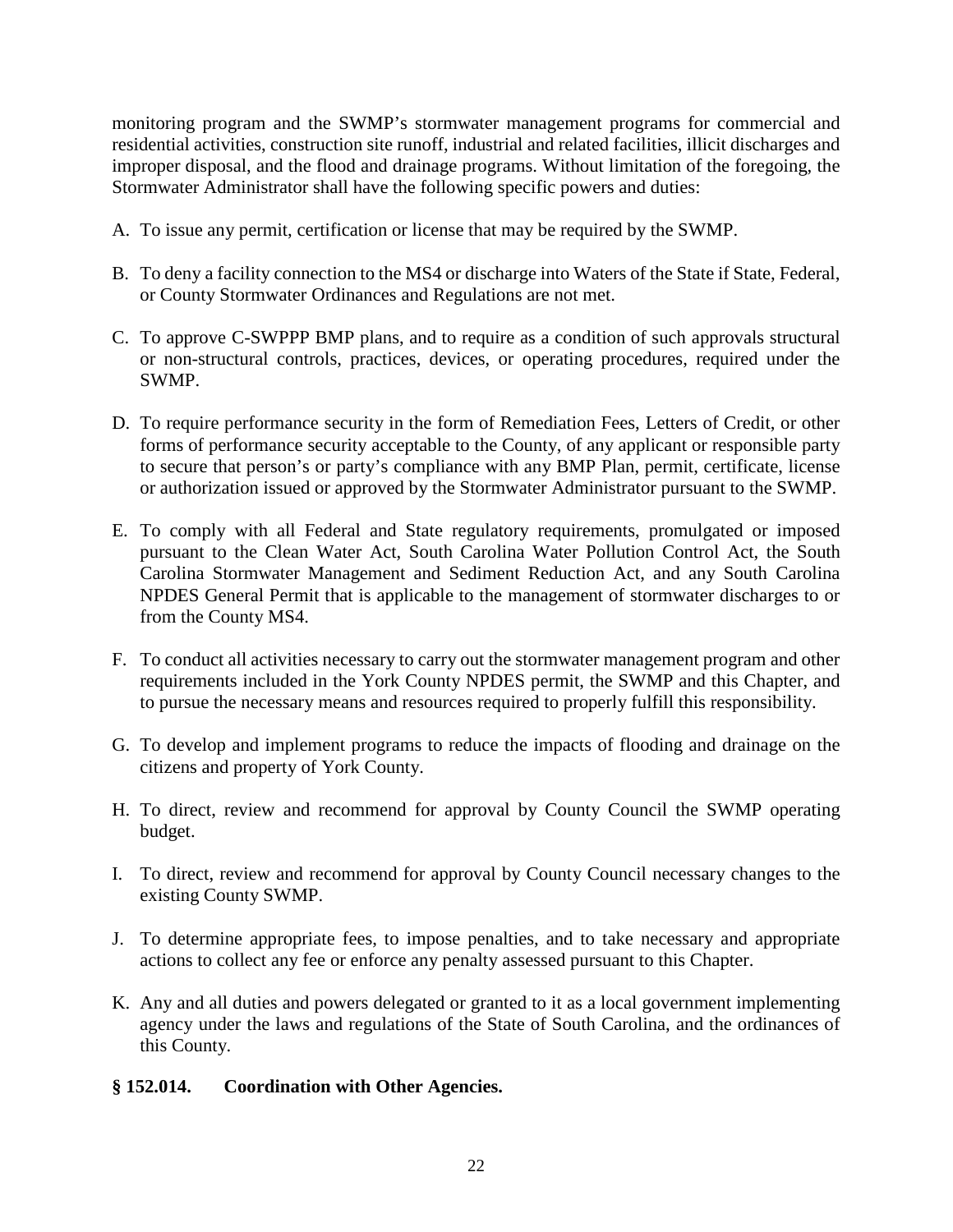The Stormwater Administrator shall coordinate the County's activities with other federal, state, and local agencies, which manage and perform functions relating to the protection of receiving waters. Authority not expressly reserved for other agencies or restricted by statute is placed with the Stormwater Administrator for the protection and preservation of receiving waters. The Stormwater Administrator shall coordinate with state and federal agencies having jurisdiction.

# **§ 152.015. Cooperation with Other Governments.**

The County may enter into agreements with other governmental and private entities to carry out the purposes of this Chapter including, but not limited to, the development and implementation of total maximum daily loads (TMDLs). These agreements may include, but are not limited to, enforcement, resolution of disputes, cooperative monitoring, and cooperative management of stormwater systems and cooperative implementation of stormwater management programs. Nothing in this Chapter or in this Section shall be construed as limitation or repeal of any ordinances of these local governments or of the powers granted to these local governments by the South Carolina Constitution or South Carolina statutes, including, without limitation, the power to require additional or more stringent stormwater management requirements within their jurisdictional boundaries.

# **DIVISION 3 – PERMIT AND SUBMITTAL REQUIREMENTS**

# **§ 152.016. General Requirements.**

Federal regulations governing stormwater management, as specified in 40 C.F.R. 122.26, and State regulations, as specified in R. 61-9.122.26 adopted pursuant thereto, and State regulation R. 72- 300, et seq. are adopted as the minimum requirements for all facilities as defined in the respective regulations,

# **§ 152.017. Submittal Requirements.**

A. Requirements of Operators:

- 1. The Primary Permittee is responsible for preparation and submittal of the C-SWPPP and to comply with the requirements of this Chapter and the most current South Carolina NPDES Construction General Permit (NPDES-CGP).
- 2. In developing plans for residential subdivisions, individual lots in a residential subdivision development shall be required to obtain and comply with the OS-SWPPP. The residential subdivision development, as a whole, shall be considered a Larger Common Plan (LCP) and to be a single land disturbing activity requiring a C-SWPPP. Hydrologic parameters that reflect the LCP shall be used in all engineering calculations.
- 3. If individual lots or sections in a residential subdivision are being developed by different Operators, all land disturbing activities related to the residential subdivision shall be covered by the approved C-SWPPP for the residential subdivision. If the Primary Permittee obtains coverage under a C-SWPPP for the development and thereafter sells lots within the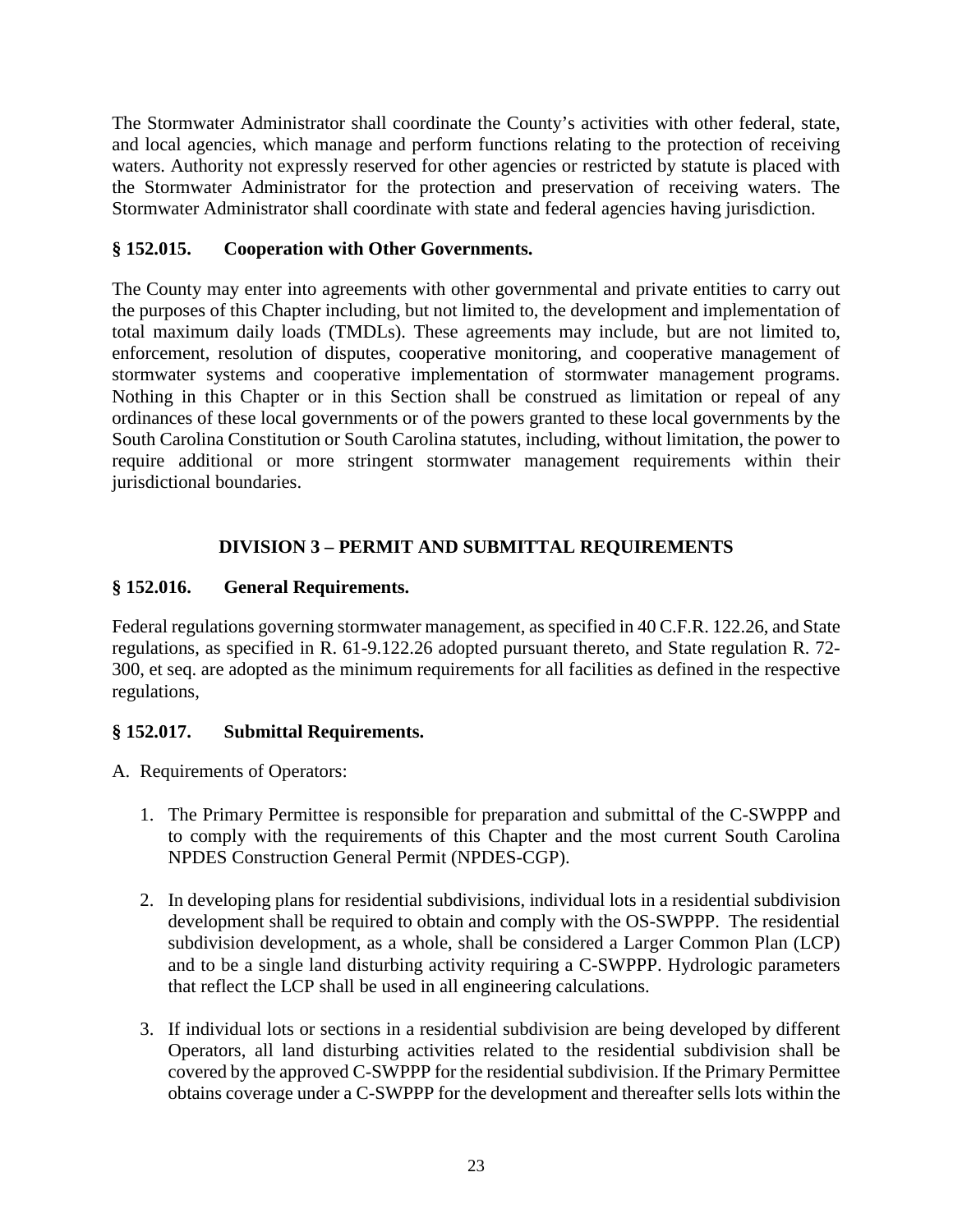development, then, at the discretion of the Primary Permittee, permit coverage shall be one of the following:

- a. The Primary Permittee may require that the new lot owner obtain their own coverage under the C-SWPPP as a Secondary Permittee. The Primary Permittee must make the OS-SWPPP, design plans and a copy of the CGP available to the new owner seeking individual lot(s) coverage., or
- b. The Primary Permittee may require that the new lot owner obtain their own permit coverage as a new Primary Permittee with their own C-SWPPP.
- 4. When the Operator (new Owner) makes changes after the C-SWPPP has been approved the new Owner must notify the County in writing within fourteen (14) calendar days. The new Owner may not commence work at the construction site until the C-SWPPP has been modified with the new Owner information, and they have received NOI coverage from SCDHEC. If the new Owner elects to modify the layout of the construction site, thereby altering the approved C-SWPPP, the new Owner must apply for a new permit and new NOI coverage.
- 5. If an individual lot Owner or residential builder elects not to follow the drainage provisions in the Primary Permittee's approved OS-SWPPP, the County will require the individual lot Owner or residential builder to obtain coverage under their own C-SWPPP as a Primary Permittee.
- 6. If a lending institution takes operational control of a construction site due to foreclosure, Permittee filing for bankruptcy, abandonment etc., then the lending institution is responsible for the construction site's stormwater discharges. A permit is required under this Chapter prior to the entity initiating construction activity at the site.
- 7. Contractors employed by the Primary or Secondary Permittee, whose work at the construction site may disturb soils or whose work may otherwise be necessary to implement the OS-SWPPP, must complete a contractor certification form or must submit an annual Blanket NOI covering all construction activities within a LCP statewide to SCDHEC.
- B. Residential subdivisions, which were approved prior to the effective date of these regulations and have an active approved land disturbance permit from York County, are exempt from these requirements. Previously approved subdivisions must comply with the Chapter requirements in effect at the time the phase of development was approved. They must also comply with the requirements of the most current SC NPDES-CGP as outlined under Section 2.4.2 of that permit. Development of new phases of existing subdivisions which were not included in the total disturbed area of an active land disturbance permit shall comply with the provisions of these regulations and the most current SC NPDES-CGP.
	- 1. When the subdivision development reaches the condition where it is fifty percent built, the following actions must be taken: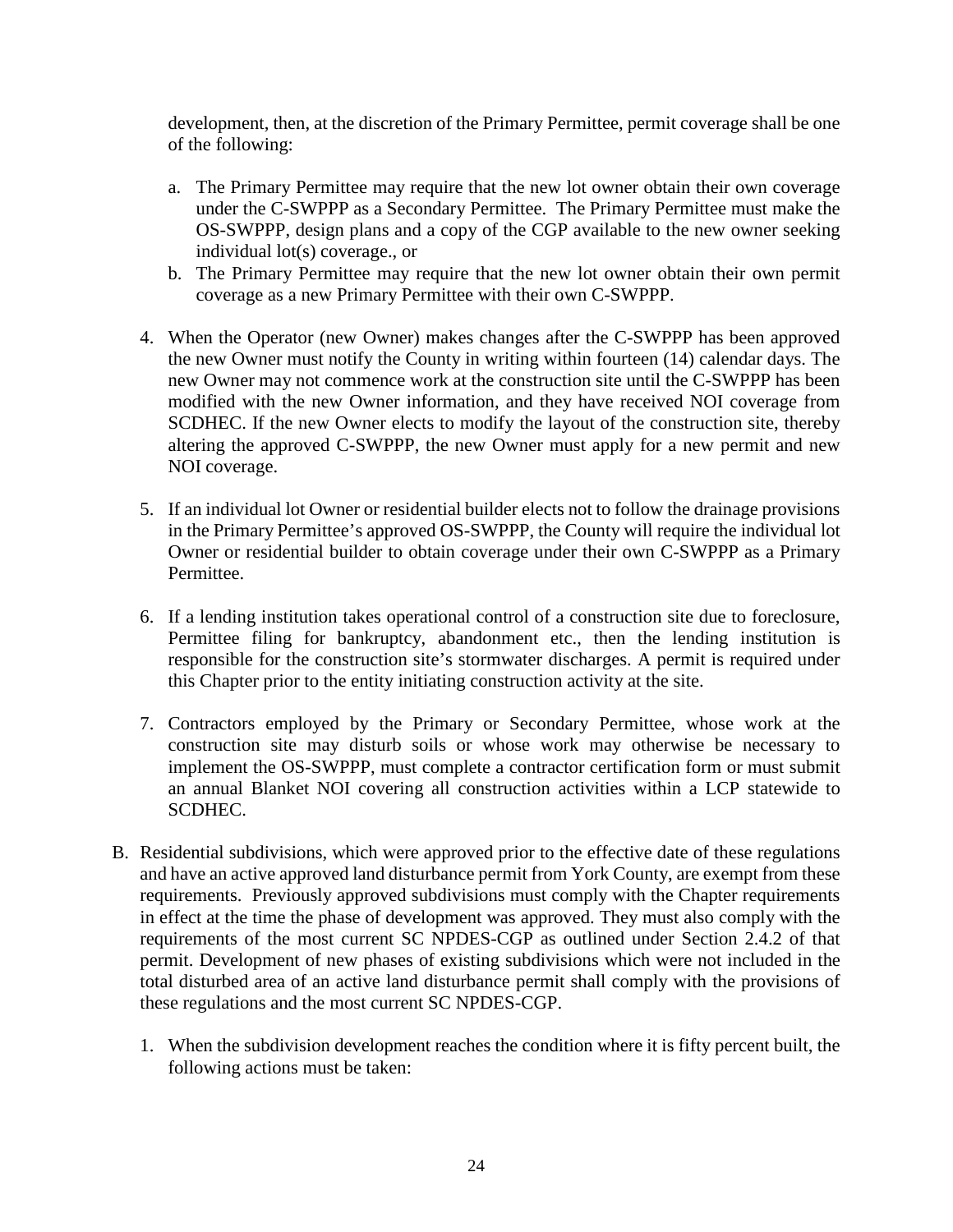- a. The detention pond shall be cleaned of all deposited sediment, overgrowth of invasive vegetation (weeds, vines, shrubs, trees) shall be removed, and all areas draining to and including the detention pond shall have reached final stabilization; and
- b. A new home owner's association document must be filed with the Stormwater Administrator defining the new contact person for the responsible party for maintaining the detention pond and/or any water quality features or BMP's installed in the subdivision.
- c. The Primary Permittee may elect at this stage of development to request a Notice of Termination of the permit coverage and closure of the land disturbance permit with the County as long as all common area and rights of way have reached final stabilization and Secondary Permittees have NOI coverage for the lots under their ownership.
- 2. When the subdivision development is developed to a point between fifty and ninety percent built, individual lot controls as well as other erosion and sediment control BMPs shall provide the sediment control to meet 80 percent trapping efficiency rather than only the sediment/detention pond.
- 3. Once the subdivision is ninety percent or greater built and the disturbed areas are stabilized according to the requirements of SC NPDES-CGP and State regulation R. 72-300, et seq., then all Permittees may file a request for a Notice of Termination of the permit coverage for the subdivision. As a precondition to requesting a Notice of Termination, the Applicant shall submit as-built drawings of the stormwater management facilities and certification that all work has been performed in accordance with the requirements to the Stormwater Administrator.
- C. For land disturbance activities involving 10,000 square feet but less than one (1.0) acre of actual land disturbance which are not part of a LCP, the Operator shall submit a simplified Stormwater Management and Sediment Control Plan (SMSCP) meeting the requirements listed below. This plan does not require approval by SCDHEC and is not required to be prepared by an engineer, Tier B surveyor, or landscape architect; however, if an individual with one of these licenses prepares the plan, then they must sign and seal the plans. The appropriate SCDHEC Notice of Intent form will be required to be submitted to the County for approval and then submitted to SCDHEC for notification.
	- 1. A narrative description of the stormwater management facilities to be used.
	- 2. A general description of topographic and soil conditions of the development site.
	- 3. A general description of adjacent property and a description of existing structures, buildings, and other fixed improvements located on surrounding properties.
	- 4. Anticipated starting and completion dates of the various stages of land disturbing activities and the expected date the final stabilization will be completed.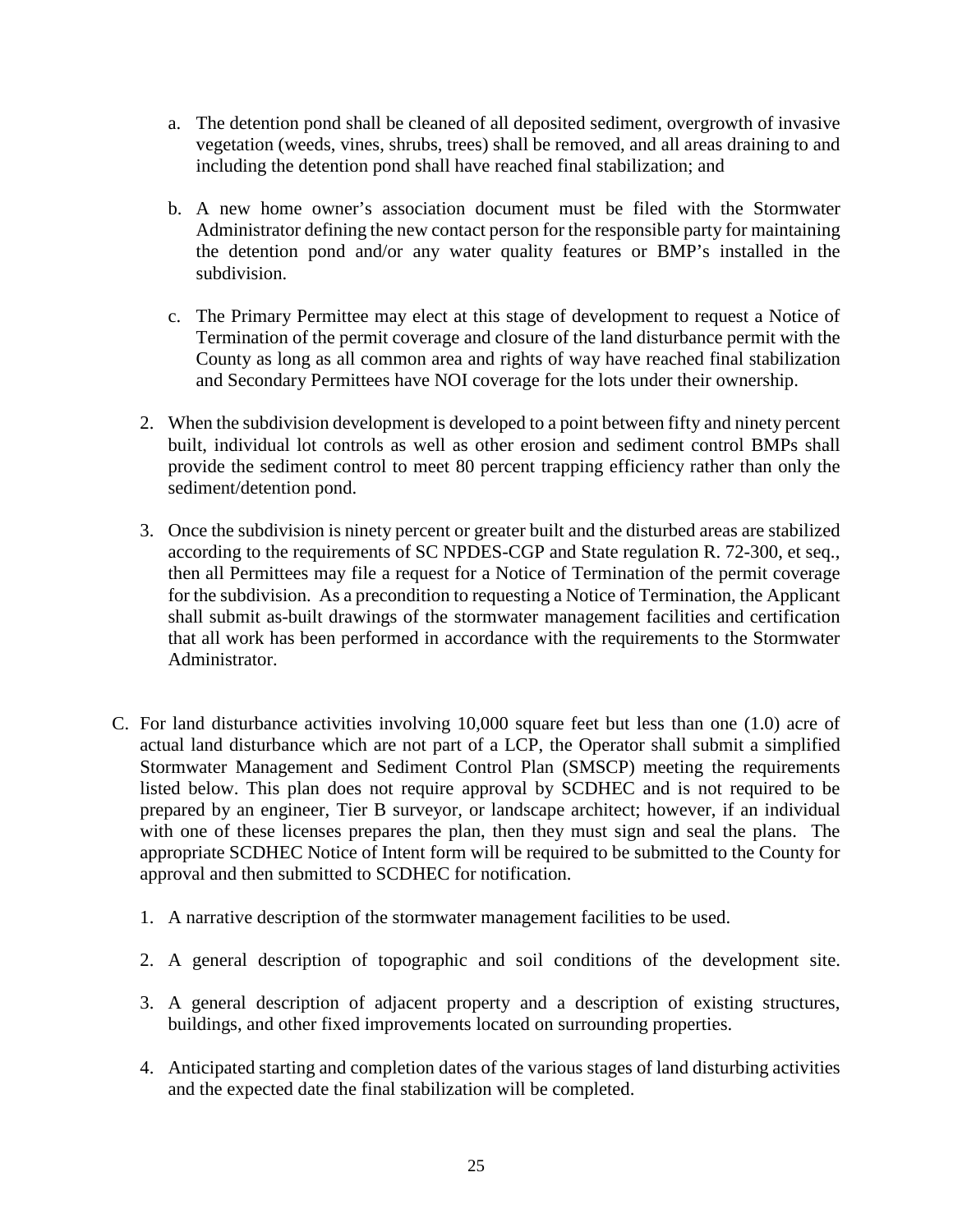- 5. A plat of the property illustrating property boundaries including any utility and storm drainage easements.
- 6. A map of the parcel on which the land disturbance activities will take place, printed from York County's Geographic Information System (GIS) Division's internet mapping system.
- 7. A sketch plan to accompany the narrative containing:
	- a. Site location drawing of the proposed project, indicating the location of the proposed project in relation to roadways, jurisdictional boundaries, streams and rivers, and the boundary lines of the site on which the work is to be performed. GIS mapping information may be utilized;
	- b. All areas within the site which will be included in the land disturbing activities shall be identified and the total disturbed area calculated;
	- c. Topographic contours of the site;
	- d. Anticipated start and completion dates of the various stages of land disturbing activities and the expected date final stabilization will be completed.
	- e. The location of temporary and permanent vegetative and structural sediment/erosion control BMPs and stormwater management control measures (if applicable).
	- f. The simplified SMSCP shall contain the following certifications by the Operator:
		- 1. Land disturbing activities will be accomplished pursuant to the plan,
		- 2. Construction site inspections will be conducted by the Operator on a routine basis,
		- 3. A copy of each inspection report shall be provided to the Stormwater Administrator,
		- 4. The Stormwater Administrator has the right to conduct on-site inspections.
- D. For land disturbance activities of one (1.0) or more acres, or that creates 8,700 square feet or greater of impervious surface area that will result in more than one (1.0) cubic foot per second increase in peak runoff rates between pre-development and post development conditions for the 10-year, 24-hour storm event, or that require a storm drain pipe or culvert conveyance system (one or more pipes), or which alter the existing storm drain systems, or cause downstream impact, or otherwise require engineering design and calculation preparation by an engineer or design professional, all of the requirements of C-SWPPP as described in § 152.018 shall apply. For sites that disturb less than one (1.0) acre but meet one or more of the other criteria listed, the Stormwater Administrator has the discretion to reduce some of the requirements of the C-SWPPP as described in § 152.018.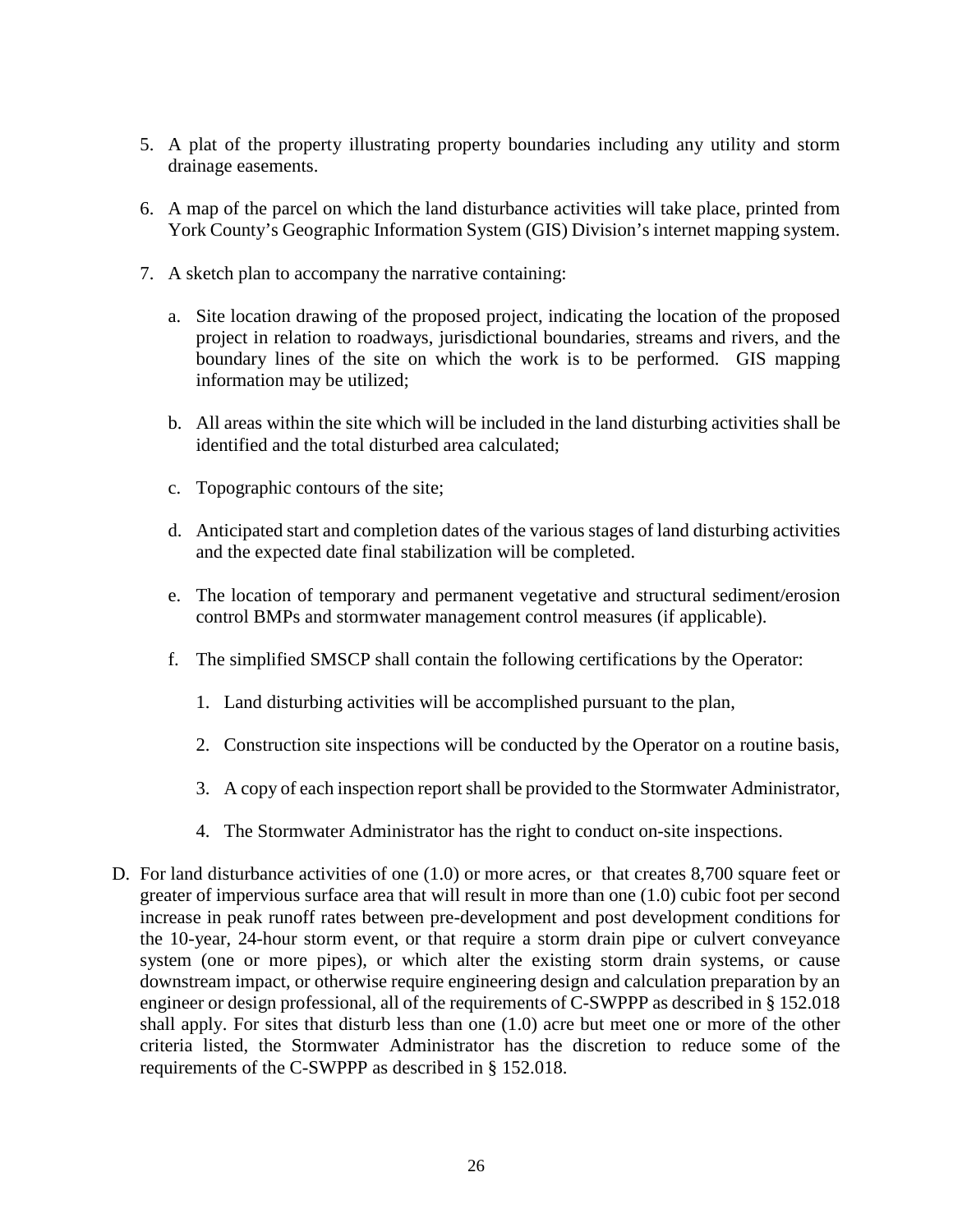- E. Commercial and industrial sites which disturb 10,000 square feet but less than one (1.0) acre of area and otherwise are not part of a LCP may be eligible to submit a simplified plan as described in § 152.017(C). If any of the constraints listed in § 152.017(D) are required as part of the C-SWPPP, then the plan must meet all of the requirements of § 152.018.
- F. York County shall require a land disturbance permit for those individual residential lot sites which may receive automatic permit coverage under the South Carolina NPDES-CGP.

### **§ 152.018. Comprehensive Stormwater Pollution Prevention Plan Requirements.**

A Comprehensive Stormwater Pollution Prevention Plan (C-SWPPP) is a fundamental requirement for permit approval. Each C-SWPPP must include a Stormwater Management and Sediment Control Section. The C-SWPPP must be in compliance with state regulations 72-300 and the most current SCDHEC NPDES CGP. The C-SWPPP must be incompliance with the County's Stormwater Design Manual. Additionally, the C-SWPPP shall include, as a minimum, the following:

- A. A vicinity map indicating a north arrow, scale, boundary lines of the site and other information necessary to locate the development site.
- B. Information concerning location and permitting for off-site material, waste, borrow or construction material storage or disposal areas to be used during construction activities.
- C. The existing and proposed topography of the development site except for individual lot grading plans in single-family subdivisions if the subdivisions or phases of the subdivision are not mass graded. In subdivisions that are not mass graded drainage flow patterns will be shown for each lot by arrow indicators showing the general direction of surface flow.
- D. Physical improvements on the site, including present development and proposed development.
- E. Drainage easements shall have the following characteristics:
	- 1. Provide adequate access to all portions of the drainage system and structures.
	- 2. Provide sufficient land area for maintenance equipment and personnel to adequately and efficiently maintain the drainage system and all storm water facilities.
	- 3. Restriction on easements shall include prohibiting all fences and structures which would interfere with access to the easement areas and/or the maintenance function of the drainage system.
- F. An anticipated starting and completion date of the various stages of land disturbing activities as specifically outlined in the CGP and the expected date the final stabilization will be completed.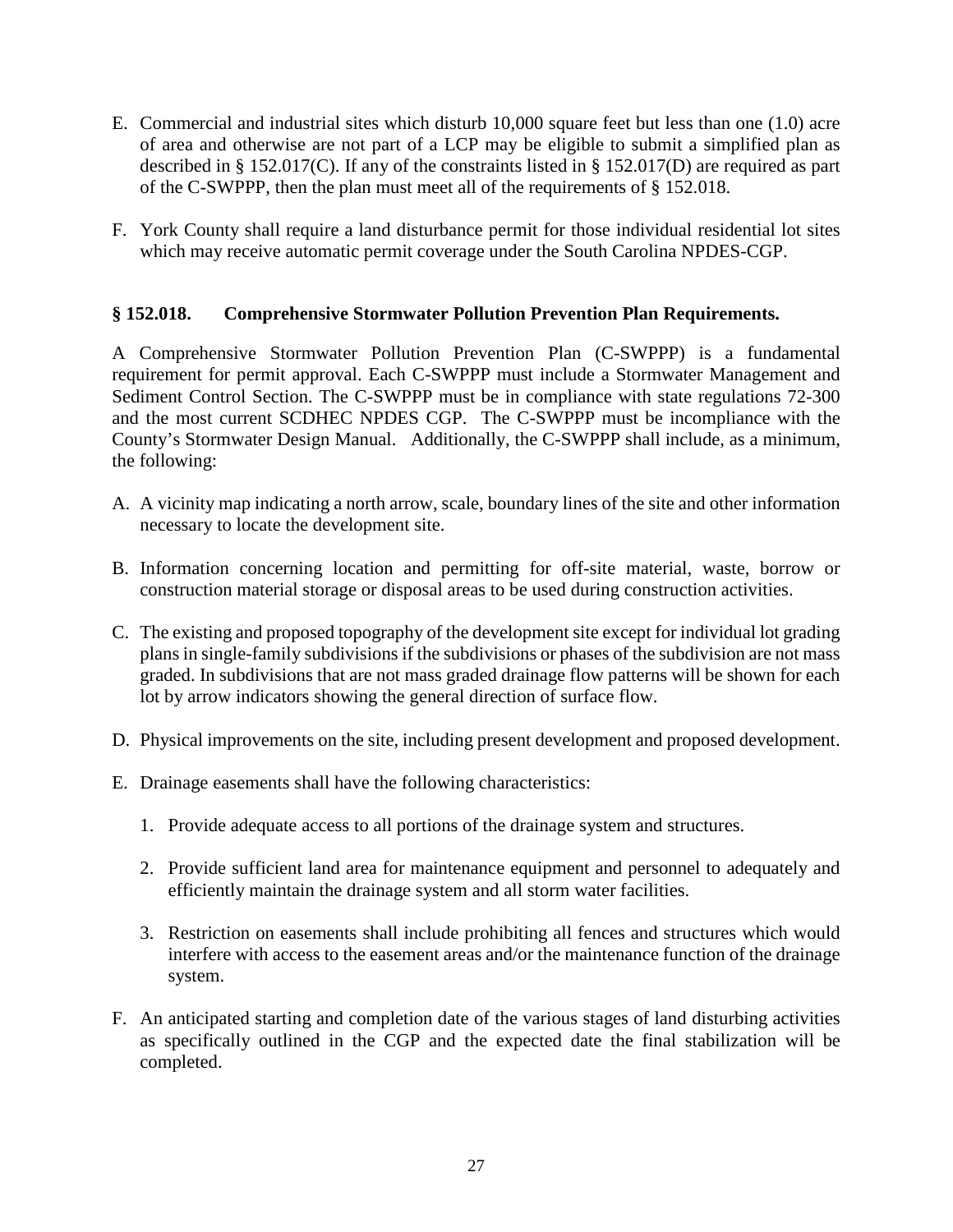- G. A determination that the development is in compliance with the York County Code of Ordinances, Chapter 151 – Floodplain Management.
- H. At the discretion of the Stormwater Administrator, for all portions of the drainage system which are expected to carry over 50 cubic feet per second (cfs) for the 100-year, 24-hour storm, the 100-year plus one foot flood elevation analysis shall be required if one of the following criteria apply:
	- 1. The estimated runoff would create a hazard for adjacent property or residents;
	- 2. The flood limits would be of such magnitude that adjacent residents should be informed of these limits.
- I. For all portions of the drainage system which are expected to carry 150 cfs or more for the 100-year, 24-hour storm, the 100-year plus one foot flood elevation analysis shall be done and flood limits shall be shown on the drainage plans. Such data shall be submitted in digital form, as well as in print, in a format specified by the Stormwater Administrator.
- J. A tree saving and planting plan consistent with the requirements in the York County Code of Ordinances, Chapter 155 – Zoning Code or meeting the buffer requirement of the Construction General Permit (whichever is more restrictive).
- K. Construction and design details for structural controls.
- L. The expected timing of flood peaks through the downstream drainage system shall be assessed when planning the use of detention facilities.
- M. All stormwater management facilities and all major portions of the conveyance system through the proposed development (i.e., channels, culverts) shall be analyzed, using the 100-year, 24 hour design storm, for design conditions and operating conditions which can reasonably be expected during the life of the facility. The results of the analysis shall be included in the hydrologic-hydraulic study.
- N. If the site development plan and/or design report indicates that there may be a drainage or flooding problem or potential of a problem at the exit to the proposed development or at any point downstream as determined by the Stormwater Administrator, the Stormwater Administrator may require as outlined in the Design Manual:
	- 1. Water surface profiles plotted for the conditions of pre-development and post-development for the 25-year, 24-hour and 100-year, 24-hour storm events;
	- 2. Elevations of all structures potentially impacted by the 25-year, 24-hour and 100-year, 24 hour flows.
- O. All plans submitted for approval shall comply with the applicable requirements of this Chapter.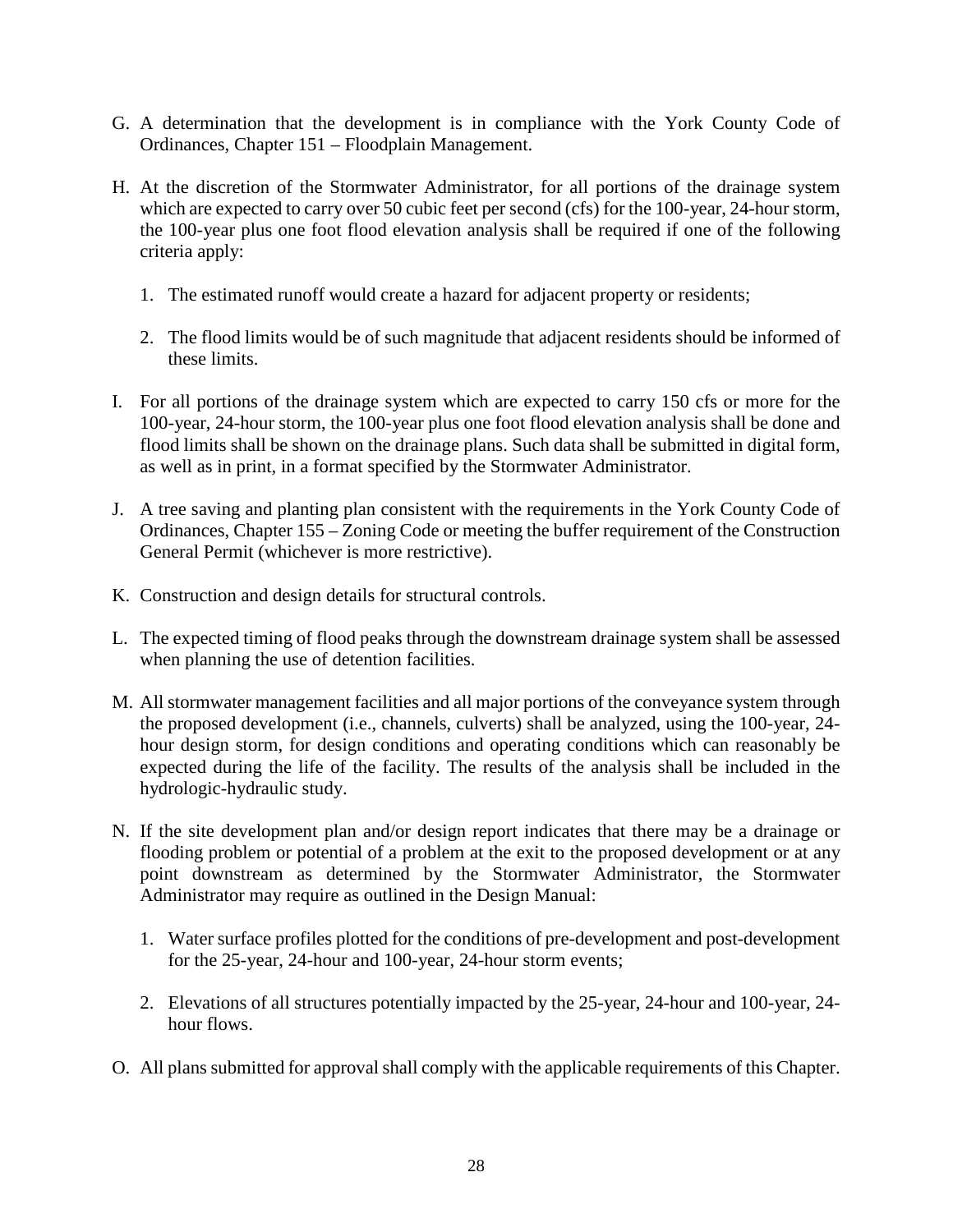- P. All plans submitted for approval shall contain certification by the Operator that the land disturbing activity will be accomplished pursuant to the approved plan and that responsible personnel will be assigned to the project.
- Q. The C-SWPPP shall contain certification by the applicant that all land clearing, construction, development and drainage will be done according to the C-SWPPP or any approved revisions. Any and all SWPPPs may be revoked at any time if the construction of stormwater management facilities or other elements of the plan is not in strict accordance with approved plans.
- R. All plans shall contain certification by the Operator of the right of the Stormwater Administrator to conduct on-site inspections.
- S. The plan shall not be considered approved without the inclusion of an approval stamp with a signature and date on the plans by the York County Planning and Development Department. The stamp of approval on the plans is solely an acknowledgement of satisfactory compliance with the requirements of these regulations. The approval stamp does not constitute a representation or warranty to the applicant or any other person concerning the safety, appropriateness or effectiveness of any provision or omission from the C-SWPPP.
- T. Approved plans remain valid for five (5) years, at the discretion of the applicant, from the date of an approval. Renewals of the plan approvals will be granted by the Stormwater Administrator upon written request by the Operator accompanied with a revised contact list and submittal of the renewal fees.

# **§ 152.019. Stream Protection**

Perennial "blue-line" streams shall have an undisturbed riparian buffer on each side of the channel as specified in York County Code of Ordinances, Chapter 155 – Zoning Ordinance.

# **DIVISION 4 – GRADING AND SEDIMENT CONTROL**

# **§ 152.020. General.**

Except as provided in § 152.007 of this Chapter, a person may not perform clearing, stripping, excavating, or grading of land or create borrow pits, spoil areas, quarries, material processing plants or related facilities without first obtaining a land disturbance permit from the County. An Owner of real property may not conduct grading or the creation of borrow pits, spoil areas, quarries, material processing plants or related facilities on the real property owned unless appropriate permits are received from the County and/or the SCDHEC.

# **§ 152.021. Basic Grading and Sediment Control Requirements.**

The C-SWPPP must include a Best Management Practices (BMP) section that accurately and descriptively addresses the use, installation, maintenance and inspection for each measure outlined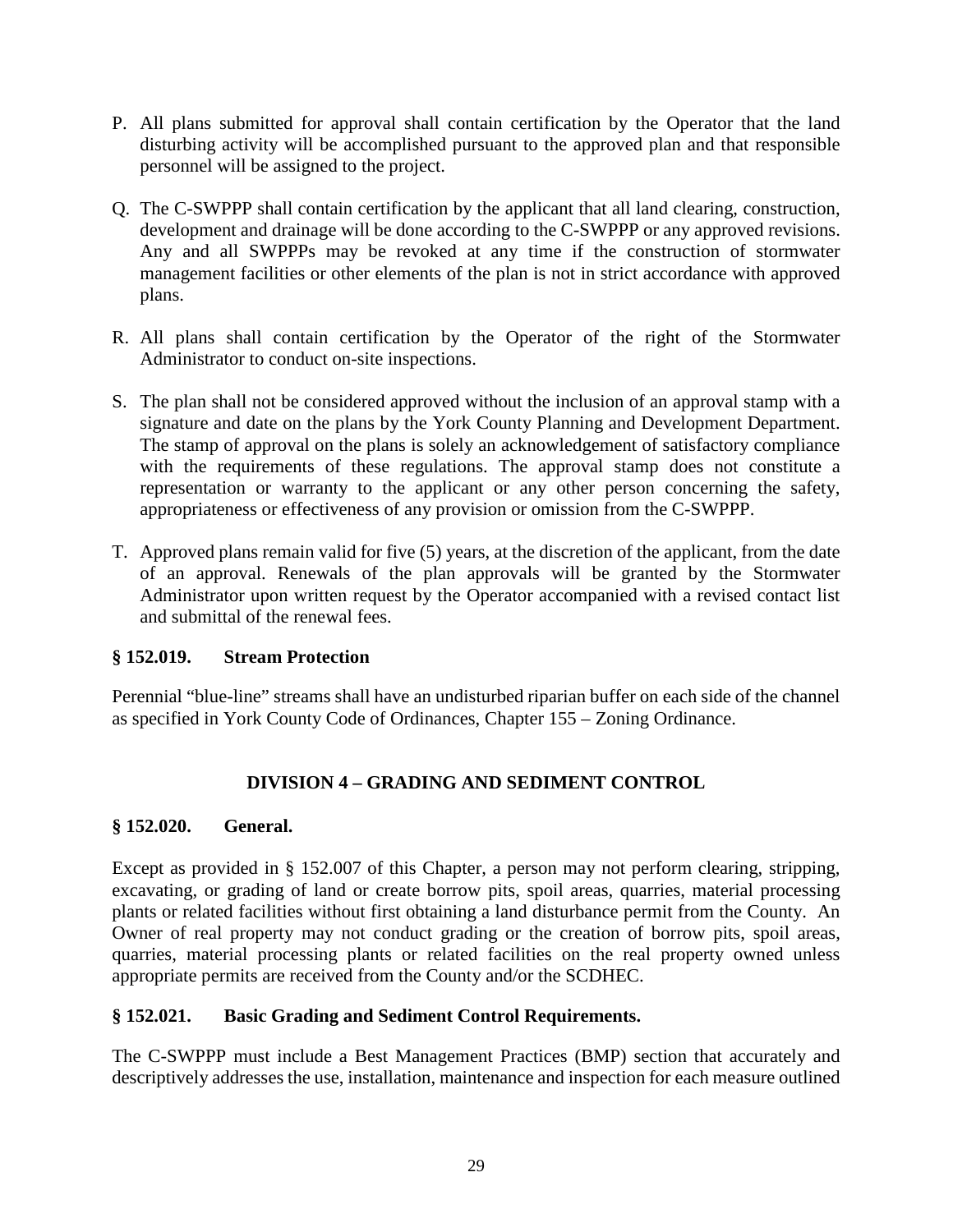in the Stormwater Management and Sediment Control section. This BMP section must be in accordance with SCDHEC's NPDES-CGP. In addition, the plan must include the following:

- A. Development shall be fitted to the topography and soils to create the least erosion potential.
- B. Natural vegetation shall be retained and protected wherever possible.
- C. Natural vegetation and non-structural methods shall be employed, to the extent possible, for stream bank stabilization and erosion control wherever possible.
- D. Only the smallest practical area shall be exposed and then only for the shortest practical period of time. Effort should be made not to disturb more than 20 acres at any one time. If more than 20 acres are to be disturbed at any one time, the plan shall contain the following:
	- 1. The method of limiting the time of exposure and amount of exposed area to achieve the objectives of this chapter.
	- 2. A cut/fill analysis that shows where soil will be moved from one area of the tract to another as ground elevation is changed.
	- 3. Construction sequence and construction phasing to justify the time and amount of exposure.
	- 4. Techniques to be used to prevent sedimentation associated with larger disturbed areas.
	- 5. Additional erosion control measures, structures, and devices to prevent sedimentation.
- E. Waterway stabilization structures such as drop structures, grade stabilization structures, and channel liners shall be utilized to dissipate the energy of flowing water by holding the waterway slopes and velocities within non-erosive limits.
- F. All sediment control BMP's shall be designed and installed to meet a minimum sediment removal efficiency of 80 percent for total suspended solids (TSS) or greater or a 0.5 ml/l settleable solid effluent concentration using a 10-year, 24-hour design storm event, whichever is less.
	- 1. For construction sites located within 3/4 mile of Lake Wylie, Catawba River, Broad River, a drinking water supply source, or within 500 feet of a perennial stream as designated on the USGS map or as delineated by a professional wetlands consultant:
		- a. All sediment control BMPs shall be designed to achieve a sediment removal efficiency of 85 percent or greater for total suspended solids (TSS).
		- b. Use of additional erosion and sediment control treatment measures to enhance sediment removal efficiency, including the use of polymer flocculants, shall be required. Site specific soil sampling and analysis will be required to determine the reaction time and most effective polymer blend.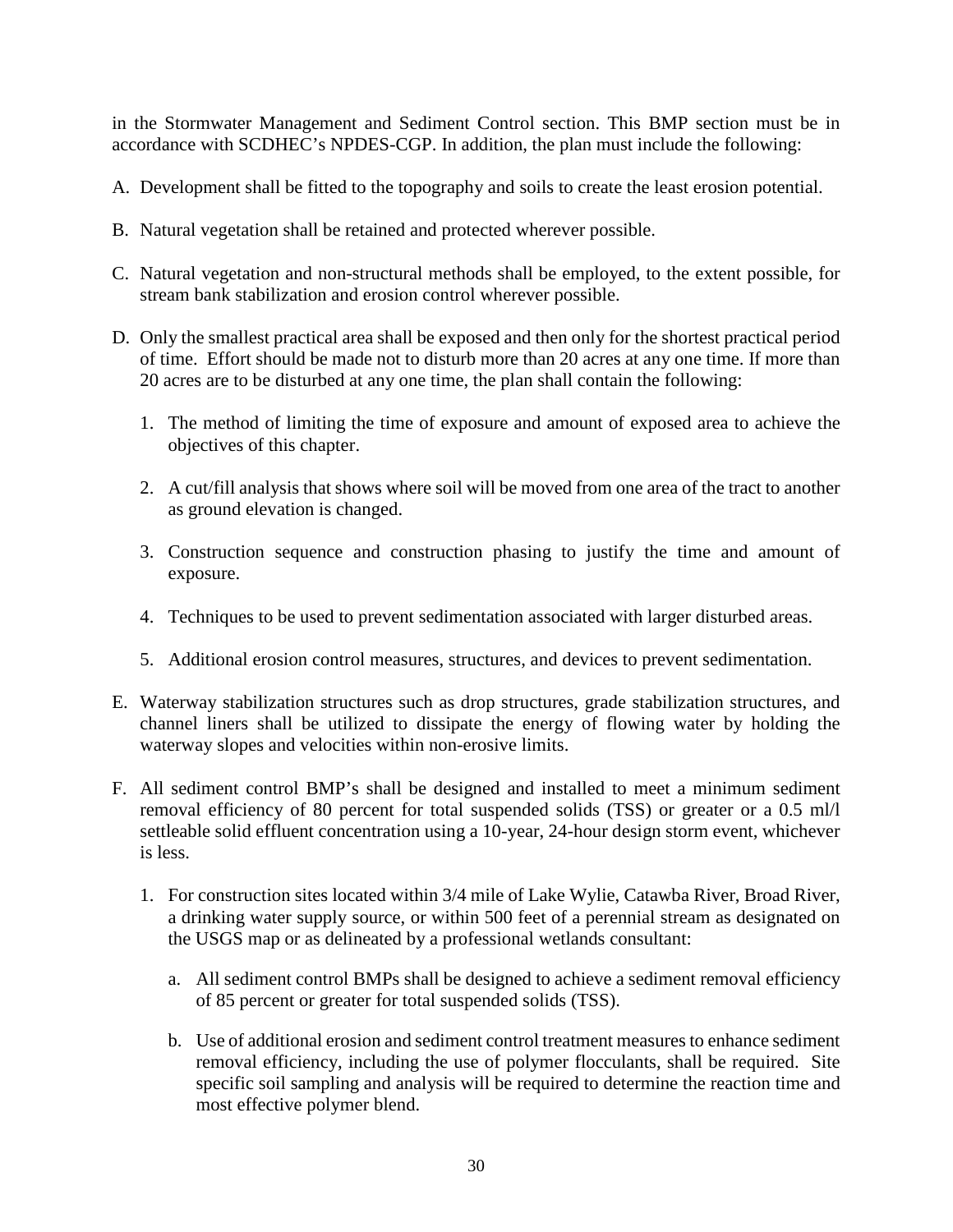- G. Sediment basins and traps:
	- 1. The structure may be removed once stabilization is reached in the development of the area draining to that sediment basin or trap.
	- 2. A sediment basin or sediment trap may be required to be enclosed with temporary fencing in the event public safety is a concern. If fencing is to be provided, the type of fence and its location shall be shown in the C-SWPPP.
	- 3. Sediment basins and traps shall be designed to achieve a sediment removal efficiency of 80 percent or greater for total suspended solids (TSS) or meet a 0.5 ml/l settable solids effluent standard using a 10-year, 24-hour design storm event, whichever is less.
	- 4. For construction sites located within 3/4 mile of Lake Wylie, Catawba River, Broad River, a drinking water supply source, or within 500 feet of a perennial stream, as designated on the USGS map or as delineated by a professional wetlands consultant, all sediment basins and traps shall be designed to provide storage for a calculated volume of runoff from the entire drainage area using, at a minimum, a 10-year, 24-hour storm event and designed to achieve a sediment removal efficiency of 85 percent or greater for total suspended solids (TSS). Sediment basins shall be designed to drain out over a period no less than 72-hours, using the calculated storage volume from the 10-year, 24-hour storm event.
	- 5. Sediment basins and traps must remain in place until 80% of the contributing drainage area is permanently stabilized.
	- 6. On-site stormwater retention structures (wet basins) shall not be utilized as a sediment basin during construction.
- H. Cut and fill slopes and other exposed areas shall be stabilized as soon as practical to limit the duration of the exposed soil.
- I. Description of spill prevention and response practices.
- J. Temporary erosion and sediment control measures shall be maintained continuously until permanent soil erosion control measures have reached final stabilization.
- K. Stockpiles shall be temporary and shall be leveled to conform to surrounding elevation as a precondition for any of the following, whichever occurs first:
	- 1. Request for a Notice of Termination, or,
	- 2. Request for York County acceptance of a road or street in accordance with the road/street acceptance requirements of Chapter 154 – Subdivision Code of the York County Code of Ordinances.
- L. Stockpiles shall not be located within 50-feet of any water quality buffer zone.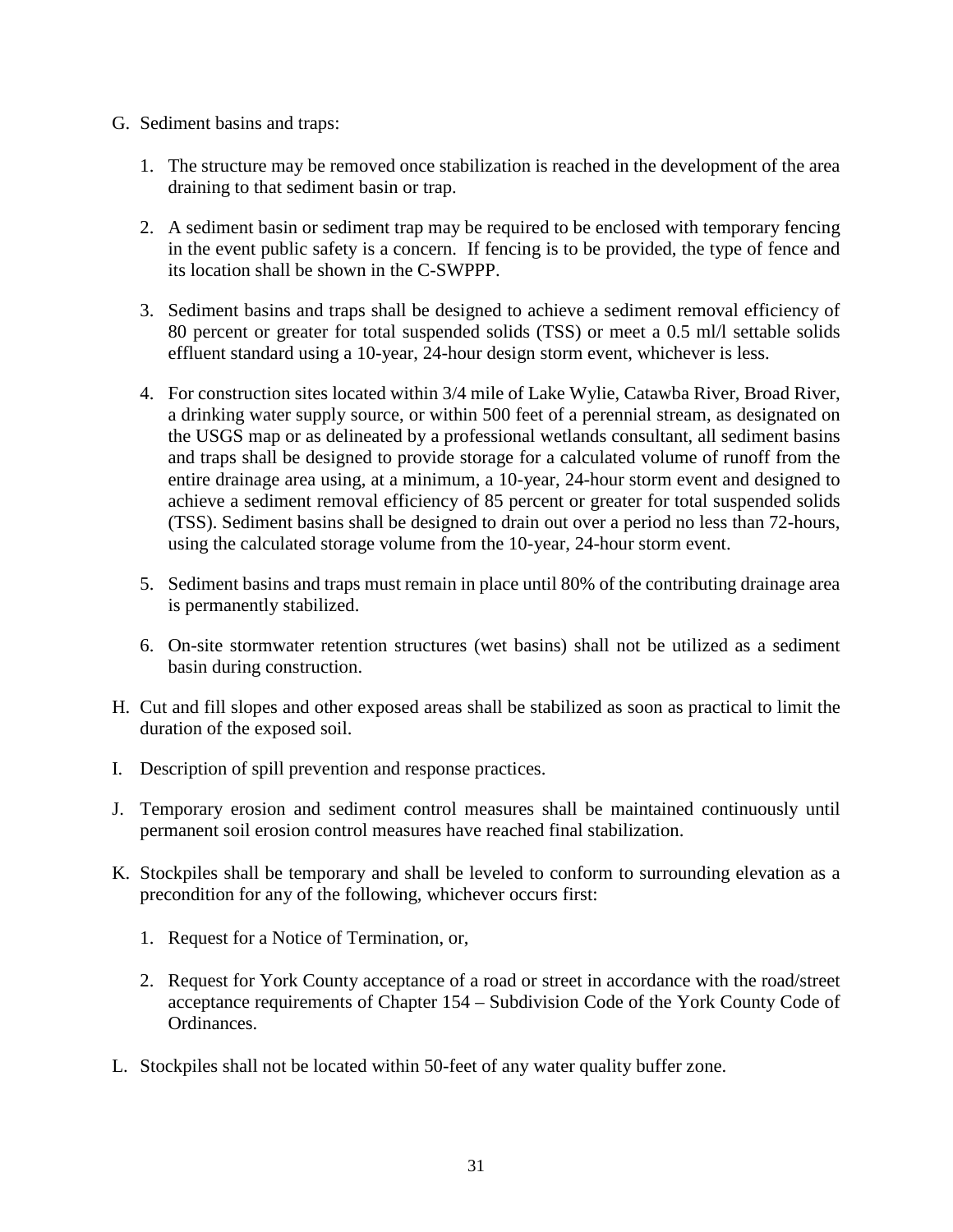### **§ 152.022. – § 152.023. RESERVED.**

#### **DIVISION 5 – STORMWATER MANAGEMENT**

#### **§ 152.024. Minimum Runoff Control Requirements.**

- A. The Stormwater Management and Sediment Control section of the C-SWPPP shall comply with SCDHEC's Regulations 72-300, the NPDES–CGP and the County's Stormwater Design Manual.
- B. Stormwater management facilities shall limit the 2-year, 10-year and 25-year developed peak discharge rates to pre-developed peak discharge rates using a storm with a duration of 24 hours with a NOAA Atlas 14 distribution and pass the 100-year, 24-hour storm event. The design of these facilities shall be based on procedures contained in the County's Stormwater Design Manual or as approved by the Stormwater Administrator.
- C. For all stormwater management facilities, a hydrologic-hydraulic study shall be done showing how the drainage system will function with and without the proposed facilities. For such studies, the following land use conditions shall be used. Existing land use data shall be determined by comparing the most recent aerial photograph to historical aerial photographs at the period of time prior to the County adopting stormwater management requirements and field checked to confirm the current site conditions.
	- 1. For the design of the facility outlet structure, use developed land use conditions for the area within the proposed development and existing land use conditions for upstream areas draining to the facility.
	- 2. For any analysis of flood flows downstream from the proposed facility, use existing land use conditions for all downstream areas.
	- 3. All stormwater management facilities emergency spillways shall be checked using the 100 year, 24-hour storm and routing flows through the facility and emergency spillways. For this analysis, developed land use conditions shall be used for all areas within the analysis.
	- 4. The effects of existing upstream detention facilities can be considered in the hydrologichydraulic study.
- D. A downstream peak flow analysis which includes the assumptions, results and supporting calculations to show safe passage of post-development design flows downstream. The analysis of downstream conditions in the report shall address each and every point or area along the project site's boundaries at which runoff will exit the property. The analysis shall focus on the portion of the drainage channel or watercourse immediately downstream from the project. This area shall extend downstream from the project to a point in the drainage basin where the total area of the development comprises ten percent (10%) of the total basin area. In calculating runoff volumes and discharge rates, consideration may need to be given to any planned future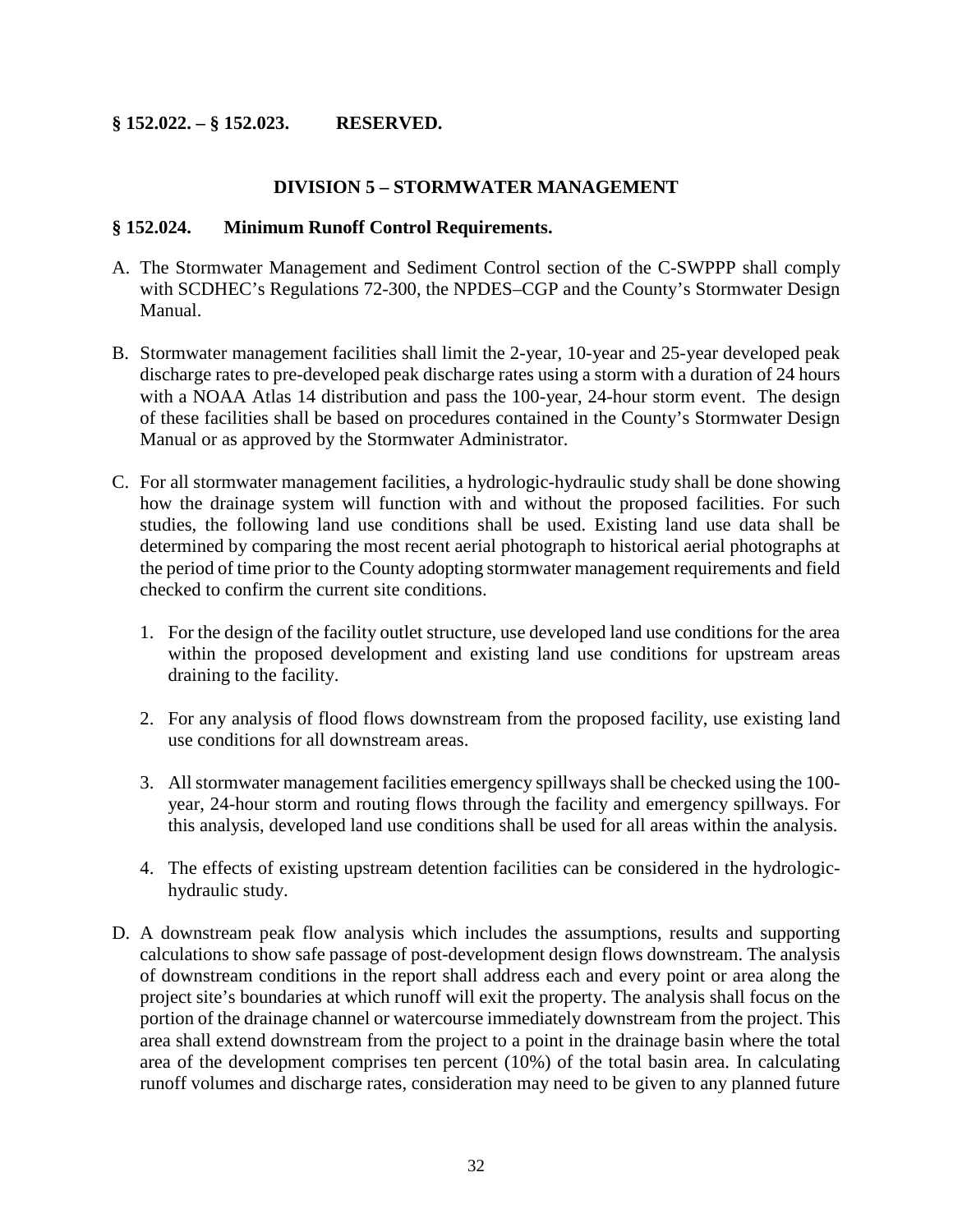upstream land use changes. The analysis shall be performed in accordance with the County's Stormwater Design Manual.

E. All stormwater systems shall be checked to demonstrate no increase in velocity, peak flow, water surface level elevation in relationship to upstream, adjacent, and downstream property in the 100-year storm, unless an adequate permanent drainage easement is dedicated and obtained. Open channels and closed storm sewers and culverts shall be sized to carry runoff from the appropriate design storm event and to preclude the creation of backwater inundation of any area outside of a dedicated drainage easement.

# **§ 152.025. Minimum Water Quality Requirements.**

- A. The Stormwater Quality section of the C-SWPPP shall comply with SCDHEC's Regulations 72-300, the NPDES–CGP, and the County's Stormwater Design Manual.
- B. All stormwater runoff generated from a site shall be adequately treated before discharge in order to ensure maximum pollutant removal is achieved to the extent where these discharges shall not cause or contribute to violations of the water quality standards. It will be presumed that a stormwater management system complies with this requirement if:
	- 1. For sites one acre and greater, the preferred method is to design water quality BMPs to trap 80% of total suspended solids (TSS) based on annual loadings by particle class. Other alternative methods as a default criterion include (1) designing BMPs to capture separately through BMP applications the first 1.0-inch of runoff volume from the entire drainage area of the site and discharge it over a twenty-four (24) hour period, or (2) employing an antidegradation approach to pre-development versus post development. The specific requirements for these approaches shall be described further in the Design Manual.
		- a. For construction sites located within 3/4 mile of Lake Wylie, Catawba River, Broad River, a drinking water supply source, or within 500 feet of a perennial stream, as designated on the USGS map or as delineated by a professional wetlands consultant, all water quality BMPs shall be designed to achieve a sediment removal efficiency of 85 percent or greater for TSS.
	- 2. The Stormwater Administrator has discretion to require more stringent controls for water quality where the Stormwater Administrator determines the minimum standards of this section are not adequate. Areas where more stringent controls may apply include outstanding resource waters, trout waters, wetlands, steep slopes, 303 (d) listed waters, TMDLs or other sensitive areas.
- C. All development and redevelopment projects and portions of redevelopment projects disturbing one (1.0) acre or more of area and that will result in more than one (1) cubic foot per second increase in peak runoff rates shall meet the requirements of this section even though there is not a change in land use.

# **§ 152.026. Stormwater Management Facilities.**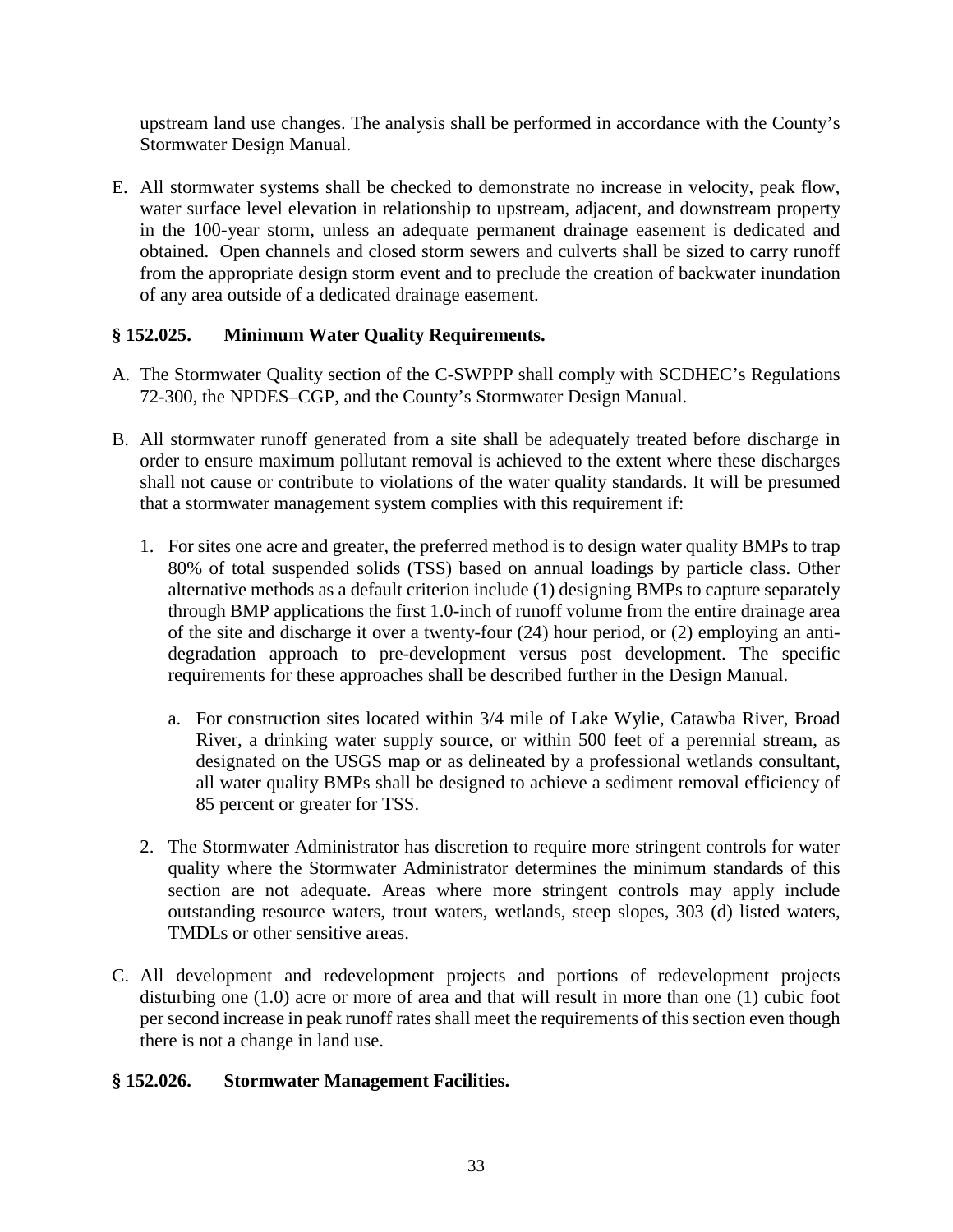- A. Stormwater management facilities may include any structural and non-structural stormwater management measure used to convey and treat storm water runoff including, but not limited to piping, ditches, basins, ponds, proprietary devices, low impact development features, water quality buffers, filtration and/or other treatment devices. Natural swales and other natural runoff conduits shall be retained where practicable.
- B. Where additional stormwater management facilities are required to satisfy the minimum control requirements, the following measures are examples of what may be used in their order of preference or used in conjunction with multiple measures:
	- 1. Green Infrastructure (GI) or Low impact development (LID) practices, such as minimizing the area of streets, parking lots and rooftops; bio-retention swales and basins; porous pavement; or other innovative measures to reduce runoff volume and protect water quality when used in conjunction with onsite detention for larger storm events;
	- 2. Facilities designed to encourage overland flow, slow velocities of flow, and flow through buffer zones;
	- 3. Regional stormwater detention structures (dry basins);
	- 4. Regional stormwater retention structures (wet basins);
	- 5. On-site stormwater detention structures (dry basins);
	- 6. On-site stormwater retention structures (wet basins); and
	- 7. Infiltration practices, where permeable soils are present.
- C. Where detention and retention structures are used, designs which consolidate these facilities into a limited number of large structures are preferred over designs which utilize a large number of small structures, unless GI/LID features are used to provide post construction water quality. Individual lot LID's will be limited for use up to a maximum of six lots in a proposed subdivision unless approved by the Stormwater Administrator.
- D. C-SWPPPs can be rejected by the Stormwater Administrator if they incorporate structures and facilities which have the potential to result in significant long-term maintenance problems. The structure design parameters outlined in the Design Manual must be met to prevent being rejected.
- E. The drainage system and all stormwater management structures within the County (including both public and private portions) will be designed to the same engineering and technical criteria and standards. Environmental Compliance's review will be the same whether the portion of the drainage system will be under public or private control or ownership.
- F. All stormwater management measures shall be designed in accordance with the design criteria contained in the Stormwater Management Design Manual using procedures contained in this manual or procedures approved by the Stormwater Administrator.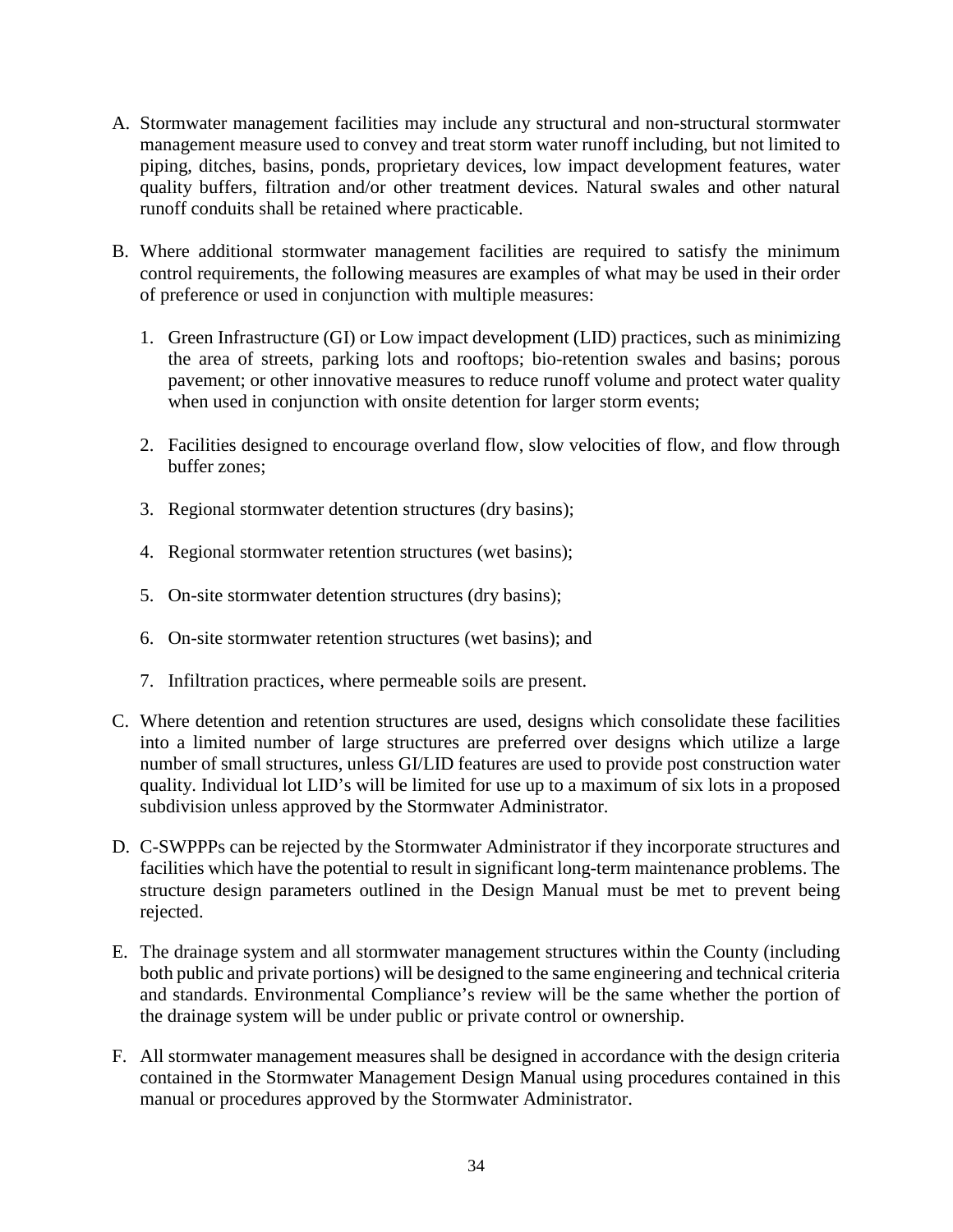### **§ 152.027. Hydrologic Criteria.**

The hydrologic criteria to be used for the C-SWPPP's Stormwater Management and Sediment Control section shall be as follows:

- A. The 25-year, 24-hour duration design storm for all cross-drain culverts and drainage designs.
- B. The 10-year design storm for all interior culverts and drainage conveyance system designs, plus 25-year design storm for all channel conveyances.
- C. The 2-year, 10-year and 25-year, 24-hour design storms for all detention and retention basins using procedures contained in the Stormwater Management Design Manual or approved by the Stormwater Administrator. All drainage designs shall be checked using the 100-year, 24-hour storm for analysis of local flooding, and possible flood hazards to adjacent structures and/or property.
- D. All hydrologic analysis will be based on pre-development and post-development land use conditions.
- E. For the design of storage facilities, a secondary outlet device or emergency spillway shall be provided to discharge the excess runoff in such a way that no danger of loss of life or facility failure is created. The size of the outlet device or emergency spillway shall be checked for passing the 100-year, 24-hour storm, as a minimum requirement.

### **§ 152.028. Consistency with Watershed Master Plans, Watershed Restoration Plans or Flood Studies.**

If applicable, the C-SWPPP's Stormwater Management and Sediment Control Section shall be consistent with watershed master plans, watershed restoration plans or flood studies adopted and approved by the County.

#### **§ 152.029. Ownership and County Participation.**

All stormwater management facilities required by this Chapter shall be privately owned and maintained unless the County accepts the facility for County ownership and maintenance.

#### **§ 152.030 RESERVED.**

#### **DIVISION 6 – ON-GOING INSPECTION AND MAINTENANCE OF STORMWATER FACILITIES AND PRACTICES**

# **§ 152.031. Long-Term Maintenance Inspection of Stormwater Facilities and/or Best Management Practices.**

Stormwater management facilities and Best Management Practices, included in a C-SWPPP or older site development plan, must undergo ongoing inspections by the Responsible Parties, to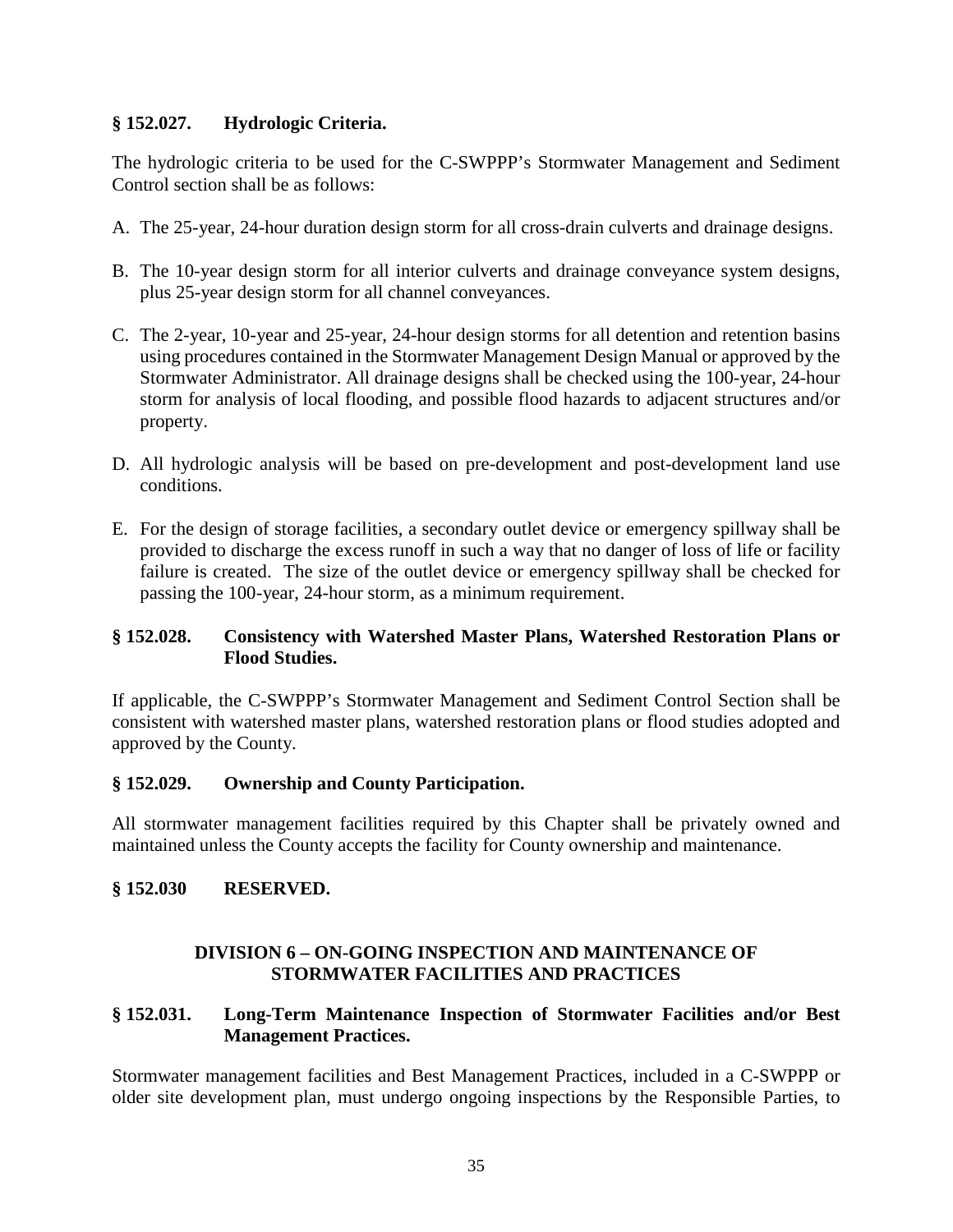document maintenance and repair needs. The Responsible Parties must ensure that maintenance is completed in compliance with the SWPPP, Maintenance Agreements, Stormwater Management Design Manual, and this Chapter.

- A. The Stormwater Administrator may, to the extent authorized by federal law, state law, and/or this Chapter, establish inspection programs to verify that all stormwater management facilities and/or Best Management Practices including those built after the adoption of this Chapter, are functioning within the design limits.
- B. Subdivision stormwater facilities and/or BMPs must be located within dedicated common areas or easement.
- C. Stormwater easements and restrictions shall be provided by the landowner(s)/person responsible for land disturbance activities to ensure access for inspection and maintenance. Easements and the Maintenance Agreements must be recorded prior to the issuance of the land disturbance permit. The restrictive covenants must be recorded prior to approval of the final plat. The maintenance agreement shall be recorded in the office of the York County Register of Deeds and the maintenance agreement shall constitute a covenant running with the land, and shall be binding upon the Responsible Parties, heirs, administrators, executors, assigns and any other successors in interest.
- D. The landowner(s)/person responsible for land disturbance activities shall record a plat showing and accurately defining the easements for stormwater management facilities and/or BMPs. The plat must reference the Instrument Number where this agreement and its or attachments are recorded and contain a note that the Responsible Parties are responsible for maintaining the stormwater management facilities and/or BMPs.
- E. All stormwater management facilities and/or BMPs shall be maintained to the measures outlined in the SWPPP, the Stormwater Management Design Manual and/or as approved in the land disturbance permit by the Responsible Parties, to ensure the proper operation and application of the facilities, and/or BMPs at all times.
- F. The Responsible Parties shall be designated in the SWPPP, the Maintenance Agreement, and final plat.
- G. For developments which establish a property owner's association (POA) or home owner's association (HOA) or other common owner entity, provisions for long term maintenance of site stormwater facilities and/or BMPs, as outlined in the SWPPP, must be defined in the Maintenance Agreement. The provisions of this agreement must also identify a source of funding to support future required maintenance and upkeep activities, and an entity responsible for general upkeep, maintenance and repair. The Stormwater Administrator must be notified prior to any changes in status and personnel or contact information for record keeping and inventory purposes in accordance with its NPDES MS4 permit requirements.
- H. If the Stormwater Administrator determines that the stormwater management facilities and/or BMPs were specifically designed as part of a LCP to receive stormwater runoff from properties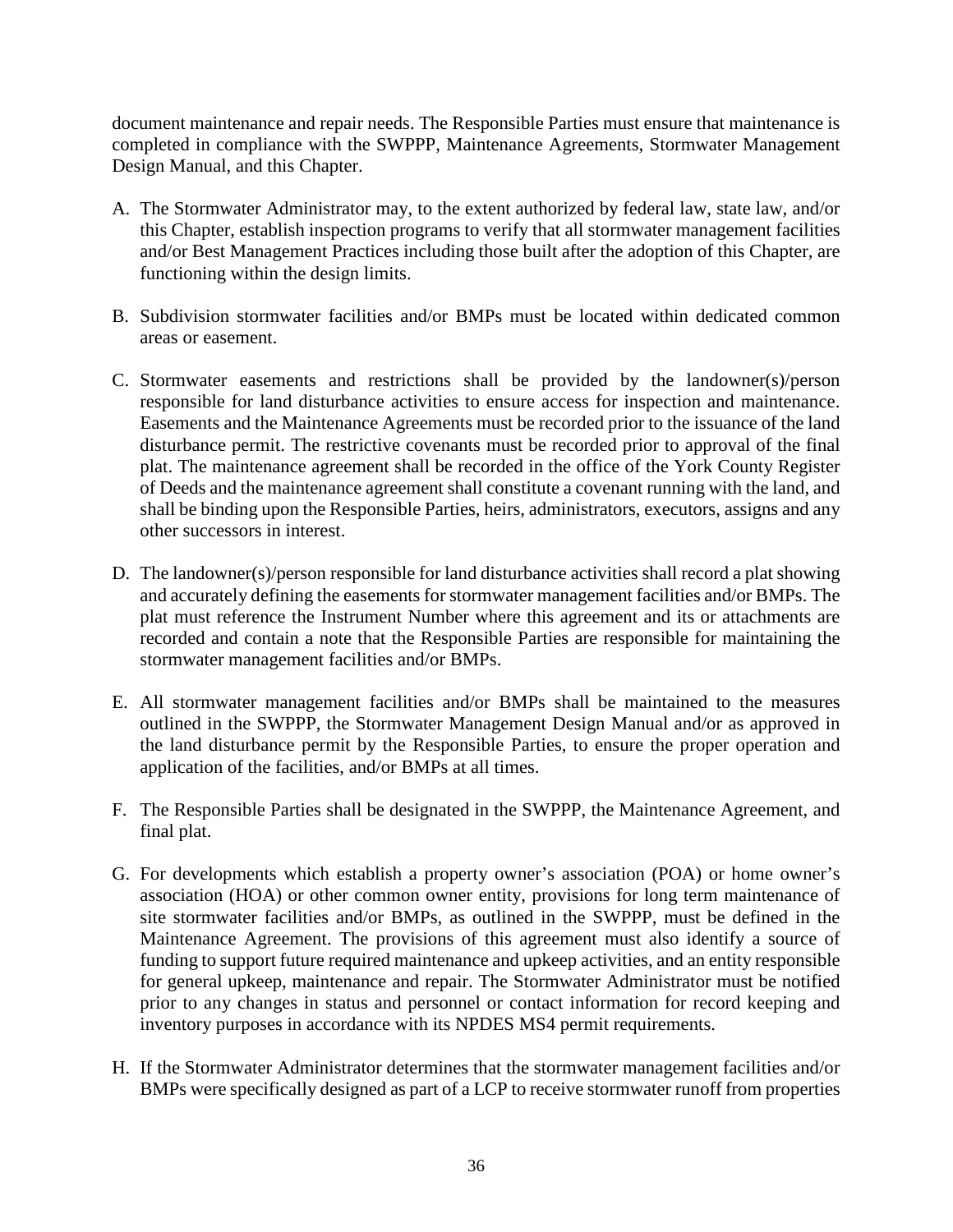other than just the parcel the feature is located on, then the County may determine that each parcel located within the LCP served by the stormwater management facilities, and/or BMPs constitutes a Responsible Party. The County may issue a Notice of Violation and/or impose a percentage of the maintenance and repair costs to each Responsible Party.

- I. The Responsible Parties shall inspect the stormwater management facilities and/or BMPs at the frequencies listed in the maintenance agreement, SWPPP, or the Stormwater Management Design Manual (whichever applies) and perform any necessary maintenance including routine and non-routine activities.
- J. It shall be unlawful to alter or remove any permanent stormwater management facilities and/or BMPs required by an approved SWPPP or stormwater plan, or to allow property to remain in a condition that does not conform to the approved SWPPP or as outlined the Stormwater Management Design Manual.
- K. It shall be unlawful for any Responsible Parties responsible for maintenance and repair of stormwater management facilities and/or BMPs to fail to maintain the facilities and/or BMPs as required by the approved SWPPP, Maintenance Agreement, or stormwater plan.
- L. No person shall modify, remove, fill, or alter any existing stormwater management facilities and/or BMPs, areas or structures unless it is part of the approved maintenance program, Maintenance Agreement, or modified SWPPP without the written approval of the County.
- M. No person shall place any structure, equipment, fill, landscaping or vegetation into stormwater management facilities and/or BMPs, or within a drainage easement that transport stormwater to the stormwater management facilities and/or BMPs which would limit or alter the functioning of the stormwater management facilities and/or BMPs without the written approval of the County.
- N. The Responsible Parties may landscape the stormwater management facilities, BMPs and other areas if the landscaping is designed, installed and maintained as prescribed in the Stormwater Management Design Manual. The Responsible Parties shall take reasonable care to ensure that the stormwater management facilities and/or BMPs do not contain conditions that are unsafe or that adversely affect water quality including, but not limited to, leaving tools or equipment or misusing pesticides and/or herbicides in the stormwater management facilities and/or BMPs.
- O. The County must be notified in writing of any changes in maintenance responsibility for the stormwater management facilities and/or Best Management Practices. In order to transfer maintenance responsibilities a letter of acceptance by the entity accepting permanent maintenance responsibilities shall be filed with the Stormwater Administrator.

# **§ 152.032. Right-of-Entry for Inspection.**

A. The Stormwater Administrator or designee shall have right-of-entry on or upon the property of any person subject to this Chapter and any permit/document issued hereunder. Right-of-Entry shall be with probable cause and after actual notice to the Landowner. The Stormwater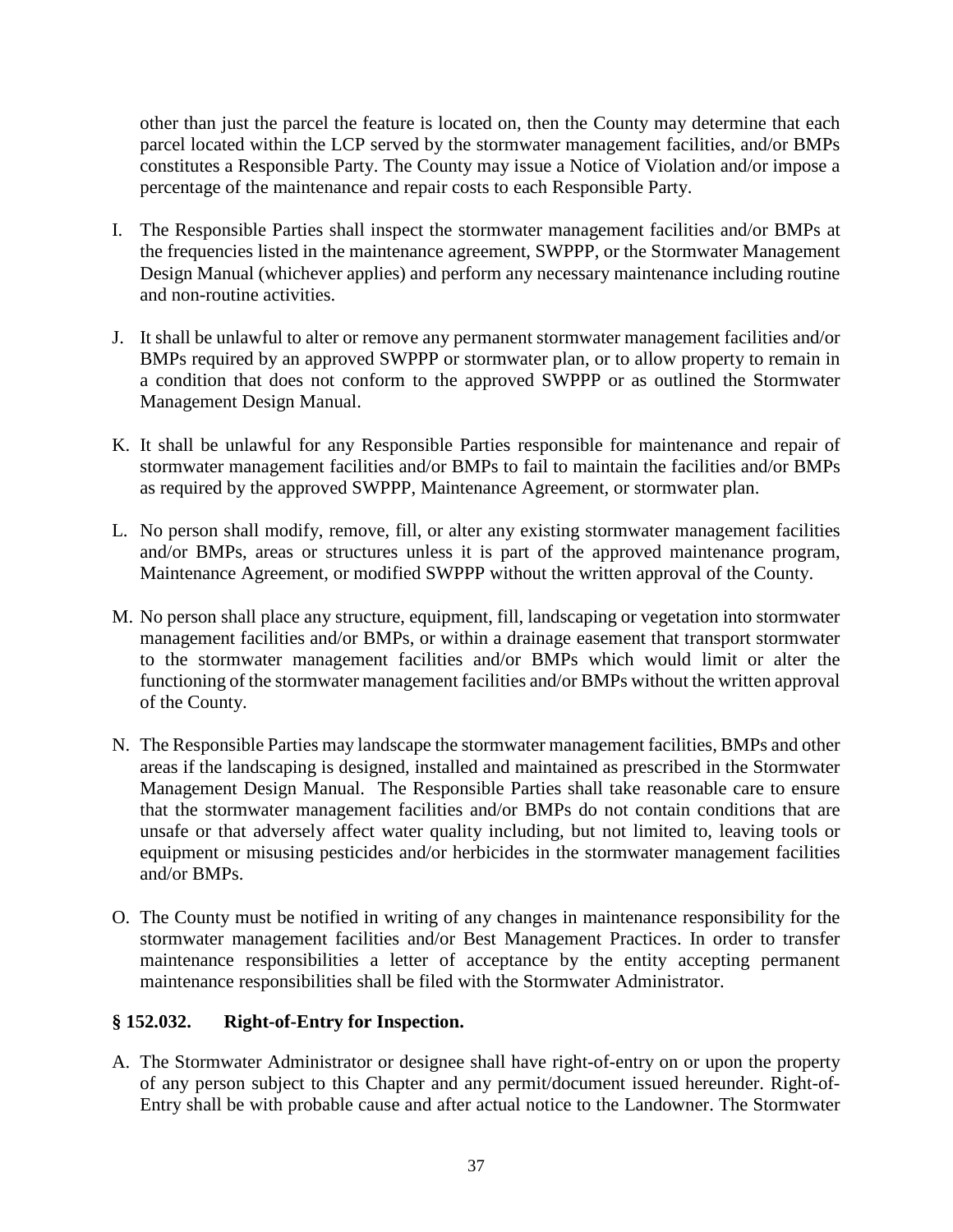Administrator or designee shall be provided ready access to all parts of the premises for the purposes of inspecting, monitoring, sampling, inventorying, examining and copying of records, and performing any other duties necessary to determine compliance with this Chapter.

- B. The terms of the County's inspection may be on any reasonable basis, including but not limited to:
	- 1. Routine inspections;
	- 2. Random inspections;
	- 3. Inspections based upon complaints or other Notice of possible Violations;
	- 4. Inspection of drainage basins or areas identified as higher than typical sources of sediment or other contaminants or pollutants;
	- 5. Inspection of businesses or industries of a type associated with higher than usual discharges of contaminants or pollutants or with discharges of a type which are more likely than the typical discharges to cause violations of the County's NPDES Stormwater Permit; and
	- 6. Joint inspections with other agencies inspecting under environmental or safety laws.
- C. Inspections may include, but are not limited to: reviewing maintenance and repair records; sampling discharges, surface water, groundwater, and material or water in stormwater management facilities; and evaluating the condition of stormwater management facilities and other Best Management Practices. In the event that the stormwater management facility has not been maintained and/or becomes a danger to public safety or public health, the corrective actions procedures as outlined in Sections 152.034 and 152.064 apply.
- D. The County shall have the right of entry to private property for the purpose of determining if a land disturbing activity is being conducted without an approved stormwater sediment and control plan, conducting inspections and taking enforcement actions. Right of entry shall be with probable cause.

# **§ 152.033. Records of Maintenance Activities.**

The Responsible Parties and/or manager of the property responsible for the maintenance of stormwater management facilities and/or BMPs shall document the inspection, maintenance and repair activities performed annually and shall submit an annual report of these activities to the County by January 31 of each year for the prior calendar year and shall keep copies of those inspections on record for future verification by the County for a period of at least five (5) years. Those records shall be made available to the County upon request.

# **§ 152.034. Failure to Maintain.**

A. If the County determines at any time that any permanent stormwater management facilities and/or BMPs have been eliminated, altered or improperly maintained, the Responsible Parties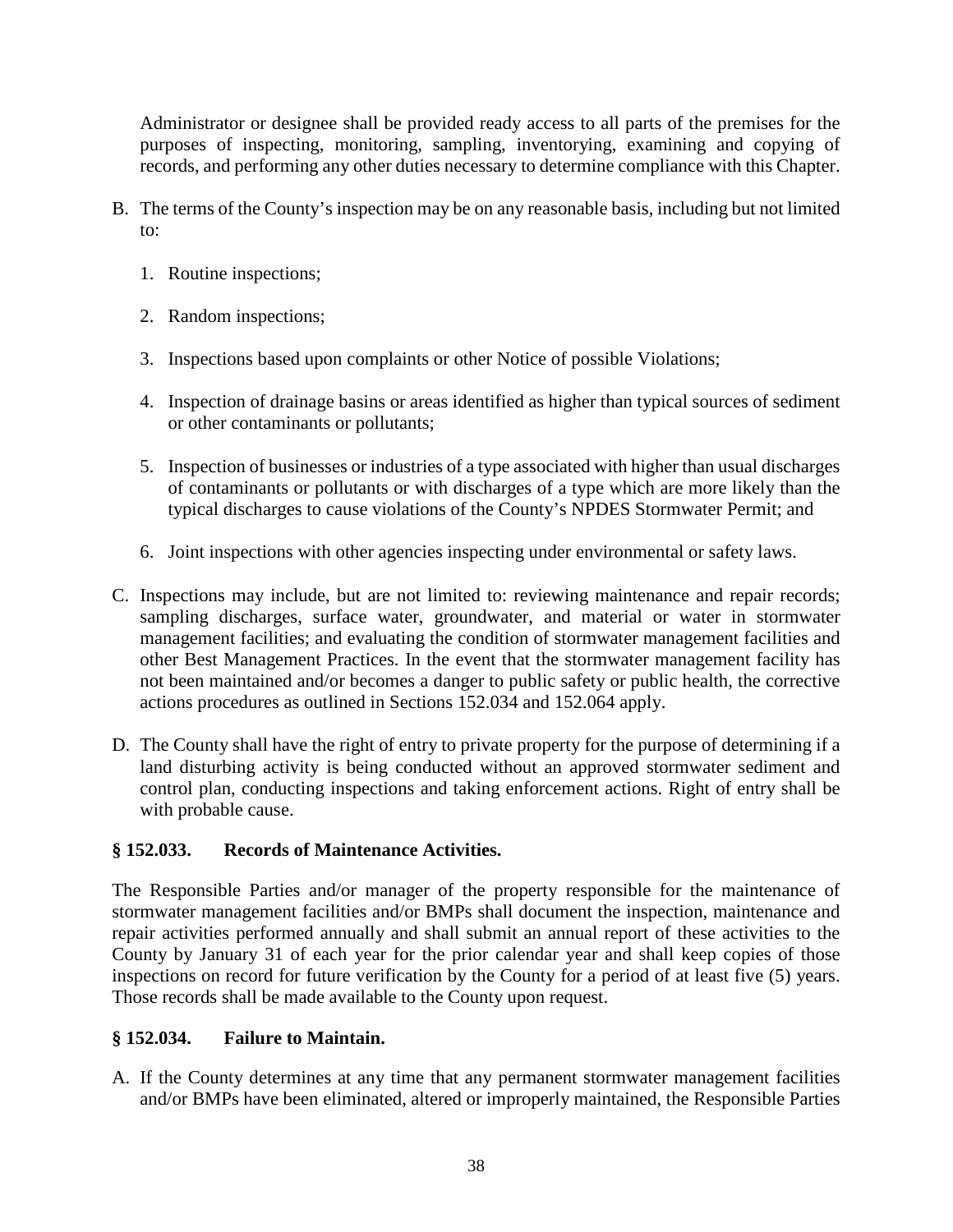shall be issued a Notice of Violation by mail. The Notice shall specify the corrective measures required to bring the facility and/or BMP back into compliance with the design parameters and specified period of time within which the necessary corrective actions must take place.

- B. For a minor maintenance repair, a second Notice and final Notices will be issued by both regular and certified mail.
- C. If the Responsible Parties fail or refuse to meet the requirements of the inspection and maintenance agreement, or as outlined in the Stormwater Management Design Manual, the County, after thirty (30) days of the final written Notice (except, that in the event the Violation constitutes an immediate danger to public health or public safety, then one-24-hour notice shall be sufficient), may correct a Violation of the design standards or maintenance requirements by performing or having performed the necessary work to place the facility or practice in proper working condition. The County may assess the Responsible Parties for the cost of repair work, including any associated plans, permits, oversight, inspection, and maintenance reporting, which shall become a lien on the property, and which lien may be placed on the ad valorem tax bill for such property and collected in the ordinary manner for such taxes.

# **DIVISION 7 – Easements and Right-of-Ways**

### **§ 152.035. Drainage Easements and Right-of-Ways.**

- A. All stormwater drainage easements and rights-of-way shall be indicated and properly labeled on design plans and final plats. An adequate drainage system, including necessary open ditches, pipes, culverts, storm sewers, intersectional drains, drop inlets, bridges and other necessary appurtenances shall be installed according to plans and specifications approved by the County. Drainage easements should be located, as consistently as possible, in naturally occurring draws, swales and similar topographic locations. In cases when it is necessary to construct a new drainage easement at a location where a concentration of runoff has not occurred before, the new drainage easement shall be located and constructed to minimize land disturbance, minimize flow velocity and discharge into another drainage easement or stream.
- B. The design and construction of an approved stormwater drainage system is viewed (by York County Planning and Development Services Department) as equal in importance to all other items of road and subdivision construction. Extreme caution shall be utilized in design to minimize changes in naturally occurring stormwater runoff features. All Owners / Operators undertaking stormwater drainage improvements shall first obtain for that purpose a land disturbance permit from the county prior to commencing any such improvements. This permit is obtained from the York County Planning and Development Services Department.

# **§ 152.036 Acceptance by County.**

The County shall be presented with a written recorded drainage easement, in addition to referencing on the final plat, and either a separate easement or combined with the drainage easement for any post-construction BMP. Such easements shall run with the land and provide York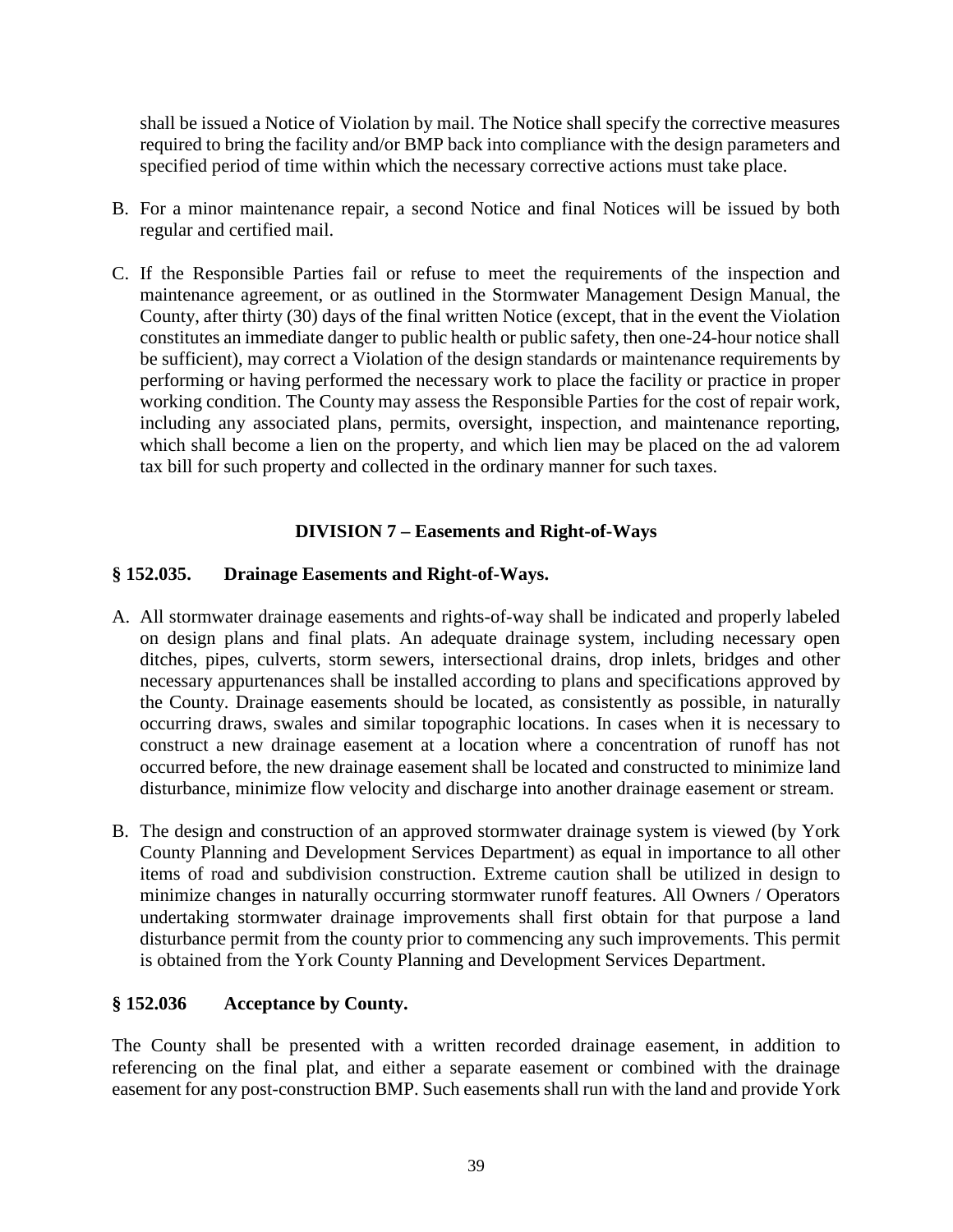County or its designated agents the right to access, inspect, monitor, maintain, repair, or replace any portion of or infrastructure contained within the easement. Generally, the owner of the property for which the easement is written will be responsible for maintenance, repair, or replacement of the easement and any infrastructure contained within the easement. The York County Council must specifically approve any drainage or other easement before the County has the duty or responsibility to maintain the easement(s). The County reserves the right to accept only those easements which are a direct result of the collection and distribution of stormwater related to County-dedicated roadway construction and maintenance. Any facilities conveyed to York County under the provisions of this Chapter shall contain a covenant obligating the grantor to be responsible for the maintenance of the facilities for a period of two years after the facilities have been accepted by the county governing body.

# **§ 152.037 - § 152.040. RESERVED.**

# **DIVISION 8 – DETECTION AND REMOVAL OF ILLICIT CONNECTIONS AND DISCHARGES AND IMPROPER DISPOSAL**

### **§ 152.041. Illicit Connections, Illicit Discharges and Improper Disposal.**

- A. It is unlawful for any person to connect any pipe, open channel, or any other conveyance system that discharges anything except stormwater or unpolluted water, which is approved by the Stormwater Administrator, into receiving waters.
- B. It is unlawful for any person to continue the operation of any such illicit connection regardless of whether the connection was permissible when constructed. Improper connections in violation of this Chapter must be disconnected and redirected, if necessary, to the satisfaction of the Stormwater Administrator and any other federal, state, or local agencies or departments regulating the discharge.
- C. It is unlawful for any person to throw, drain, run or otherwise discharge to any component of the County MS4 or to the Waters of the State or to cause, permit or allow to suffer to be thrown, drained, run, or allow to seep or otherwise discharge into such system or receiving water all matter of any nature excepting only such storm or surface water as herein authorized.
- D. The Stormwater Administrator may require controls for or exempt from the prohibition provision in (A), (B) and (C) above. All authorized non-stormwater discharges shall not cause erosion of soil or the stream bank or result in sediment impacts to the receiving stream. The following discharges are permitted provided the Stormwater Administrator determines these discharges are not a significant source of pollution, or do not cause an adverse impact to adjacent properties:
	- 1. Unpolluted industrial cooling water, but only under the authorization and direction of the Stormwater Administrator and appropriate NPDES permit.
	- 2. Water line and fire hydrant flushing performed or required by a government agency.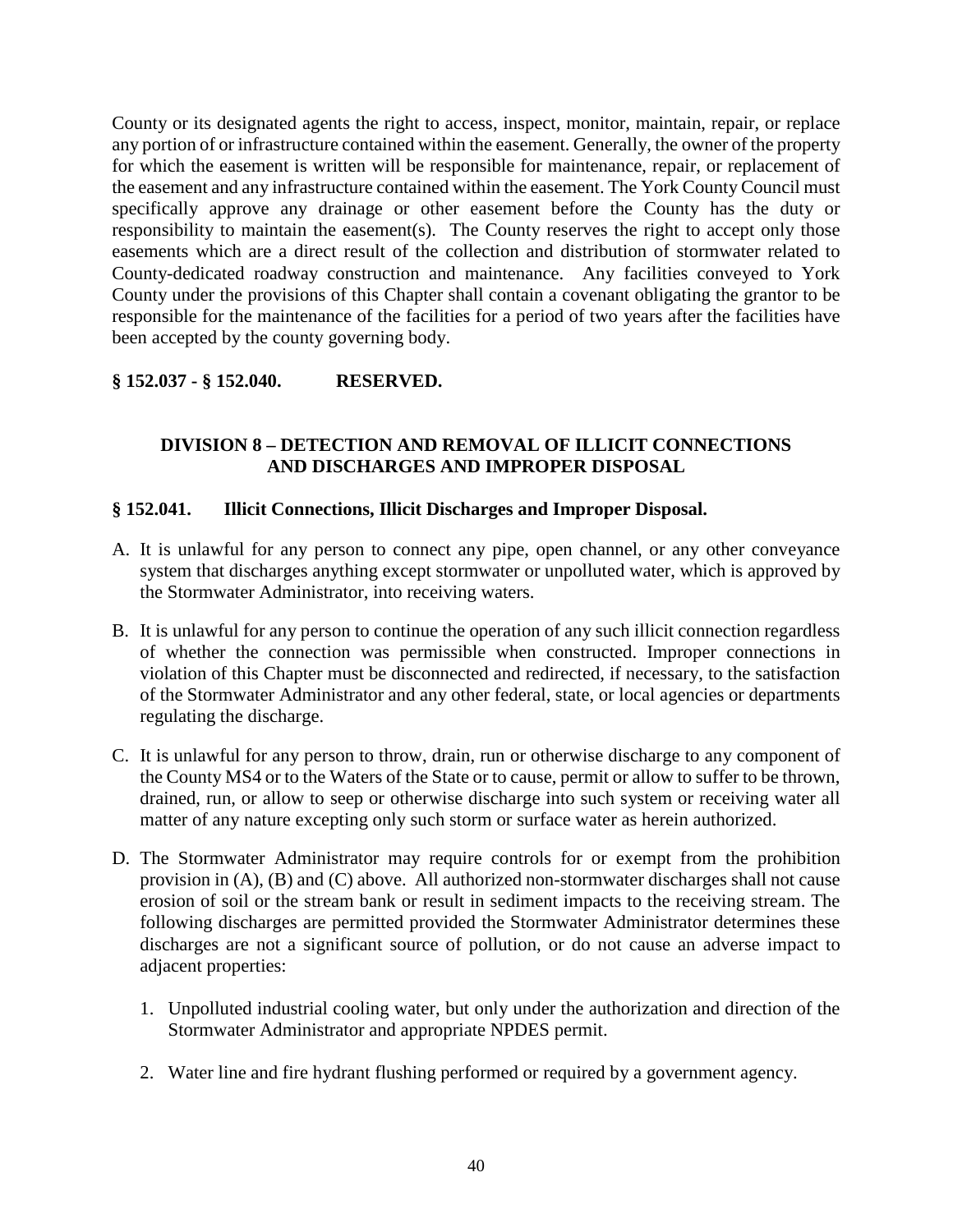- 3. Diverted stream flows or rising ground waters.
- 4. Unpolluted discharges from the following:
	- a. Pumped ground water,
	- b. Potable water sources,
	- c. Foundation drains and dewatering,
	- d. Uncontaminated air conditioning or compressor condensate,
	- e. Irrigation water,
	- f. Springs,
	- g. Water from crawl space pumps,
	- h. Footing drains,
	- i. Lawn watering,
	- j. Waters used to wash vehicles that do not use detergents,
	- k. Routine external building wash down that does not use detergents,
	- l. Dechlorinated swimming pool discharges,
	- m. Flows from riparian habitats and wetlands,
	- n. Pavement wash waters where spills or leaks of toxic or hazardous materials have not occurred (unless all spilled material has been removed) and where detergents are not used, and,
	- o. Water used to control dust in accordance with Section 3.2.2 (Stormwater Management and Sediment Control) of the NPDES–CGP.
- 5. Discharges or flows from firefighting activities.
- 6. Other unpolluted water.
- E. In the event of an accidental discharge or an unavoidable loss to the County MS4 of any pollutant, the responsible person shall inform the York County Environmental Compliance Division as soon as possible, but not to exceed 24 hours, of the nature, quantity and time of occurrence of the discharge. The responsible person shall take immediate steps to contain the waste, treat the waste or other actions to minimize effects of the discharge on the MS4 and receiving waters. The responsible person shall also take immediate steps to ensure no recurrence of the discharge.

#### **§ 152.042. Detection of Illicit Connections and Improper Disposal.**

- A. The Stormwater Administrator shall take appropriate steps to detect and eliminate illicit connections to the County Stormwater System, including the adoption of a program to screen illicit discharges and identify their source or sources.
- B. The Stormwater Administrator shall take appropriate steps to detect and eliminate improper discharges, including programs to screen for disposal and programs to provide for public education, public information, and other appropriate activities to facilitate the proper management and disposal of used oil, toxic materials and household hazardous waste.

# **§ 152.043. – § 152.044. RESERVED.**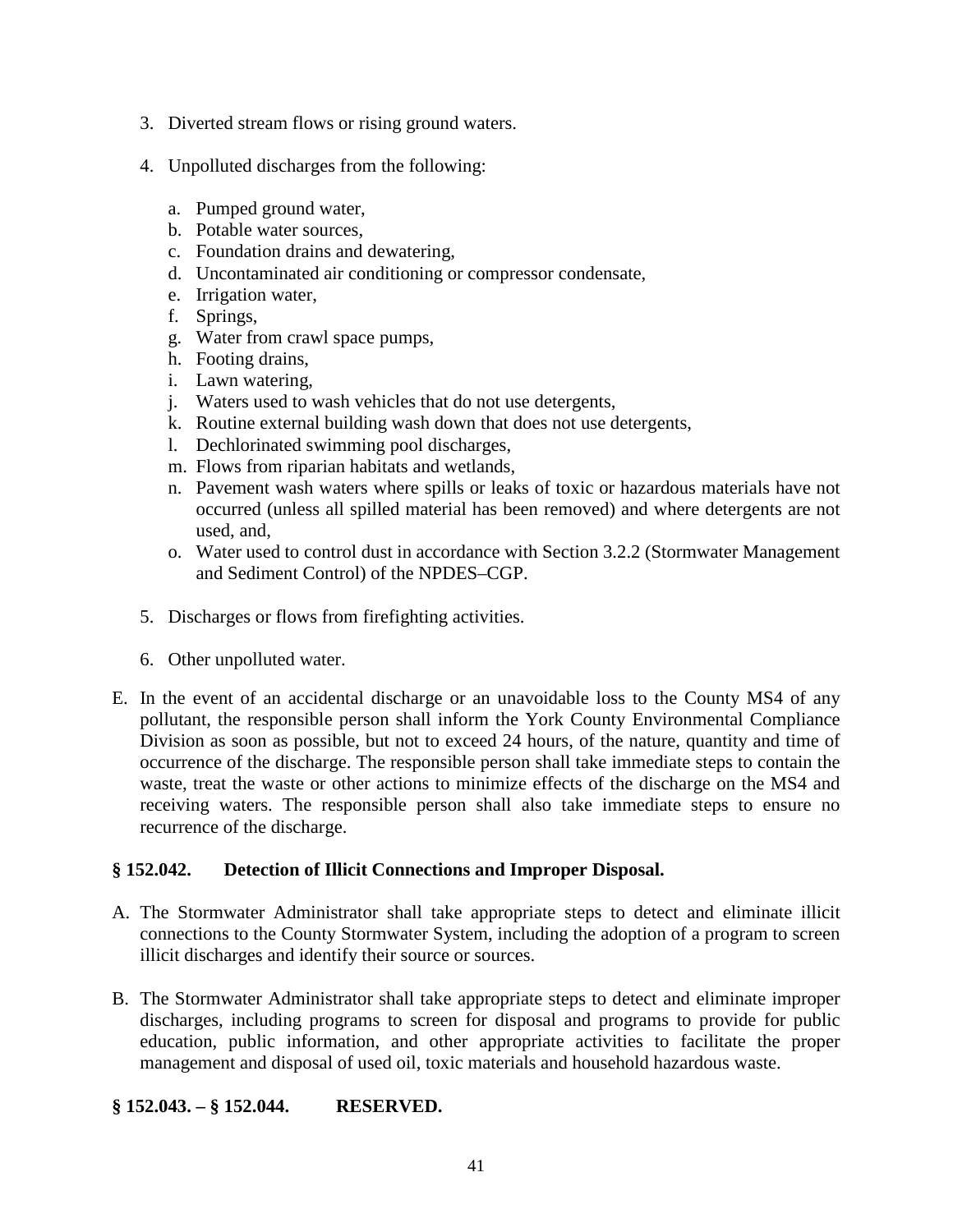### **DIVISION 9 – PERFORMANCE SERCURITY**

#### **§ 152.045. Resource Remediation Fund.**

- A. Each and every new development is required to contribute to the Resource Remediation Fund. This fund will provide assurance that all exposed soil surfaces will be stabilized, and any other areas of storm water management and sediment control deficiency will be addressed, in the event a development discontinues or proper control measures are not installed and/or maintained.
- B. Prior to the issuance of any building and/or land disturbance permit for a development or phase of development, every applicant must pay York County a non-refundable Resource Remediation Fee in accordance with York County Code of Ordinances, Chapter 31 – County Polices. These Fees will be held in a separate, use restricted, interest bearing account known collectively as the Resource Remediation Fund (the "RRF"). Monies deposited into the RRF may be used by the County to remediate sites that, in the determination of the Stormwater Administrator: are under construction or post-construction and developed; have been abandoned; have been left in an unstable condition; or contain stormwater management or sediment control deficiencies in violation of this Chapter. By submitting an application for land disturbing activity, each applicant gives the County express authority to enter upon the subject property during and after development activities for the purpose of performing inspections and/or needed remediation, as determined by the Stormwater Administrator.
- C. For all new development and all redevelopment of sites, an applicant must provide to the County a notarized certification that the applicant has no known direct or indirect contractual, business, financial, or familial relationship ("Relationship") to a RRF site where fund money is outstanding or Operator at such site. Based on this statement, the County has the right to request, and the applicant must supply, additional specific information concerning any such affiliations.
- D. For sites at which monies from the RRF are spent, an applicant with a Relationship to any Operator on such RRF site(s) or a Relationship with a person who in the past has significantly failed to comply with any provision of this Chapter or previously issued permit, will not be allowed to further participate in this program and no further review of a permit for land disturbing activity will be conducted by the County or permit issued, until such time that all RRF monies are repaid to the County in full by the applicant or other such related person. This is in addition to any other penalty or injunctive relief authorized under this Chapter.
- E. Staff will review funding on an annual basis and recommend any needed changes.

#### **§ 152.046. Performance Guarantees**

A. A performance guarantee may be requested by York County for any commercial and subdivision project. The performance guarantee provides funds to assure that all exposed soil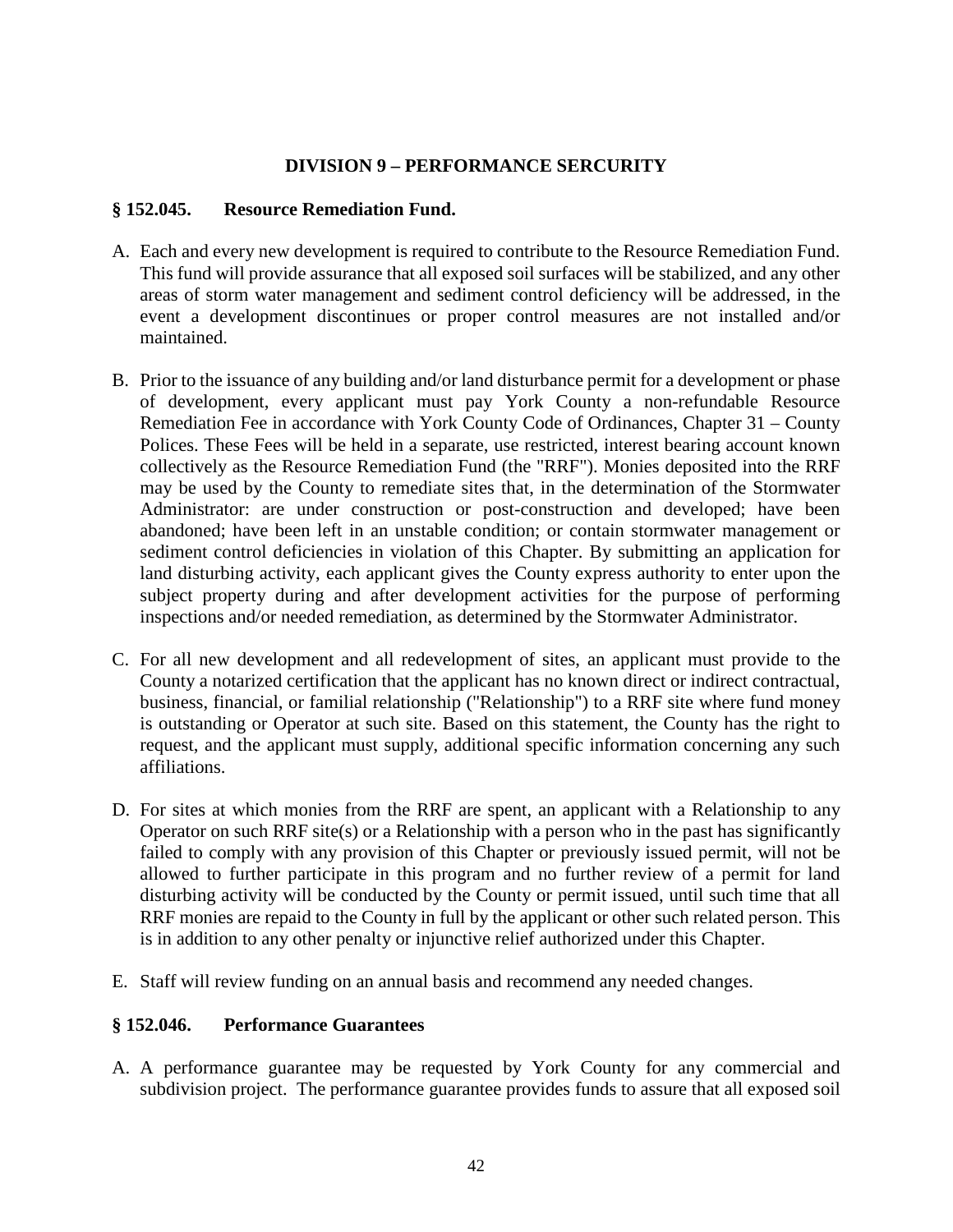surfaces will be stabilized should development discontinue, proper control measures are not installed and/or maintained, or provide for remedy should the permittee fail to comply with the soil erosion permit and the approved soil erosion plan.

- B. A performance guarantee can be applied for the following situations:
	- 1. Offsite Sedimentation,
	- 2. Final Stabilization.
- C. As a precondition for County consideration of a Final Stabilization performance guarantee, Permittee shall make all necessary effort to attempt full and complete stabilization of the site in accordance with the approved C-SWPPP and the NPDES-CGP. As determined by the Stormwater Administrator, if, after 14 calendar days, there is no visual evidence of germination and the extended 10-day weather forecast predicts unfavorable conditions for precipitation, the County may consider a Final Stabilization performance guarantee at that time.
- D. This performance guarantee shall cover all expenses incurred by York County, including administrative and legal costs and remediation required to implement and maintain soil erosion and sedimentation controls until the site is stabilized. If the performance guarantee does not cover the cost of remediating the site, the permit holder will be responsible for the additional costs. The performance guarantee may be used to pay outstanding permit/inspection fees.
- E. The performance guarantee shall be in the form of a bank/cashier's check or irrevocable letter of credit and shall be in the amount professionally determined to complete the remediation, subject to the Stormwater Administrator's approval.
- F. The performance guarantee shall be an amount that is at least 150% of the estimated costs and expenses.
- G. This performance guarantee must be submitted prior to a final plat approval of a subdivision or the issuance of a certificate of occupancy/completion for a commercial building or singlefamily dwelling.
- H. This performance guarantee shall be issued for a period that extends for the duration of the permit through project completion and issuance of a Notice of Termination. The performance guarantee maybe released to the applicant only upon the issuance of a Notice of Termination, or, in the case of a transfer of permit, a new performance guarantee that meets all the requirements of this section. In the case of off-site sedimentation, the performance guarantee shall be released once all remediation has been completed. If the owner/operator fails to complete the required remediation satisfactorily within the required period of time, the performance guarantee shall be forfeited and applied to the cost of completion of the required remediation.
- I. Additional funds required for the completion of the remediation will be the sole responsibility of the developer.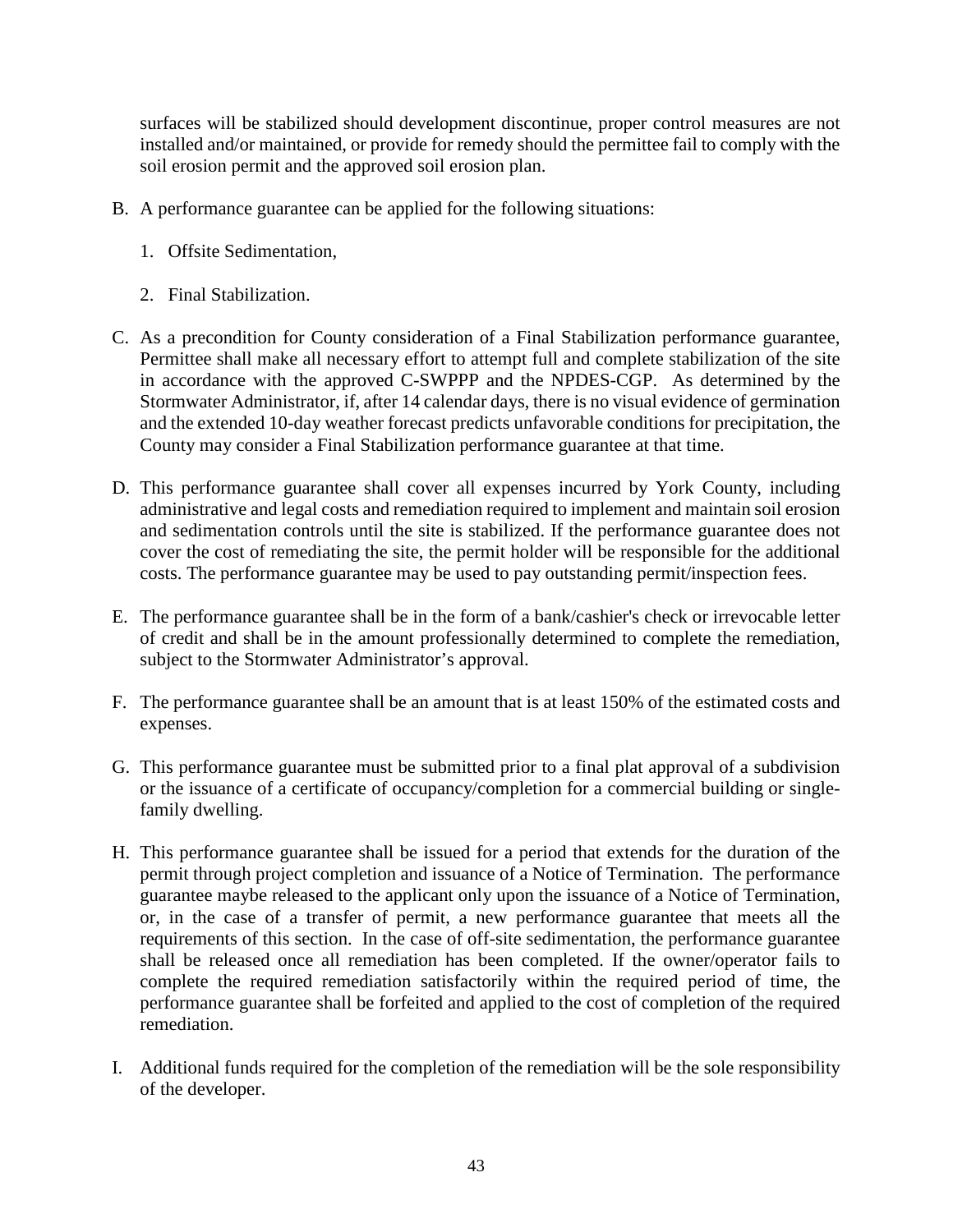J. If permitting and construction takes in excess of one year to complete, the Stormwater Administrator may allow for the surety period to be extended. This must be requested by the owner prior to the expiration date.

# **§ 152.047 – § 152.050. RESERVED.**

### **DIVISION 10 – MONITORING AND INSPECTIONS**

### **§ 152.051. Monitoring.**

The Stormwater Administrator shall monitor the quantity and concentration of pollutants in stormwater discharges from the areas and/or locations designated in the SWMP.

### **§ 152.052. Inspections.**

- A. The Stormwater Administrator and/or other authorized personnel, may enter and inspect all properties for regular inspections, periodic investigations, monitoring, observation measurement, enforcement, sampling and testing to effectuate the provisions of this Chapter and of the SWMP programs. The Stormwater Administrator shall duly notify the Owner of said property or the representative on site and the inspection shall be conducted at a reasonable time.
- B. Upon refusal by any property owner to permit an inspector to enter or continue an inspection, the inspector shall terminate the inspection or confine the inspection to areas concerning which no objection is raised. The inspector shall immediately report the refusal and the grounds to the Stormwater Administrator. The Stormwater Administrator and/or other authorized personnel shall promptly seek appropriate compulsory process.
- C. In the event that the Stormwater Administrator or designee reasonably believes that discharges from the property into the County MS4 may cause an imminent and substantial threat to human health or the environment, the inspection may take place at any time and without Notice to the Owner of the property or a representative on site. The inspector shall present proper credentials upon reasonable request by the Owner or representative.
- D. Inspection reports shall be maintained, pursuant to County record retention policies, at the Department.

# **§ 152.053. Construction Inspection.**

A. Inspection and enforcement can be divided into two distinct categories, during construction and post-construction. Construction inspection ensures that the storm drainage systems, stormwater management facilities and erosion and sediment control measures are constructed and installed in accordance with the approved C-SWPPP and OS-SWPPP. All construction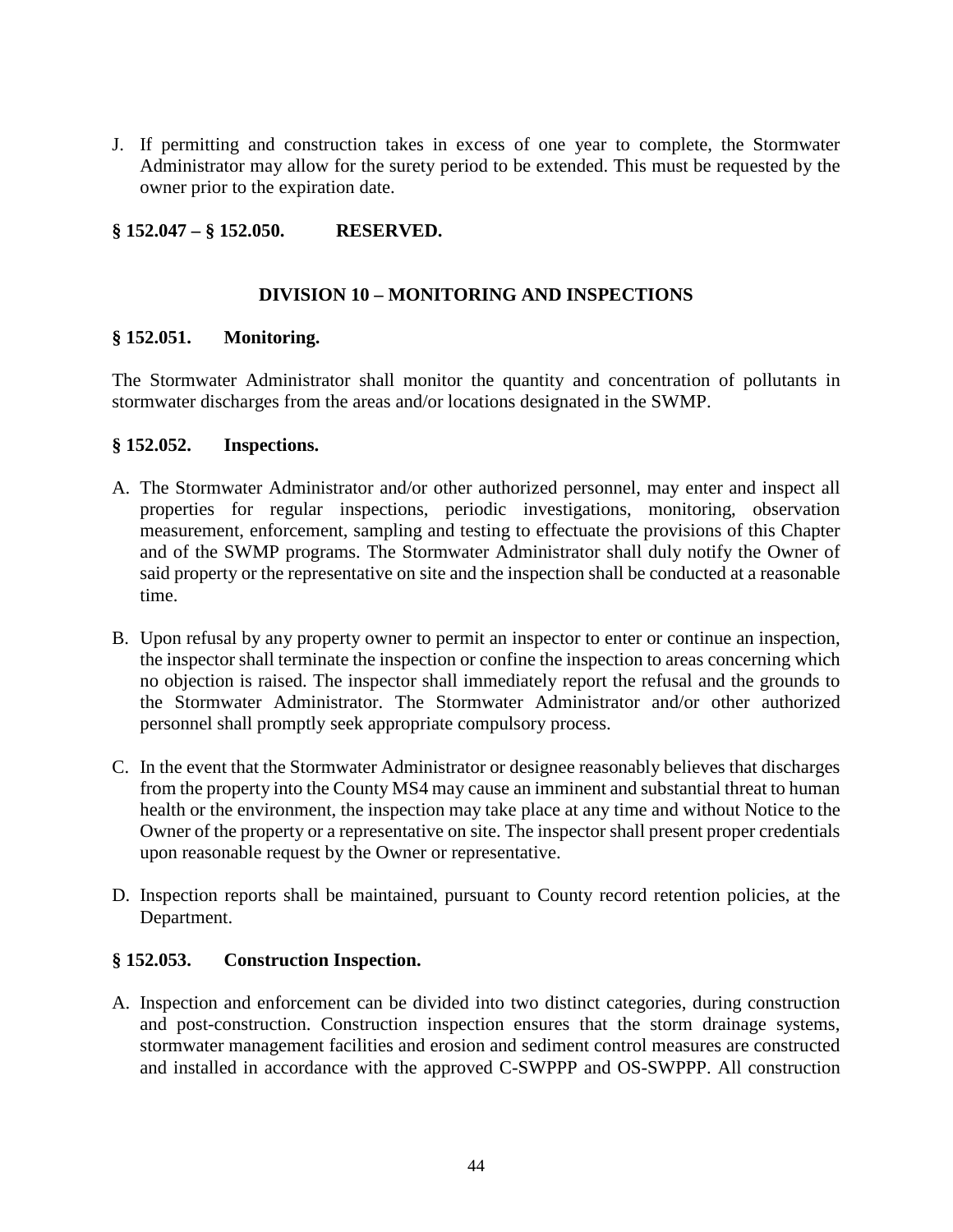inspection shall conform as outlined in the most current SCDHEC NPDES-CGP. In addition, the following apply:

- 1. No stage of work, related to the construction of stormwater management facilities, shall proceed the next subsequent stage of work, according to the sequence specified in the approved staged construction and inspection control schedule until it is inspected and approved.
- 2. The Permittee shall notify York County Environmental Compliance before commencing any work to implement the OS-SWPPP and upon completion of the work.
- 3. Third party inspections, by a qualified individual who is independent of the Owner, must comply as outlined in the most current SCDHEC NPDES-CGP or may be required at the discretion of the Stormwater Administrator at sites that have compliance problems and at sites where stormwater discharges to environmentally sensitive waters. Copies of all inspection reports shall be submitted to the County within three (3) working days from the date of the inspection.
- 4. Once construction is complete and final stabilization is reached, the permittee may request Notice of Termination approval. Minimum requirements include the following:
	- a. A final inspection shall be conducted by the County.
	- b. Any changes to final plat showing the location of all stormwater easements and the responsible party for the maintenance of the system shall be submitted. References shall be made to any and all ownership and lessee Covenants established for ensuring the maintenance and long term functioning of the stormwater system. The plats shall also show conflicts with other new or existing easements.
	- c. As-built construction drawings of the stormwater management facilities, including detention ponds, basins, ditches, swales, culverts, piping, manholes and other related structures and features, shall be submitted to show that the constructed project meets the requirements of the approved C-SWPPP and on-site stormwater pollution prevention plan (OS-SWPPP).
	- d. Verification from the design professional that all components of the storm water management system meet the approved Land Disturbance Permit and specifications or achieve the function for which they were designed. In addition, the site shall be cleared of all temporary BMPs (i.e. silt fence, waddles, rock check dams, etc.) and all construction trash and debris from the storm water system and the site as a whole.
	- e. Upon receipt of the MS4 Certification Statement from the County, the permittee shall submit a signed Notice of Termination form to SCDHEC. At this point, the land disturbance permit is closed and the responsibility for the operation and maintenance of the storm drainage systems and stormwater management facilities are transferred from the Operator to the persons responsible for maintenance.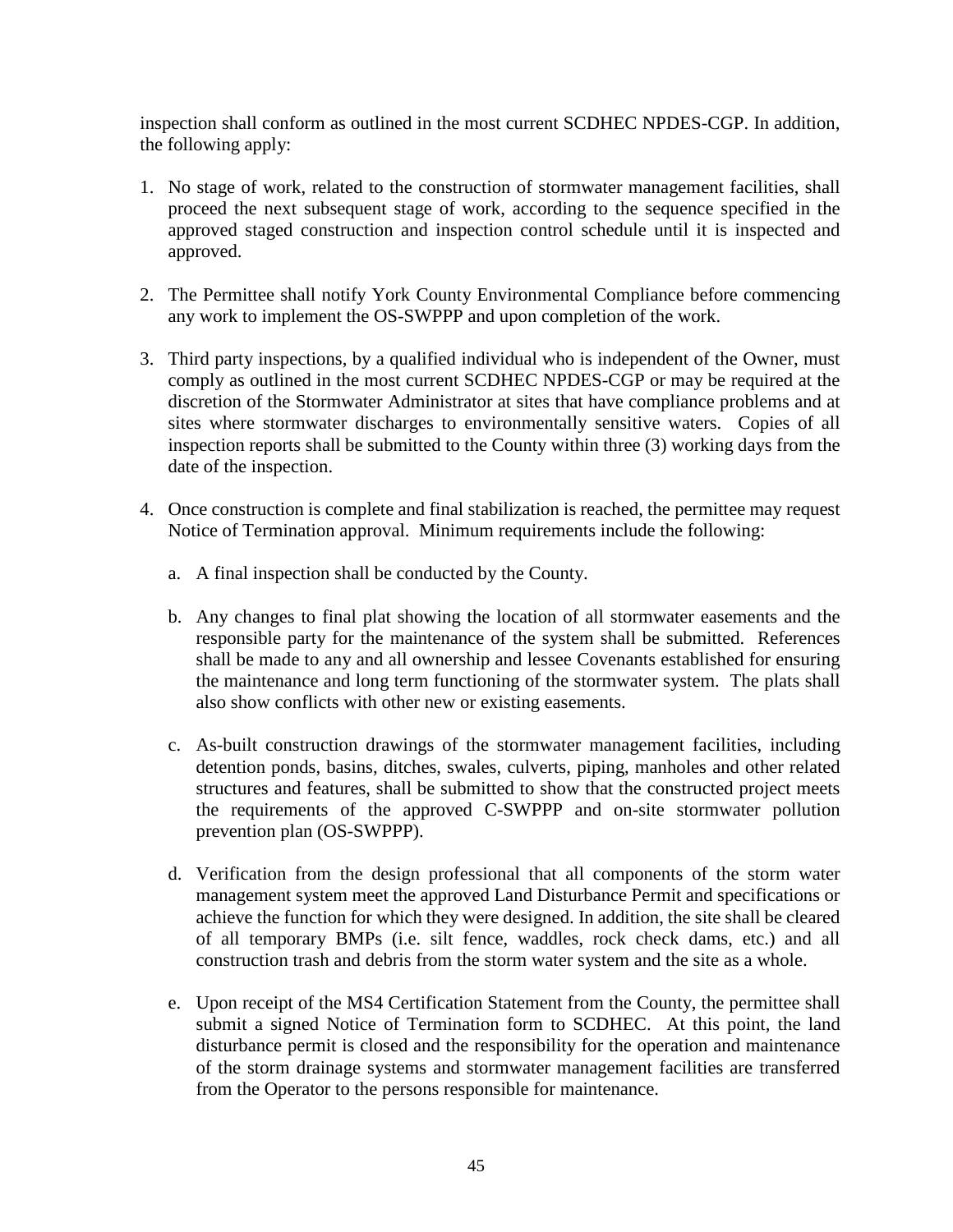- 5. "As-built'' plans, certified by a registered professional, shall be submitted upon completion of the stormwater management facilities. The registered professional shall certify that:
	- a. The facilities have been constructed as shown on the ''as-built" plan; and
	- b. The facilities meet the approved C-SWPPP or achieve the function for which they were designed.
- 6. Acceptable ''as-built'' plans shall be submitted prior to:
	- a. The use or occupancy of any commercial or industrial site.
	- b. 90% build out of a residential subdivision once the multi-purpose basin has been converted from a sediment basin to the post-construction water quality feature.
	- c. Release of any performance security held by the County.
	- d. Approval of a new C-SWPPP if the plan proposes to use existing stormwater management facilities that does not have an acceptable "as-built" plan on file at the Environmental Compliance office.
	- e. Approval and/or acceptance for recording of plat or drawing, the intent of which is to cause a division of a single parcel of land into two or more parcels.

# **§ 152.054. – § 152.060. RESERVED.**

# **DIVISION 11 – ENFORCEMENT, PENALTIES, AND CORRECTIVE ACTION**

#### **§ 152.061. Violations.**

- A. Upon determination that a violation of any of the provisions of this Chapter or the SWMP has occurred, the Stormwater Administrator may give timely Notice at the property where the violation has occurred or at the address of the permit holder. To the furthest extent practicable, Written Notice shall be provided within five business days of the observed violation. This Notice shall specify: the nature of the violation, the potential penalty, if applicable, the corrective action required, which may include restoration of impact to offsite land and waters, and the amount of time in which to correct deficiencies, if appropriate. It shall be sufficient notification to deliver the Notice to the person to whom it is addressed via email or by placing Written Notice in the on-site construction mailbox, or by depositing a copy of such in the United States Mail, sufficient postage prepaid, certified and addressed to the address used for tax purposes.
- B. Upon determination that a violation of any of the provisions of this Chapter or the SWMP has occurred, the County may choose to pursue in magistrate court action for criminal fines and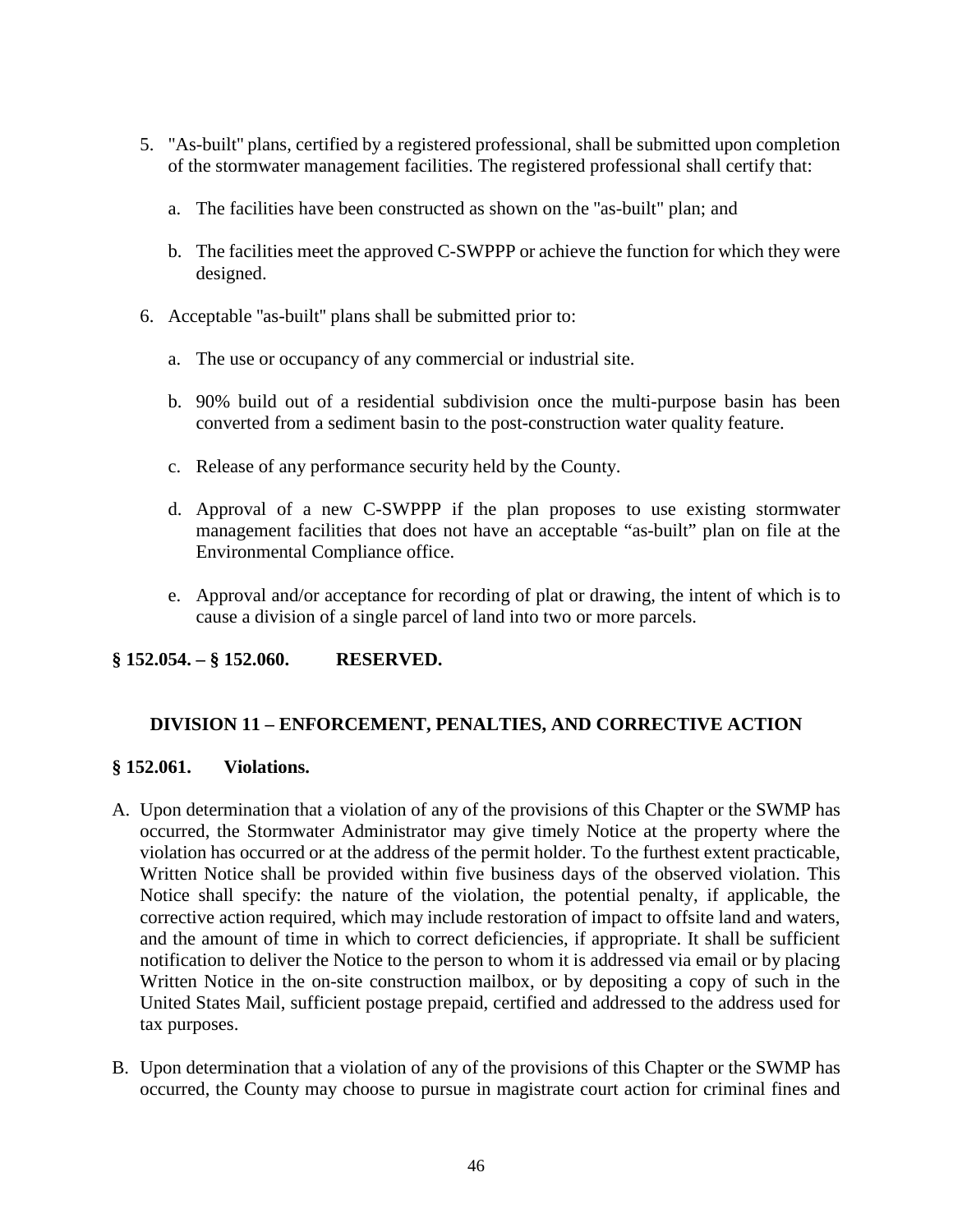penalties to the maximum extent allowed by law. The County may also choose, at its sole discretion, to proceed with imposing civil fines and corrective action requirements via a consent process. The consent process consists of the following procedures: First, the County's Stormwater Administrator shall hold a fact finding meeting with the violator. Second, the Stormwater Administrator shall develop a draft consent agreement that contains corrective actions and penalties based on the facts found. Third, the draft consent agreement is presented to the violator which may be negotiated for a mutually agreeable action resolution. Should the parties fail to agree on the consent agreement terms, the administrative process shall conclude and the Stormwater Administrator will present an administrative order to be enforced against the violator to the fullest extent of the violations issued. Where the violator refuses to comply with the administrative order, the County may pursue criminal and/or civil penalties for all Violations as authorized by this Chapter in a court of competent jurisdiction. Nothing in this section shall limit the ability of the County to pursue corrective action, including, but not limited to, Stop Work Orders under § 152.065.

C. Notwithstanding the foregoing, at all times, the County Attorney or associated legal counsel may institute injunctive, mandamus or other appropriate action or proceedings at law or equity, including criminal proceedings, for the enforcement of this Chapter or to correct Violations of this Chapter, and any court of competent jurisdiction shall have the right to issue restraining orders, temporary or permanent injunctions, mandamus or other appropriate forms of remedy or relief.

# **§ 152.062. Criminal Penalties.**

The County has the authority to charge any person violating any provision of this Chapter with a misdemeanor punishable within the jurisdictional limits of magistrate's court. Each day of a Violation shall constitute a new and separate offense.

# **§ 152.063. Additional Legal Measures.**

Where the County is fined and/or placed under a compliance schedule by the state or federal government for a Violation(s) of its NPDES permit, and the County can identify the person(s) who caused such Violation(s) to occur, the County may pass the penalty and cost of compliance through to the responsible person(s).

# **§ 152.064. Corrective Action.**

Any person violating any of the provisions of this Chapter shall be required to comply with the Stormwater Administrator's Notice. Where a Violation of this Chapter has not been corrected by the violator within the applicable time period for correction, York County, or its contractor, may enter upon the lot or parcel of land and correct the Violation, including offsite impact, and the costs incurred as a result of such action (including inspection, administration, labor and equipment costs) shall be collected from the remediation fee, other means of security in place and sufficient to cover such costs, or shall become a lien upon the property and shall be collected in the same manner as County taxes are collected. These costs shall be assessed in addition to any other penalty or injunctive relief authorized under this Chapter.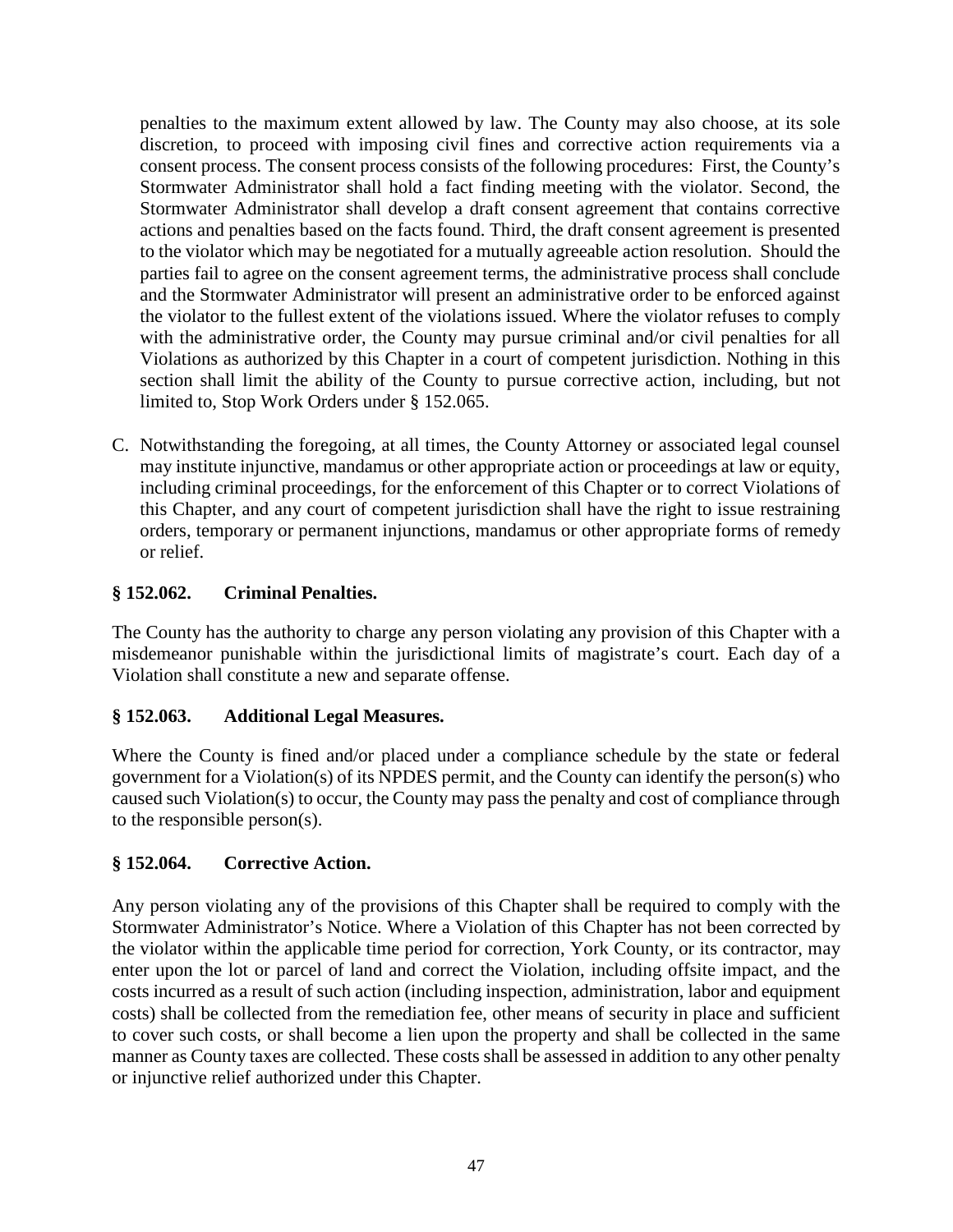### **§ 152.065. Stop Work and Associated Fees, Penalties and Costs.**

- A. The following activities shall result in an immediate Stop Work Order placed on the subject property which shall carry with it a civil penalty, as enforced by the Stormwater Administrator:
	- 1. Any person who proceeds with any work which requires a Land Disturbance Permit, a SMSCP hereunder without first submitting a plan and obtaining the permit, where applicable,
	- 2. Any person who proceeds with any land disturbance on any project without a preconstruction conference or issuance of the final land disturbance permit.
	- 3. Any illicit discharge, illicit connection or improper disposal as defined per § 152.041,
	- 4. Off-site sedimentation, which is actively entering or threatening to enter a surface water or natural waterway, or has entered upon and accumulated on an adjacent property, as a result of failure of a BMP or stormwater management facility, or noncompliance with an approved SMSCP or C-SWPPP.
- B. A stop work order may be issued for violations of the conditions of the Land Disturbance Permit, C-SWPPP or SMSCP, not specifically identified in § 152.065(A), or construction not in accordance with the letter or intent of the approved plans, the existence of which poses an immediate and substantial danger to a downstream area or adjacent property in the judgment of the Stormwater Administrator or designee.
- C. The stop work order will require correction of NOV issues, and shall otherwise stop all other project related activities.
- D. The County retains the right to place a hold on any building permit applications pending before the County and any building permits issued by the County to the financially responsible party, owner of the property or contractor until violations identified in the NOV are corrected.
- E. Any person in violation of a stop work order is subject to payment of all fees, bonds, and penalties prior to the lifting of the stop work order.

#### **§ 152.066. Permit Suspension and Revocation.**

A Land Disturbance Permit may be suspended or revoked if one or more of the following Violations have been committed:

- A. Violations of the conditions of the approved C-SWPPP or the OS-SWPPP;
- B. Construction not in accordance with the letter or intent of the approved plans;
- C. Non-compliance with correction Notice(s) or Stop Work Order(s);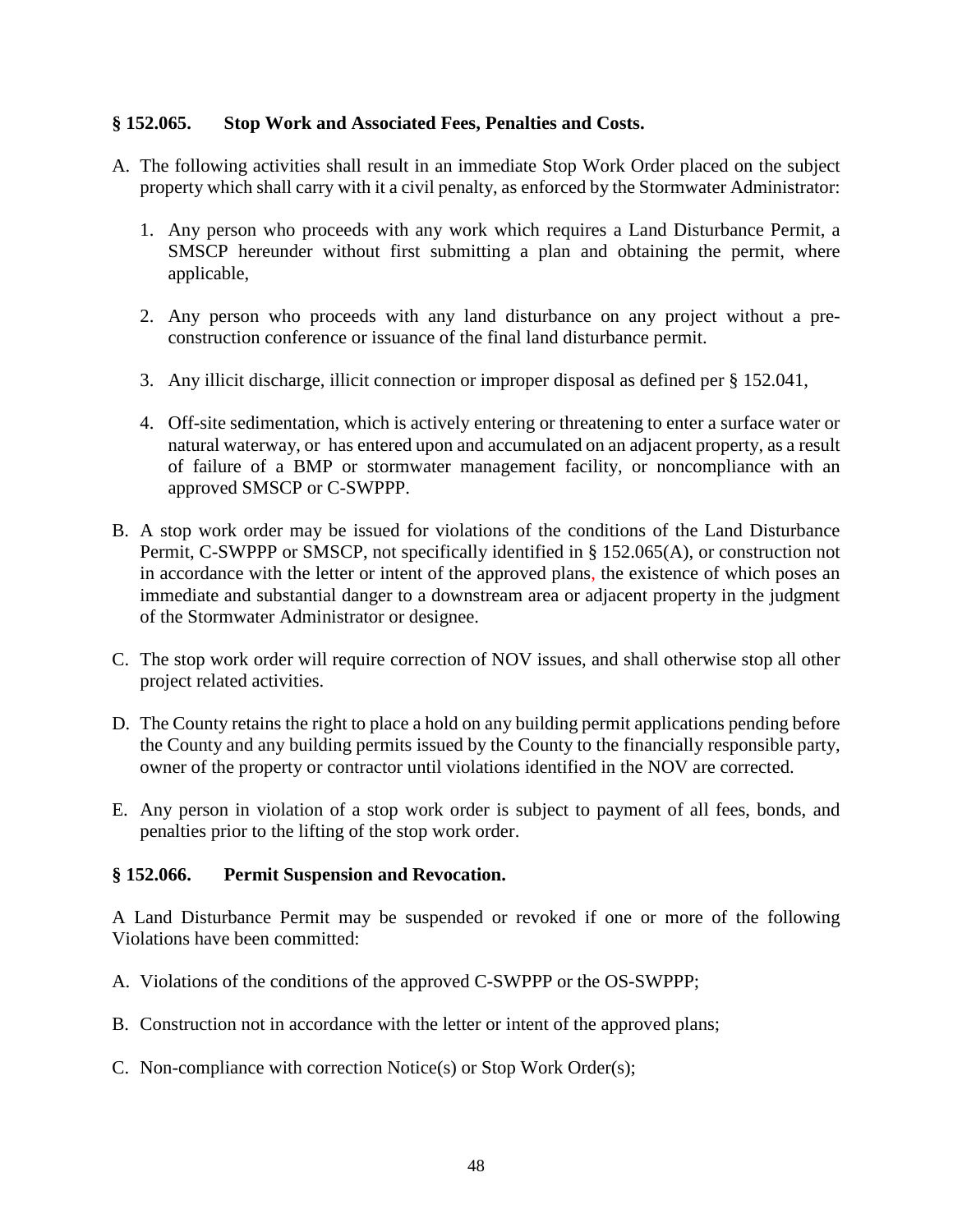- D. The existence of an immediate danger in a downstream area in the judgment of the Stormwater Administrator; or
- E. The Operator did not renew the land disturbance permit upon the permit's expiration date or renew NOI coverage from SCDHEC upon its expiration date.

### **§ 152.067. Civil Penalties.**

In addition to or in lieu of the criminal penalties authorized by this Chapter, the County has the authority to assess a civil penalty of not more than one thousand dollars (\$1,000.00) per Violation against any person who has violated any provision of this Chapter. Each separate day of a Violation constitutes a new and separate Violation. A person assessed a civil penalty under this section may appeal the assessment to the magistrate's court, who may waive, modify, or affirm the civil penalty. All civil fines collected pursuant to the provisions of this section shall be directed to fund the costs associated with stormwater education, correcting Violations and/or enforcing the provisions of this Chapter.

### **§ 152.068. – § 152.070. RESERVED.**

# **DIVISION 12 – WAIVERS AND VARIANCES**

#### **§ 152.071. General.**

The Stormwater Administrator may grant a waiver or variance from the requirements of this Chapter where it does not conflict with Federal or State regulations. These situations apply where there are exceptional circumstances applicable to a site exist such that strict adherence to the provisions of the Chapter will not fulfill the intent of the Chapter.

#### **§ 152.072. Requesting a Waiver or Variance.**

A written request for a waiver or variance shall be required and shall state the specific waiver or variance sought and the reasons, with supporting data, that a waiver or variance should be granted. The request shall include all information necessary to evaluate the proposed waiver or variance and shall be submitted as a stand-alone document at the front of the C-SWPPP submittal. A request for a waiver or variance shall be accompanied by a fee in accordance with York County Code of Ordinances, Chapter 31 – County Polices.

#### 1. Waiver from Permanent Water Quality Control:

A project may be eligible for a waiver of stormwater management requirements for water quality control if the applicant can justly verify that:

- A. The proposed land development activity will return the disturbed areas to the predevelopment land use and runoff conditions.
- B. The proposed land development will create land use conditions that are highly likely to discharge less pollutants than the pre-development land use conditions.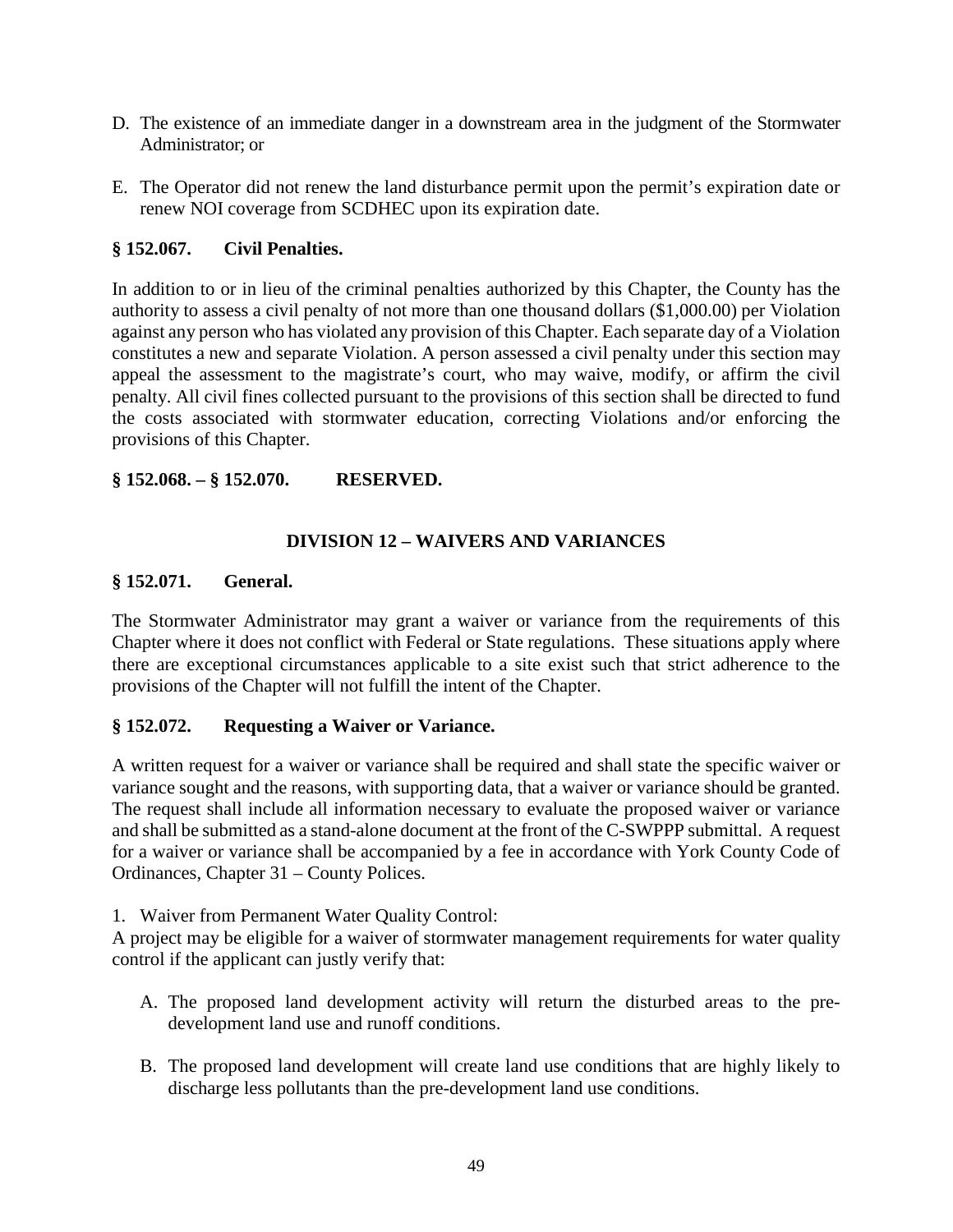C. The pre-development land use conditions are unchanged at the end of the project.

This waiver does not exclude water quality, erosion prevention, sediment control and water quantity controls from being implemented during the active construction phases of a particular project.

#### 2. Waiver from Permanent Water Quantity Control:

A project may be eligible for a waiver of stormwater management requirements for water quantity control if the applicant can justly verify that:

A. The proposed project and reasonable assumptions for future development conditions in the watershed will not create any adverse impacts on the receiving natural waterway or road crossings downstream of the property.

These adverse impacts may include but are not limited to the following:

- i. Increased flow velocity or volume that would increase channel erosion.
- ii. Increased peak flow rates or volumes that are higher than the capacity of downstream bridges and culverts.
- iii. Increased flow depth or volume that would flood outbuildings, air conditioning units, crawl spaces, or finished floor elevations.

Reasonable assumptions for future development conditions shall be made for undeveloped properties upstream of the construction site. The Engineering Department can aid in the determination of future watershed development conditions.

- B. The installation of stormwater management facilities would have insignificant effects on reducing downstream peak flow rates and flood peaks.
- C. Stormwater management facilities are not needed to protect downstream developments and the downstream drainage system has sufficient capacity to receive the increases in runoff from the development.
- D. The imposition of peak flow rate control for stormwater management would create, aggravate, or accelerate downstream flooding.

This waiver does not exclude water quality, erosion prevention, sediment control and water quantity controls from being implemented during the active construction phases of a particular project. The Stormwater Administrator will grant waivers based on the review of the items listed above.

#### **§ 152.073. Review Procedure.**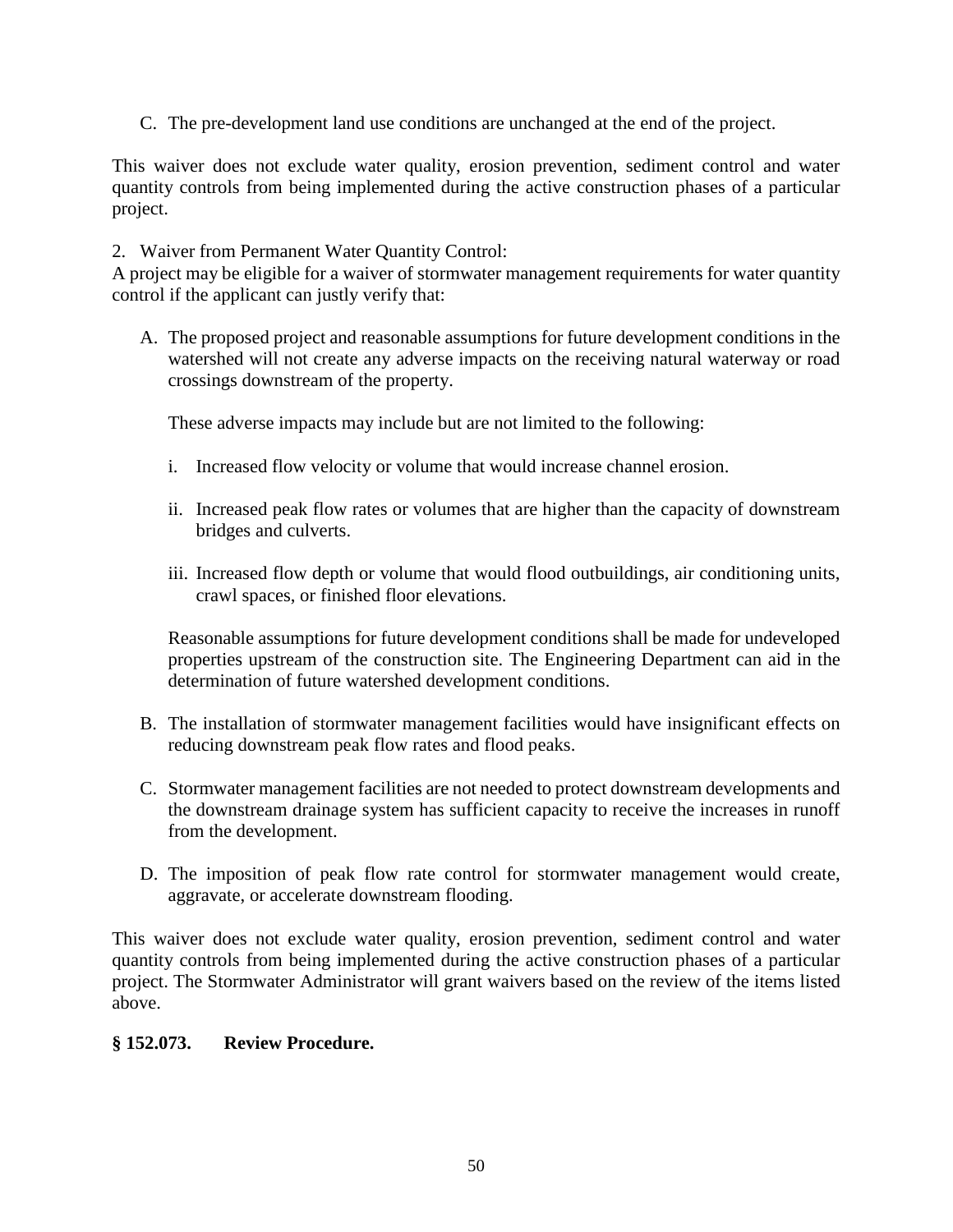The Stormwater Administrator shall conduct a review of the request for a variance and issue a decision within 10 working days of receiving the request. Any person aggrieved by the decision of the Stormwater Administrator may appeal such decision as specified in § 152.081.

# **§ 152.074. – § 152.080. RESERVED.**

# **DIVISION 13 – APPEALS**

### **§ 152.081. Appeal Procedure.**

- A. Any person aggrieved by a written administrative decision by the Stormwater Administrator, may appeal the decision within 30 days from the date of the written decision to the Stormwater Appeals Board (Board), as described and constituted under § 153.082. The appeal must be submitted on the application form provided by the Department and must state with specificity the grounds for the appeals. The person appealing may submit supporting documentation with the appeals application.
- B. Upon receipt of an appeal, the Stormwater Administrator must convene the Board within 30 days, or as soon thereafter as practicable. The Board will conduct a hearing on the matter after notifying the appellant and the Stormwater Administrator of the date, time, and place of the hearing. Such notice shall not be less than seven days before the date of the hearing. At the hearing, the Board may accept testimony, documents, or other materials from the property owner and the Stormwater Administrator. To the furthest extent practicable, the Board shall issue a final written decision within 30 days of the hearing.
- C. The County or any person aggrieved by the Board's decision may appeal within 30 days to the court of common pleas.

# **DIVISION 14 – STORMWATER APPEALS BOARD**

#### **§ 153.082. Stormwater Appeals Board.**

- A. *Creation*. The Stormwater Appeals Board is hereby authorized by York County and shall be referred to in Divisions 13 and 14 as the Board. The Board shall consist of five members appointed by the County Council. Members shall have professional or educational experience in engineering, land surveying, hydrology, geology, landscape architecture, ecology, environmental sciences, earth science, soil science, natural resources, chemistry, or other commensurate professional or educational background. Of the members first appointed, three members shall serve for three years and two members shall serve for two years. Subsequent terms for all members shall be for three years. Members shall serve a maximum of two terms. The Stormwater Administrator shall serve as staff liaison to the Board. Annually, the members shall select a Chairman and Vice-Chairman. The Planning and Development Services Director shall appoint a staff member to serve as a secretary for the Board.
- B. *Duties*. The Board shall have the following duties and responsibilities: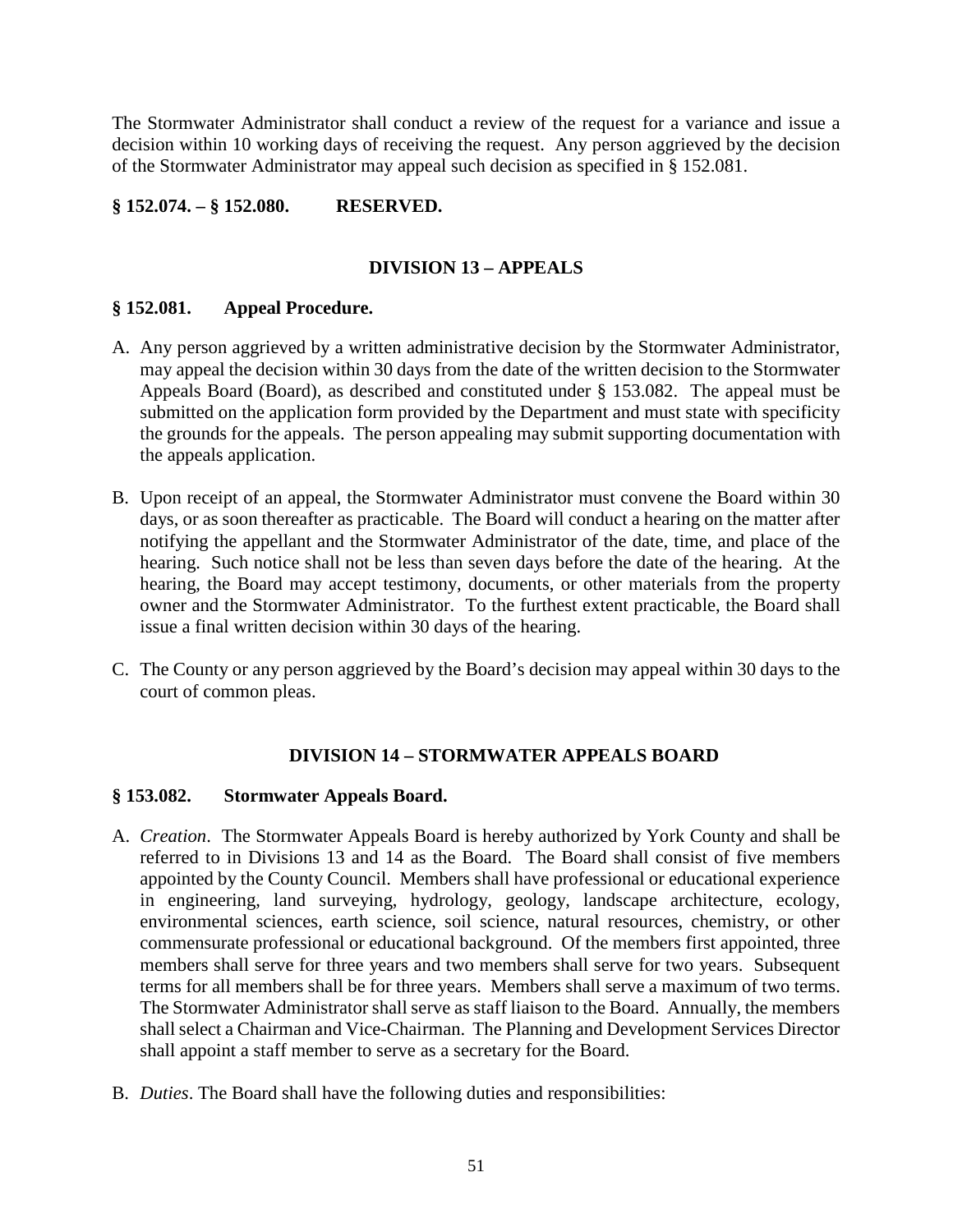- 1. Hear appeals and provide recommendations from the Stormwater Administrator's administrative decisions and variances regarding interpretation and implementation of this Chapter;
- C. *Meetings*. The Board shall meet as necessary but no less than twice per calendar year, as determined by the Chairman and the Stormwater Administrator, for the purpose of hearing appeals per § 152.081. All meetings shall be properly noticed, and an agenda shall be prepared and posted in compliance with South Carolina State Statutes and County Ordinances.
- D. *Quorum*. Three members of the Board shall constitute a quorum.
- E. *Attendance*: Members may not be absent from three consecutive called meetings. A member who fails to meet the minimum attendance requirements shall be deemed to have forfeited the membership and shall be removed without further action by the Board or the County Council. The secretary shall notify the Board, the absent member, and the County Council (through the Clerk to Council) of the absences, removal, and vacancies, on the Board. The County Council shall fill the vacancy created thereby in the manner of the original appointment, for the unexpired term of the member.
- F. *Procedures*. The Board shall adopt by-laws establishing rules and procedures consistent with State law and County ordinances.
- G. *Decisions.* The vote of a majority of the Board present and constituting a quorum at any called meeting will be necessary to reverse the administrative decision of the Stormwater Administrator. The Board will keep minutes of its proceedings, showing the record of vote for each member upon each question and will keep records of its examinations and other official actions, all of which will be filed, as soon as practicable, in the office of the Board. Upon the conclusion of all appeals brought before the Stormwater Appeals Board, the Board shall provide all parties with a written decision indicating its determination and the basis therefore.. In no event shall the Stormwater Appeals Board issue a decision that in any way conflicts or contradicts these Regulations or any other federal, state or local laws or regulations relating to stormwater and sediment control.
- H. *Appeal of Board Decision*. Appeals of Board decisions shall be made to the court of competent jurisdiction per § 152.081. All decisions of the Board shall be made in writing, and a copy, either by mail or electronic format, shall be provided to the person appealing the decision. For purposes of appeals, the date on the written decision shall be the official decision date.

# **DIVISION 15 – CHARGES AND FEES**

# **§ 152.083. Connection to Conveyances.**

The York County Council shall have the right to establish a schedule of appropriate fees for any person or property owner establishing a new discharge to Waters of the State within York County or to a wet weather conveyance. Such fee shall be payable as part of any permit application or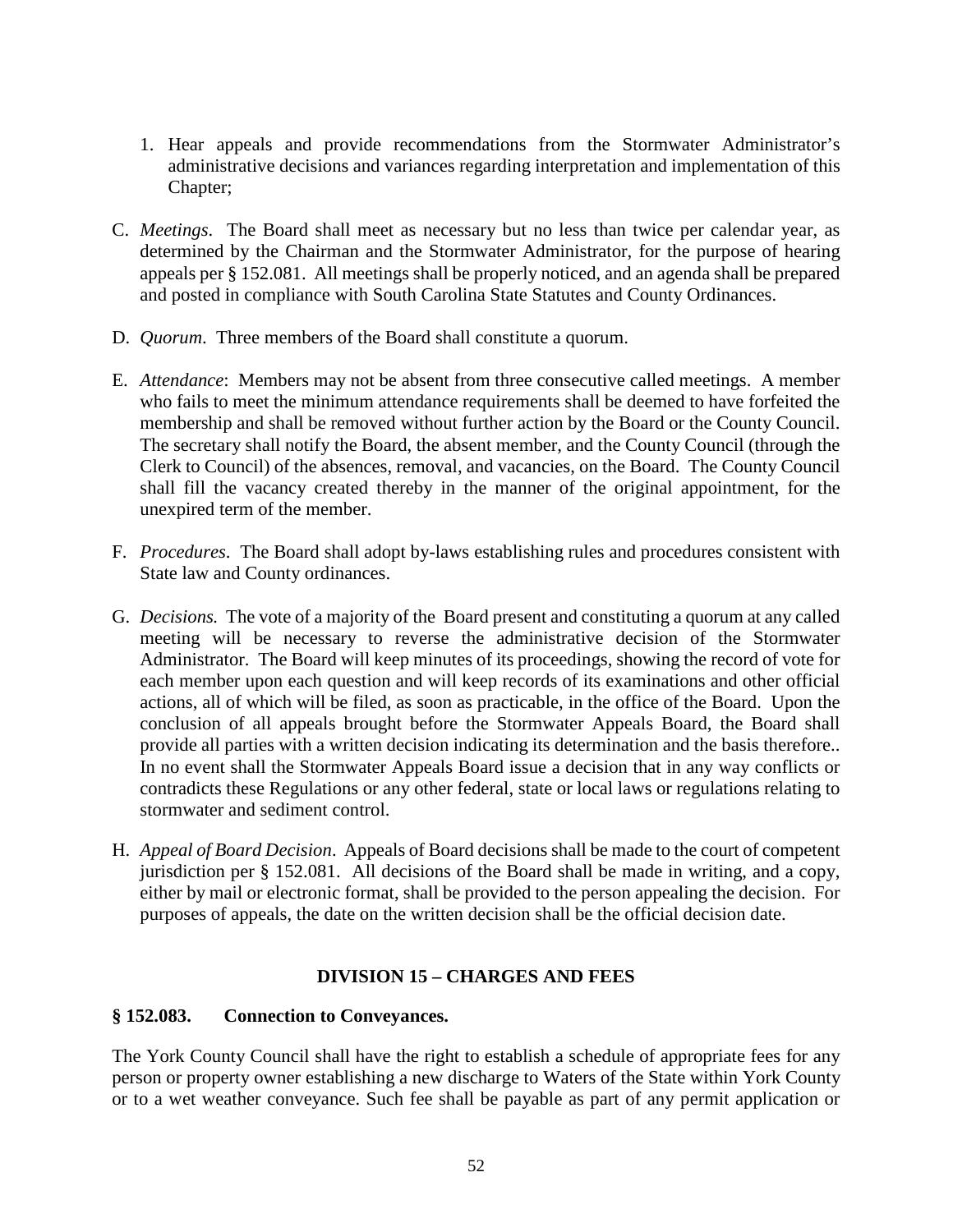submission, regulating the discharge of stormwater runoff. Permit fees shall be established on the basis of facility classes relating to the quantity and quality of permitted discharge. All fees are identified in York County Code of Ordinances, Chapter 31 – County Polices."

#### **SECTION 3. Approval of York County Stormwater Design Manual**

The York County Council hereby approves the County Stormwater Management Design Manual, the design requirements, terms, and provisions, established therein, which are being promulgated contemporaneously with the passage of this Ordinance, and which Manual is presented to Council in conjunction with this Ordinance.

#### **SECTION 4. Public Hearing Required.**

The York County Council shall conduct a public hearing, which shall be held after publishing a notice of the date, time and place of such hearing at least fifteen (15) days in advance of such hearing and before final legislative action is taken for the adoption of this ordinance.

#### **SECTION 5. Severability.**

The provisions of this ordinance are hereby declared to be severable, and if any provision or section of this ordinance is declared to be unconstitutional or unenforceable by the final order of a court of competent jurisdiction, such declaration shall not affect the constitutionality, legality, or enforceability of any other section or provision of this ordinance, which shall be deemed severable, valid, enforceable, and effective.

#### **SECTION 6. Repeal of inconsistent sections and ordinances.**

All sections of the York County Code of Ordinances and all York County ordinances in conflict with this ordinance are hereby amended to the extent of such conflict.

#### **SECTION 7. Effective date.**

This ordinance shall take effect immediately upon adoption.

**ADOPTED THIS \_\_\_\_\_ DAY OF \_\_\_\_\_\_\_, 2019.**

YORK COUNTY COUNCIL

BY: \_\_\_\_\_\_\_\_\_\_\_\_\_\_\_\_\_\_\_\_\_\_\_\_\_\_\_

R. Michael Johnson, Jr., Chairman

Attest:

William P. Shanahan, Jr. York County Manager